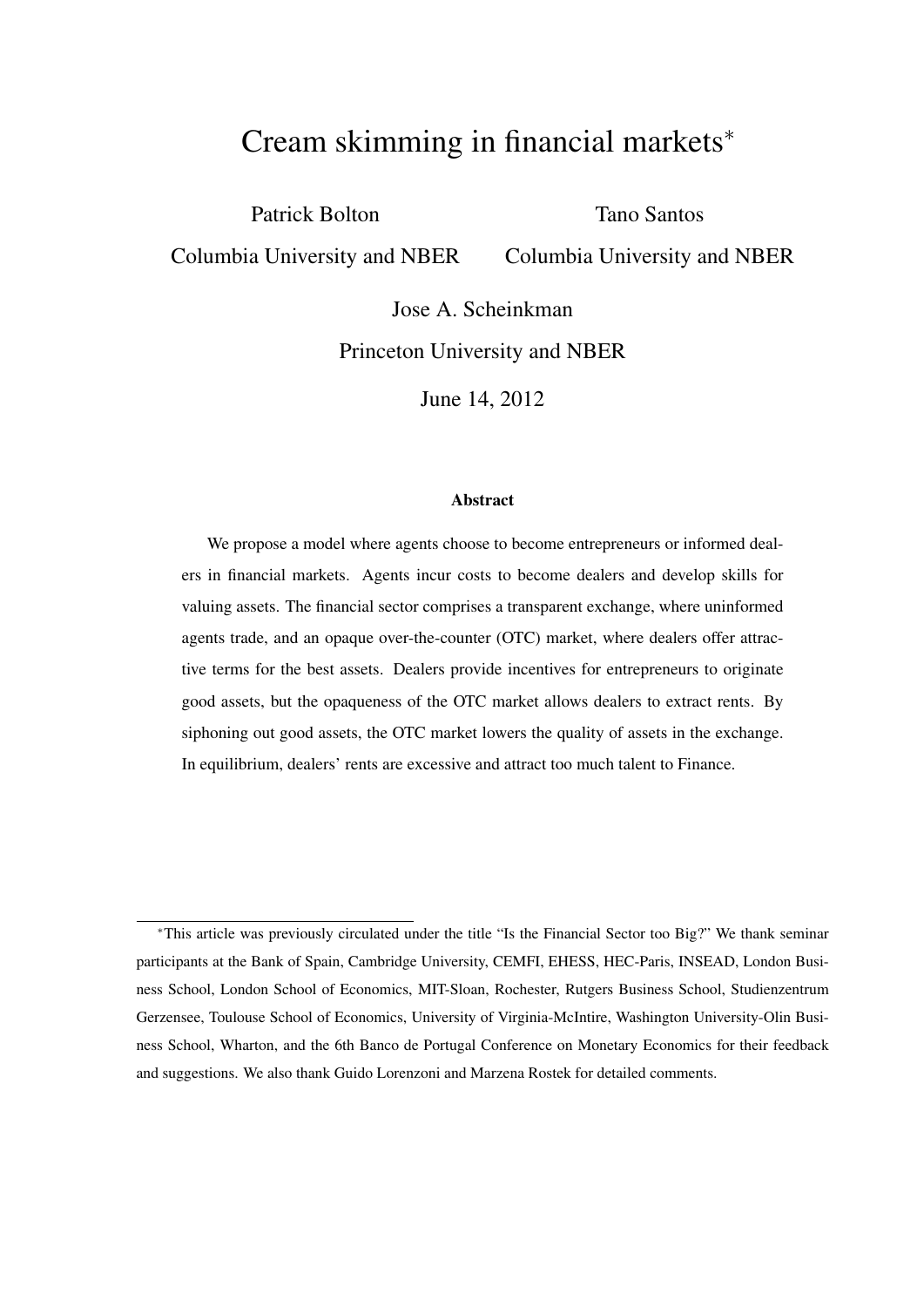What does the financial industry add to the real economy? What is the optimal organization of financial markets, and how much talent is required in the financial industry? We revisit these fundamental questions in light of recent events and criticisms of the financial industry. The core issues underlying these questions is whether and how the financial industry extracts excessively *high rents* from the provision of financial services, and whether these rents attract too much talent.<sup>1</sup> Figure 1, from Philippon and Resheff (2008), plots the evolution of US wages (relative to average non-farm wages) for three subsegments of the finance services industry: credit, insurance and 'other finance.' Credit refers to banks, savings and loans and other similar institutions, insurance to life and  $P \& C$ , and 'other finance' refers to the financial investment industry and investment banks. As the plot shows the bulk of the growth in remuneration in the financial industry took place in 'other finance.'

In this paper we attempt to explain the outsize remuneration in this latter sector by modeling a financial industry that is composed of two sectors: an organized, regulated, standardized, and transparent market where most retail ('*plain vanilla*') transactions take place, and an informal, *opaque* sector, where *informed* transactions take place and '*bespoke*' services are offered to clients. We refer to this latter sector as over-the-counter (OTC) markets<sup>2</sup> and to the transparent, standardized, markets as organized exchanges. A central idea in our analysis is that while OTC markets provide indispensable valuation services to issuers of assets, their opacity also allows informed dealers to extract too high rents. What is more, OTC markets tend to undermine organized exchanges by "*cream-skimming*" the juiciest deals away from them.<sup>3</sup> The informational rents in OTC markets in turn attract too much talent to the financial

<sup>&</sup>lt;sup>1</sup>Goldin and Katz (2008) document that the percentage of male Harvard graduates with positions in Finance 15 years after graduation tripled from the 1970 to the 1990 cohort, largely at the expense of occupations in law and medicine.

<sup>2</sup>Some OTC markets, e.g., markets for foreign exchange, are quite transparent. The important distinction for the present paper is between opaque and transparent markets.

<sup>3</sup>Rothschild and Stiglitz (1976) considered a different form of cream skimming in insurance markets with adverse selection. In that setting, insurers are uninformed about risk types, but offer contracts that induce informed agents to self-select into insurance contracts. For an application of the Rothschild-Stiglitz framework to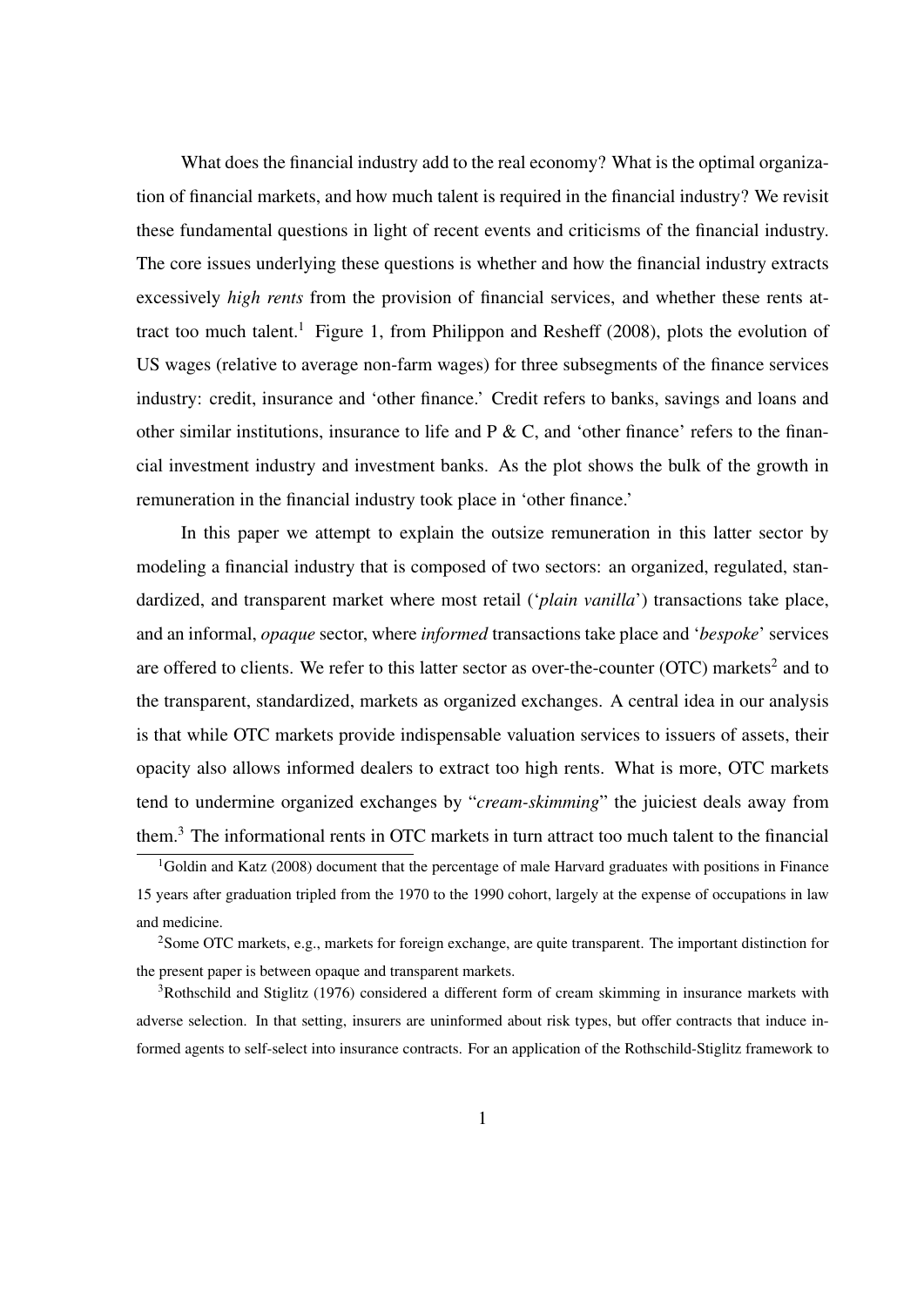industry, which would be more efficiently deployed as real-sector entrepreneurs .

The key role of the financial sector in our model is to provide liquidity by allowing entrepreneurs to sell the assets they have originated to investors. These assets vary in quality and a key service provided by the financial industry is valuation of assets for sale. This is where the *talent* employed in the financial industry (specifically, in OTC markets) manifests itself. Importantly, by identifying the most valuable assets and by offering more attractive terms for those assets, informed dealers in the OTC market also serve the role of providing incentives to entrepreneurs to originate good assets. As we argue, however, what matters for the allocative efficiency of talent across the financial and real sectors is what share of the incremental value of good assets dealers get to appropriate. In our model, dealers tend to extract an excessively large informational rent due both to the scarcity of valuation skills (which are costly to acquire) and the opaqueness in OTC markets. What is more, in our model, OTC dealers' rents tend to *increase* as there are more informed dealers, because the greater cream-skimming by dealers worsens the terms entrepreneurs can get for their assets on the organized exchange, and therefore their bargaining power on OTC markets. Our assumption that trading in OTC markets is opaque contrasts with the standard framework first developed by Grossman and Stiglitz (1980). In that class of models, privately produced information leaks out in the process of trading, and as a result *too little* costly information may be produced by 'insiders.' Since many activities in the financial industry can be identified as 'information producing' the Grossman-Stiglitz model seems ideally suited to explain why the financial sector is too small. In contrast, our model helps explain how excessive rent extraction together with excessive entry into the financial industry can be an *equilibrium outcome*.

The coexistence of OTC forwards and futures contracts traded on exchanges provides an interesting illustration for our model. Why don't all future transactions take place on organized futures markets? One reason is as in our model: transactions in forward markets are primarily between informed dealers and producers who seek to hedge against spot-price competition among organized exchanges see Santos and Scheinkman (2001).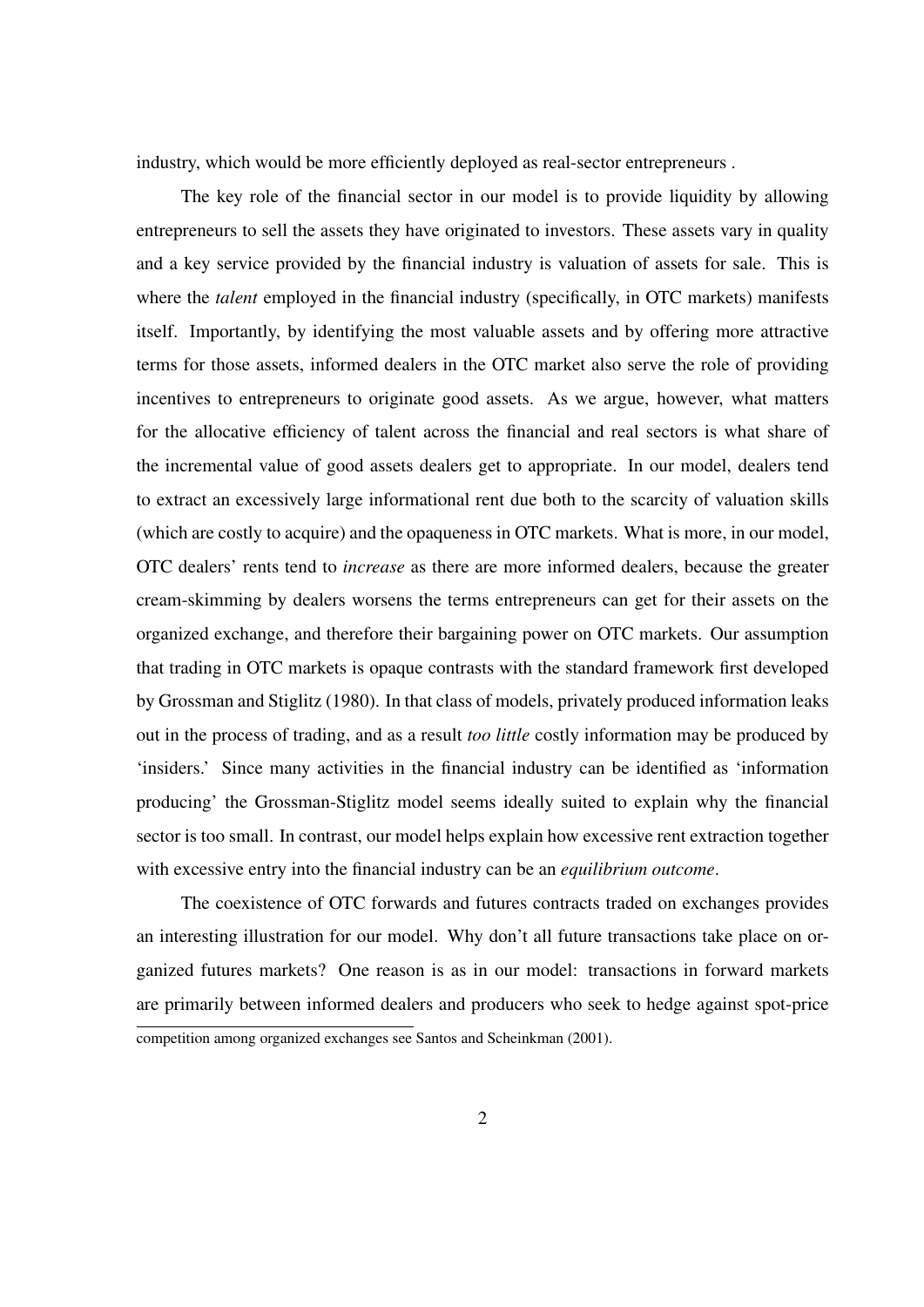movements. By trading in forward markets these producers are typically subject to lower margin calls when the spot price moves away from the forward price. The reason is that informed dealers understand that (as long as they are not over-hedged) producers actually benefit from movements in spot price away from the forward price and therefore do not give rise to higher counterparty risk. As a result, a substantial portion of commodities production is hedged outside exchanges, via forward contracts with banks and trading companies. These contracts give producers less favorable prices, but require smaller margins. After doing due diligence to verify that a producer is not over-hedged, a bank can feel confident that it will actually be better off if spot prices increase. This same bank would most likely also engage in an opposite forward with a counterparty for whom buying forwards would actually lower risk, and only hedge the net amount with futures contracts. Thus, by demanding a uniform mark-to-market margin of all parties, exchanges induce a lower mix of producer-hedgers, and hence a riskier set of buyers and sellers.

Our paper offers a novel hypothesis to explain three related facts about the recent evolution of the US financial services industry, as shown by Philippon and Resheff (2008) and Philippon (2011, 2012). First, the financial services industry accounts for an increasing share of GDP even after financial services exports are excluded - an increase that accelerated starting in the mid 80s. Second, this growth has been accompanied by a substantial increase in IT spending in the financial sector. As Philippon (2012, Figures 5 and 6) shows, other sectors, such as retail, have increased the fraction of spending on IT as well, but in retail there is a *negative* time-series correlation between GDP shares and IT investments. Finally, as already mentioned, there has been a substantial increase in compensation in brokerage and asset management, the segment of finance that is most closely associated with OTC transactions. Our model suggests that developments in IT are partly responsible for these trends. As IT became cheaper, OTC activities which are information intensive became more profitable relative to exchange traded activities. The additional increase in OTC dealers' rents that resulted from the entry of more dealers, provided a reinforcement mechanism for the growth of compensation in OTC activities and prevented the dissipation of the rents from cheaper IT that was observed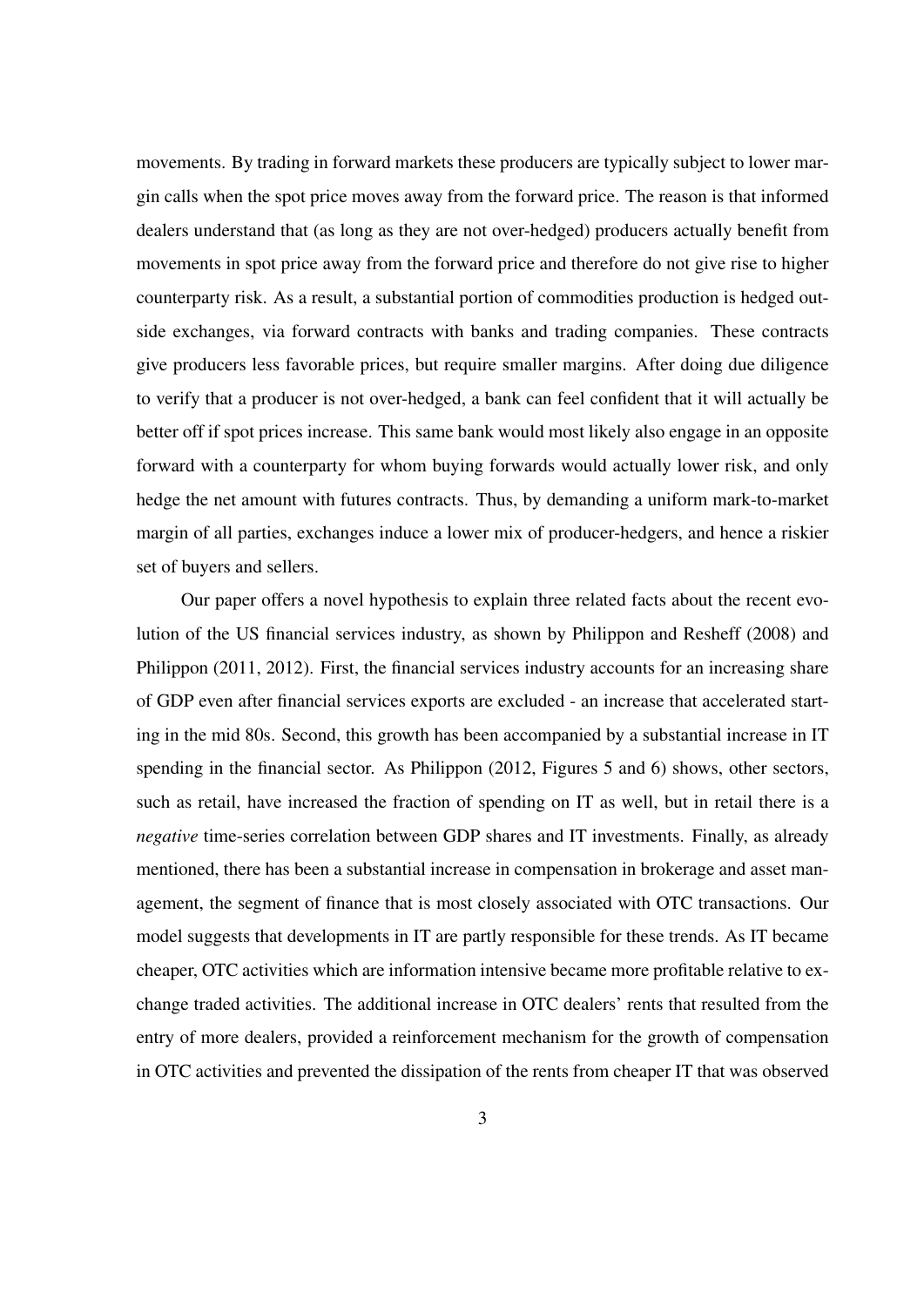in retail. Others have argued that regulatory developments are behind the growth of the OTC sector. Regulatory developments, however, would also be subject to the same reinforcement mechanisms that we argue prevented the dissipation of rents from IT.

The paper is organized as follows: Section 1 outlines the model. Section 2 analyzes entrepreneurs' moral hazard in origination problem and describes some basic attributes of equilibrium outcomes. The analysis of welfare and equilibrium allocation of talent in financial markets is undertaken in section 3. Section 4, in turn, considers the robustness of our main results to the situation where informed dealers compete with each other, or when informed traders are also present on the exchange. The presence of informed traders on the exchange raises the expected price of good assets in the exchange, while lowering the expected price of bad assets. Thus, informed traders on the exchange also provide incentives to originate good assets and they dampen the effects of cream-skimming by OTC dealers. We show that in this more general and realistic situation OTC markets are more likely to be excessively large in equilibrium. Section 5 concludes. All proofs are in the Appendix.

Related Literature. In his survey of the literature on financial development and growth, Levine (2005) synthesizes existing theories of the role of the financial industry into five broad functions: 1) information production about investment opportunities and allocation of capital; 2) mobilization and pooling of household savings; 3) monitoring of investments and performance; 4) financing of trade and consumption; 5) provision of liquidity, facilitation of secondary market trading, diversification, and risk management. As he highlights, most of the models of the financial industry focus on the first three functions, and if anything, conclude that from a social efficiency standpoint the financial sector is too small: due to asymmetries of information, and incentive or contract enforceability constraints, there is underinvestment in equilibrium and *financial underdevelopment*.

In contrast to this literature, our model emphasizes the fifth function in Levine's list: secondary market trading and liquidity provision. In addition, where the finance and growth literature only distinguishes between bank-based and market-based systems (e.g. Allen and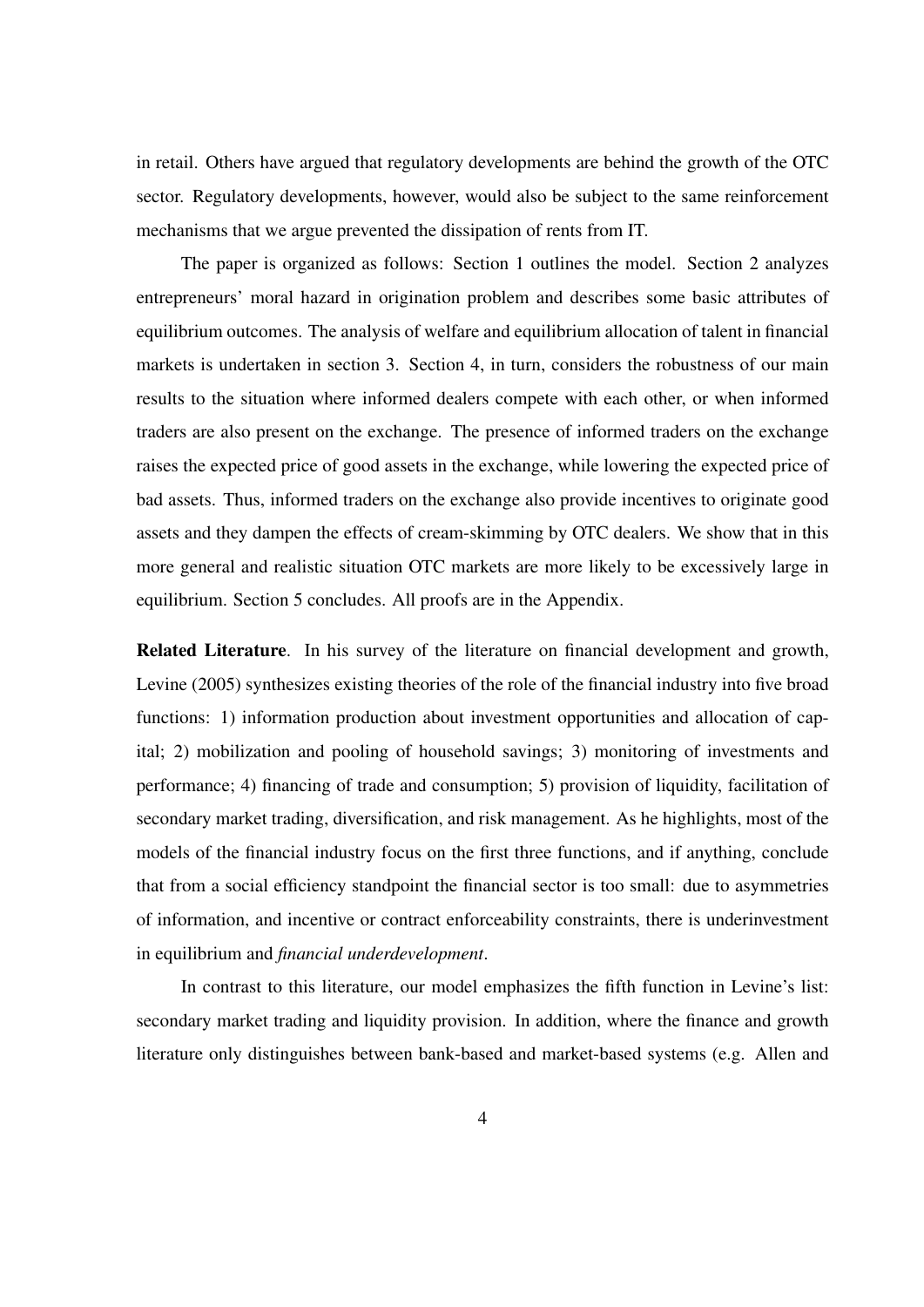Gale, 2000), a key distinction in our model is between markets in which trading occurs on a bilateral basis at prices and conditions that are not observable by other participants, and organized exchanges with multilateral trading at prices observed by all.<sup>4</sup>

Our paper contributes to a small literature on the optimal allocation of talent to the financial industry. An early theory by Murphy, Shleifer and Vishny (1991) (see also Baumol, 1990) builds on the idea of increasing returns to ability and rent seeking in a two-sector model to show that there may be inefficient equilibrium occupational outcomes, where too much talent enters one market since the marginal private returns from talent could exceed the social returns. More recently, Philippon (2008) has proposed an occupational choice model where agents can choose to become workers, financiers or entrepreneurs. The latter originate projects which have a higher social than private value, and need to obtain funding from financiers. In general, as social and private returns from investment diverge it is optimal in his model to subsidize entrepreneurship. Biais, Rochet and Wooley (2010) propose a model of innovation with learning about risk and moral hazard, which can account for the simultaneous growth in the size of the financial industry and remuneration in the form of rents to forestall moral hazard. Neither Murphy et al. (1991), Biais et al. (2010), or Philippon (2008) distinguish between organized exchanges and OTC markets in the financial sector, nor do they allow for excessive informational rent extraction through cream-skimming. In independent work, Glode, Green and Lowery (2010) also model the idea of excessive investment in information as a way of strengthening a party's bargaining power. However, Glode et al. (2010) do not consider the occupational choice question of whether too much young talent is attracted towards the financial industry. Finally, our paper relates to the small but burgeoning literature on OTC markets, which, to a large extent, has focused on the issue of financial intermediation in the context of search models.<sup>5</sup> These papers have some common elements to ours, in particular the emphasis

<sup>4</sup>The literature comparing bank-based and market-based financial systems argues that bank-based systems can offer superior forms of risk sharing, but that they are undermined by competition from securities markets (see Jacklin, 1987, Diamond, 1997, and Fecht, 2004). This literature does not explore the issue of misallocation of talent to the financial sector, whether bank-based or market-based.

<sup>5</sup>See Duffie, Garleanu and Pedersen (2005), Vayanos and Wang (2007), Vayanos and Weill (2008), Lagos and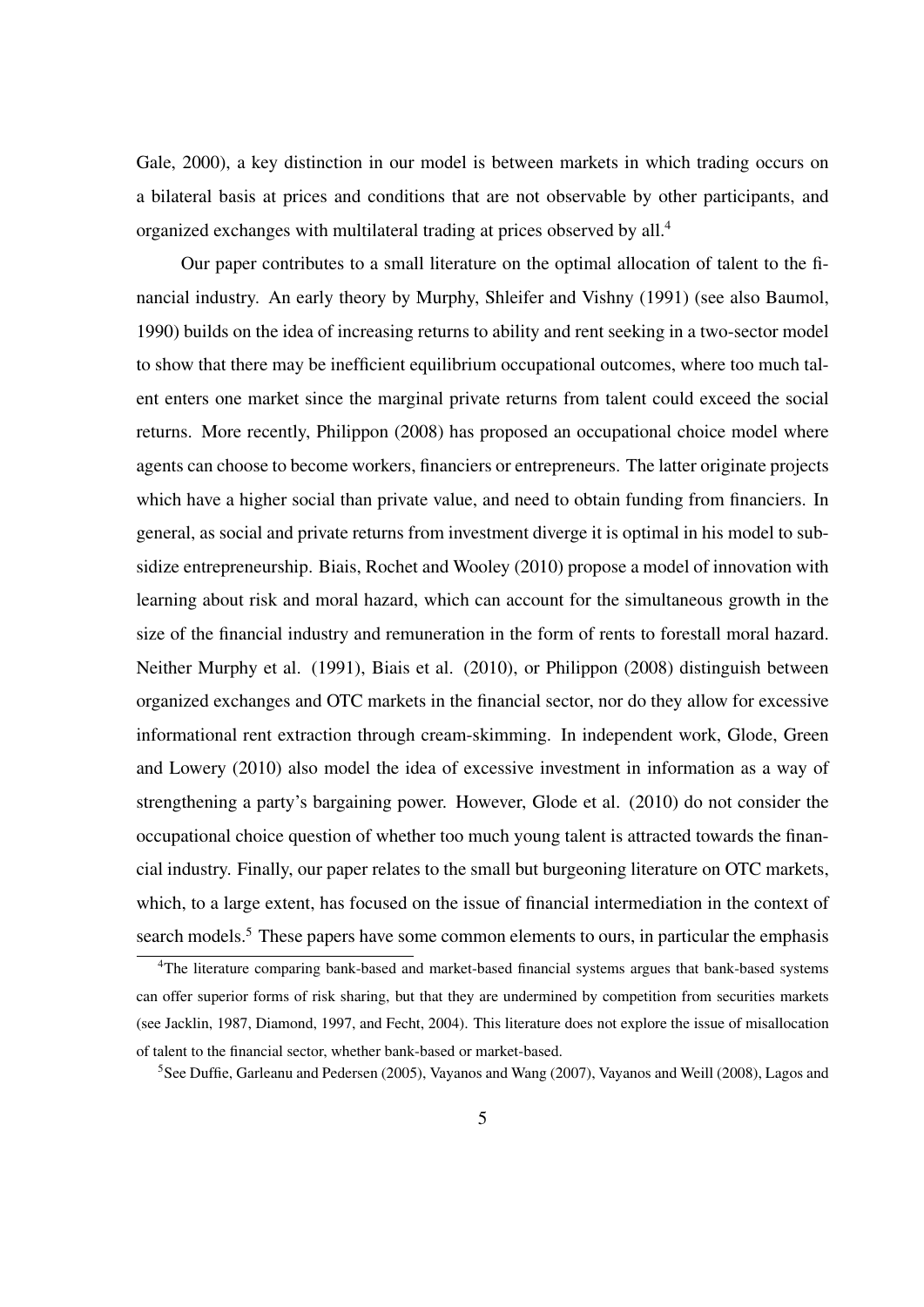on bilateral bargaining in OTC markets, but their focus is on the liquidity of these markets and they do not address issues of cream-skimming or occupational choice.

## 1 The model

We consider a competitive economy divided into two sectors–a real, productive, sector and a financial sector–and three periods  $t = 0, 1, 2$ .

## 1.1 Agents

There is a continuum of risk-neutral, agents who can be of two different types. Type 1 agents, of which there is a large measure, are *uninformed rentiers*, who start out in period 0 with a given endowment  $\omega$  (their savings), which they consume in either period 1 or 2. Their preferences are represented by the utility function

$$
u(c_1, c_2) = c_1 + c_2,\tag{1}
$$

Type 2 agents form the *active population*. Each type 2 agent can choose to consume their endowment or work either as a (self-employed) *entrepreneur* in the real sector, or as a *dealer* in the financial sector. Type 2 agents make an occupational choice decision in period 0*.* Our parametric assumptions will insure that in equilibrium all type 2 agents choose to work.

We simplify the model by assuming that type 2 agents can only differ in their ability to become well-informed dealers. Specifically, we represent the mass of type 2 agents by the unit interval [0, 1] and order these agents  $d \in [0, 1]$  in increasing order of the costs they face of acquiring the human capital to become well informed dealers:  $\varphi(d)$ . That is, we assume that  $\varphi(d)$  is non-decreasing. This assumption will imply that if an agent of type  $\hat{d}$  prefers to become a dealer, so will all agents with  $d \in [0, \hat{d})$ . In addition we assume that there exists a  $\overline{d}$  < 1 such that for  $d > \overline{d}$ 

$$
\varphi(d) = +\infty. \tag{2}
$$

Rocheteau (2009), Lagos, Rocheteau and Weill (2010) and Afonso (2010).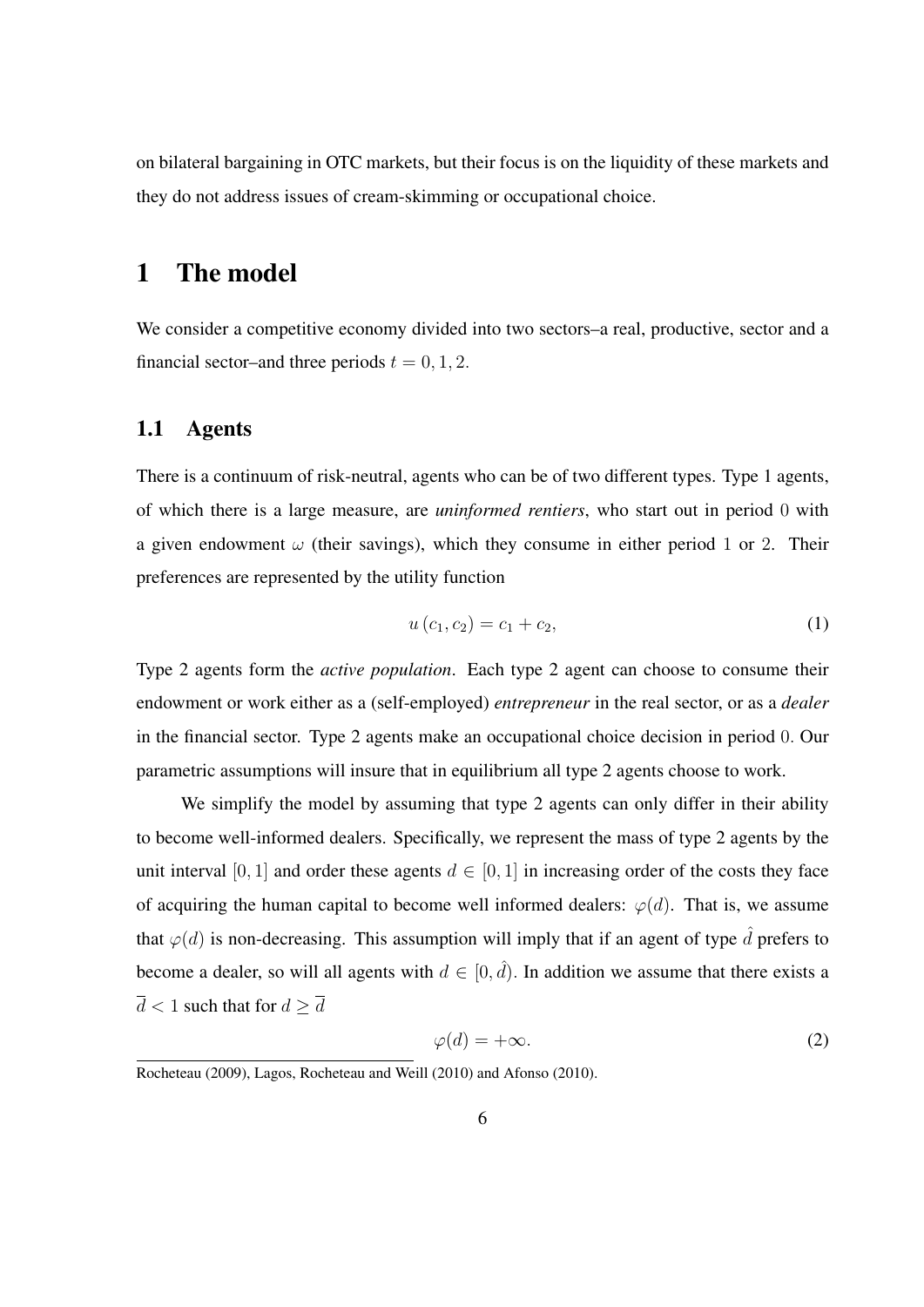Hence agents  $d > \bar{d}$  always stay in the real sector.

In all other respects, type 2 agents are identical: They face the same *i.i.d.* liquidity shocks: they value consumption only in period 1 with probability  $0 < \pi < 1$  and only in period 2 with probability  $(1 - \pi)$ . Their preferences are represented by the utility function

$$
U(c_1, c_2) = \delta c_1 + (1 - \delta)c_2,
$$
\n(3)

where  $\delta \in \{0, 1\}$  is an indicator variable and prob  $(\delta = 1) = \pi$ .

All type two agents have a unit of endowment in period 0. If a type 2 agent chooses to work in the real sector as an entrepreneur, he invests his unit endowment in a project in period 0. He then manages the project more or less well by choosing a hidden action  $a \in \{a_l, a_h\}$  at *private effort cost*  $\psi(a)$ *, where*  $0 < a_l < a_h < 1.$  *If he chooses*  $a = a_l$  *then his <i>effort cost*  $\psi(a_l)$ is normalized to zero, but he is then only able to generate a high output  $\gamma \rho$  with probability *a*<sub>*l*</sub> (and a low output *ρ* with probability  $(1 - a_l)$ ), where  $\rho > 0$  and  $\gamma > 1$ . If he chooses the high effort  $a = a_h$ , then his effort cost is  $\psi(a_h) = \psi > 0$ , but he then generates a high output *γρ* with probability *ah*. We assume, of course, that it is efficient for an entrepreneur to choose effort *ah*:

$$
(\gamma - 1)\rho\Delta a > \psi
$$
 where  $\Delta a = a_h - a_l$ .

The output of the project is obtained only in period 2. Thus, if the entrepreneur learns that he wants to consume in period 1 ( $\delta = 1$ ) he needs to sell claims to the output of his project in a financial market to either *patient* dealers, who are happy to consume in period 2, or rentiers, who are indifferent as to when they consume. For simplicity, we assume that in period 1 entrepreneurs have no information, except for the effort they applied, concerning the eventual output of their project. Note also that patient entrepreneurs have no output in period 1 that they could trade with impatient entrepreneurs.

If type 2 agent *d* chooses to work in the financial sector as a dealer, he saves his unit endowment to period 1, but incurs a utility cost  $\varphi(d)$  to build up human capital in period 0. This human capital gives agent *d* the skills to value assets originated by entrepreneurs and that are up for sale in period 1. Specifically, we assume that a dealer is able to perfectly ascertain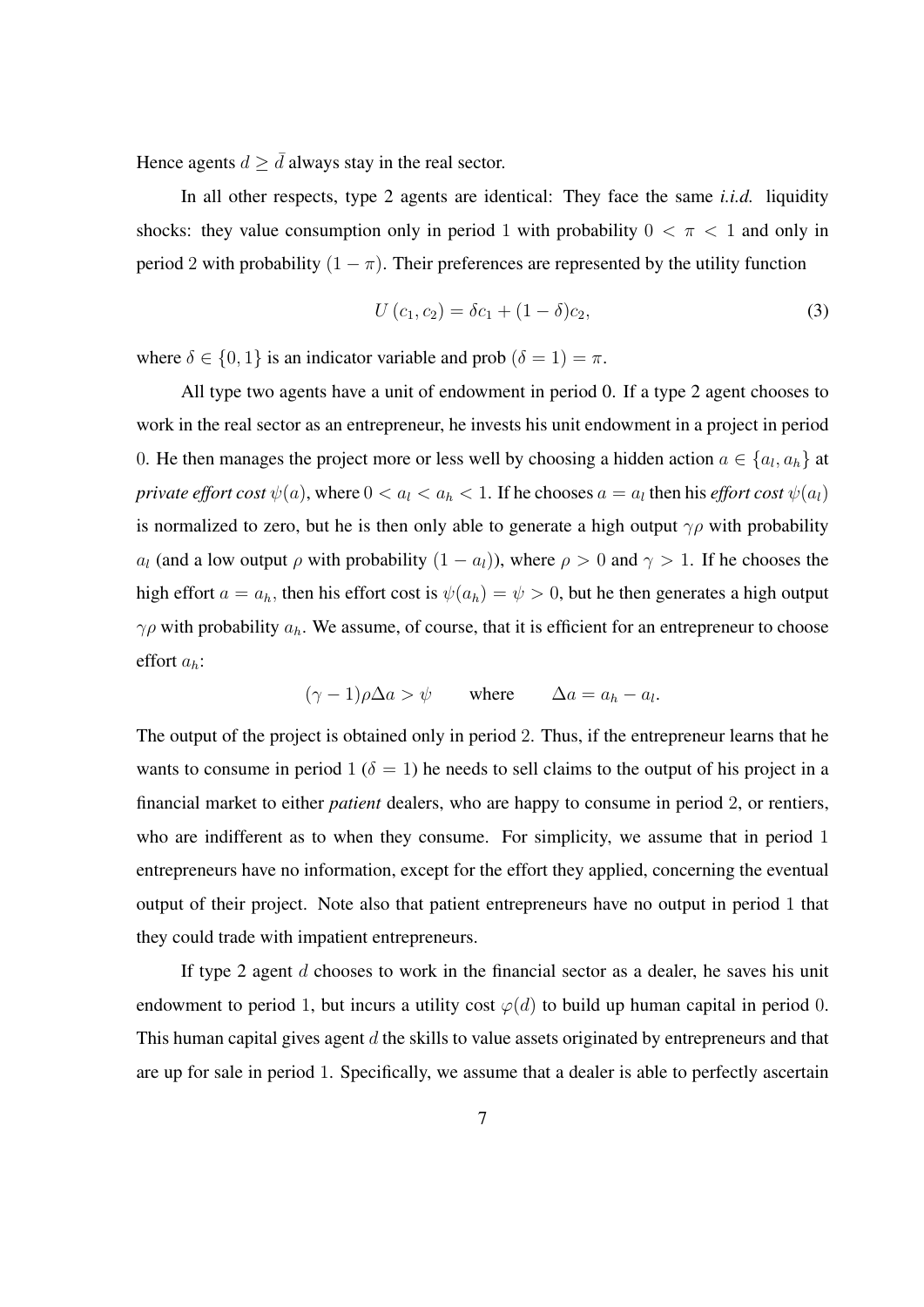the output of any asset in period 2, so that dealers are *perfectly informed*. If dealers learn that they are patient ( $\delta = 0$ ) they use their endowment, together with any collateralized borrowing, to purchase assets for sale by impatient entrepreneurs.<sup>6</sup> If they learn that they are impatient they simply consume their unit endowment. For simplicity, we assume that patient dealers can only acquire one unit of the asset at date 1.<sup>7</sup>

## 1.2 Financial Markets

An innovation of our model is to allow for a *dual financial system*, in which assets can be traded either in an over-the-counter (OTC) dealer market or in an organized exchange. Information about asset values resides in the OTC market, where informed dealers negotiate asset sales on a bilateral basis with entrepreneurs. On the organized exchange assets are only traded between uninformed rentiers and entrepreneurs. We also allow for a debt market where borrowing and lending in the form of *default-free* collateralized loans can take place. In this market a loan can be secured against an entrepreneur's asset. Since the lowest value of this asset is  $\rho$ , the default-free loan can be at most equal to  $\rho$ .

Thus, in period 1 an impatient entrepreneur has several options: i) he can borrow against his asset; ii) he can sell his asset for the competitive equilibrium price *p* in the organized exchange; iii) he can go to a dealer in the OTC market and negotiate a sale for a price  $p^d$ .

Consider first the OTC market. This market is composed of a measure  $d(1 - \pi)$  of *patient* dealers ready to buy assets from  $(1 - d)\pi$  *impatient* entrepreneurs. Each dealer is able to trade a total output of at most  $1 + \rho$ , his endowment plus a maximum collateralized loan from rentiers of  $\rho$ , in exchange for claims on entrepreneurs' output in period 2. Impatient entrepreneurs turn to dealers for their information: they are the only agents that are able to tell whether the entrepreneur's asset is worth *γρ* or just *ρ*. Just as in Grossman and Stiglitz (1980), dealers' information must be in scarce supply in equilibrium, as dealers must be compensated

<sup>&</sup>lt;sup>6</sup>By assuming that informed dealers know precisely the quality of the projects and entrepreneurs only know the effort they applied we are simplifying the asymmetric information problem.

 $<sup>7</sup>$ This can be justified by assuming that searching and managing assets demands the dealers time.</sup>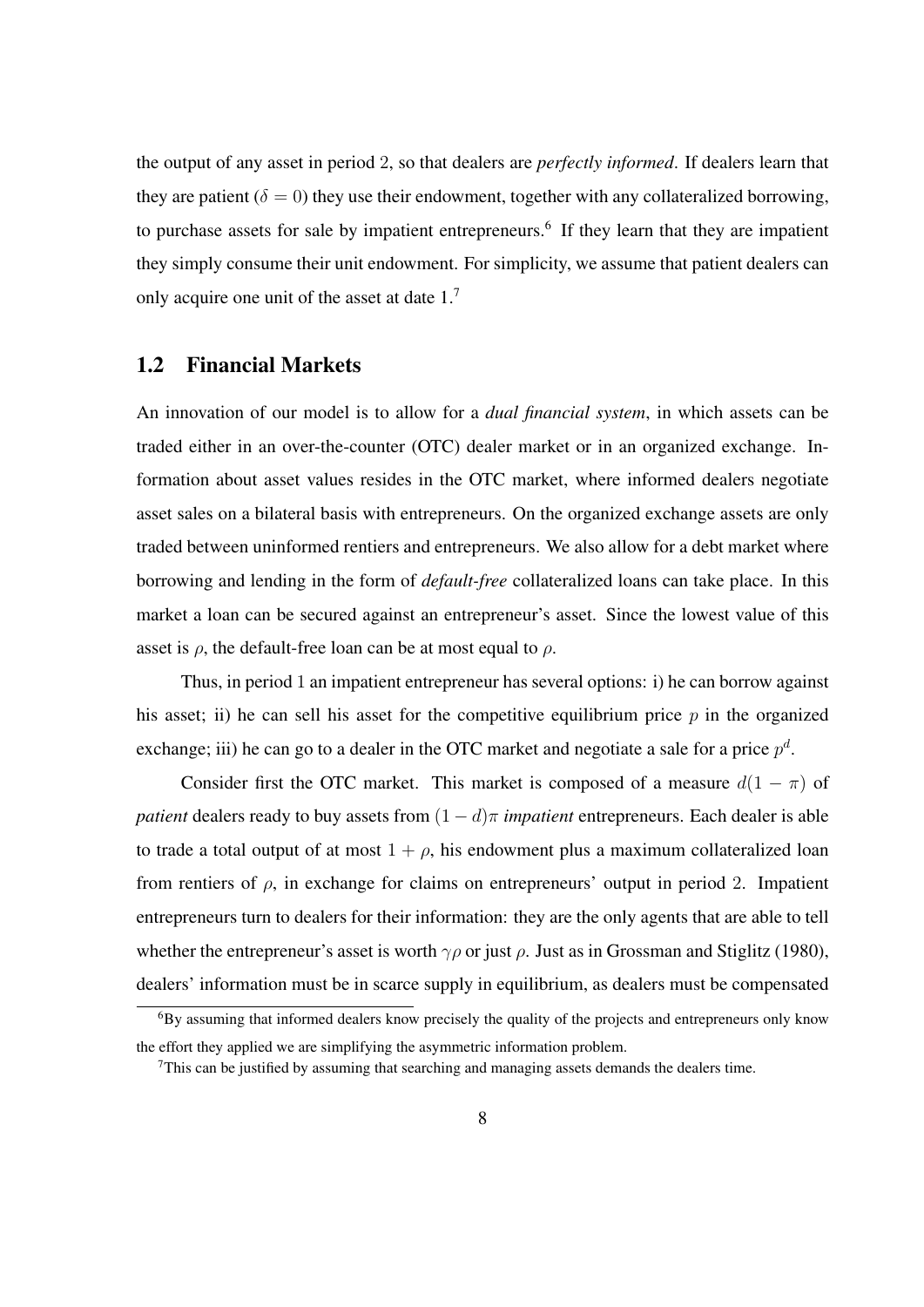for their cost  $\varphi(d)$  of acquiring their valuation skills. As will become clear below, this means not only that dealers only purchase high quality assets worth  $\gamma \rho$  in equilibrium, but also that not all entrepreneurs with high quality assets will be able to sell to a dealer.

In period 1 a dominant strategy for impatient entrepreneurs is to attempt to first sell to dealers. They understand that with probability  $a \in \{a_l, a_h\}$  the underlying value of their asset is high, in which case they are able to negotiate a sale with a dealer at price  $p^d > p$ with probability  $m \in [0, 1]$ . If they are not able to sell their asset for price  $p^d$  to a dealer, entrepreneurs can turn to the organized market in which they can sell their asset for *p*.

We show that in equilibrium only patient dealers and impatient entrepreneurs trade in the OTC market. We thus assume that the probability *m* is simply given by the ratio of the total mass of patient dealers  $d(1 - \pi)$  to the total mass of high quality assets up for sale by impatient entrepreneurs,<sup>8</sup> which in a symmetric equilibrium where all entrepreneurs choose the same effort level *a* is given by  $a(1 - d)\pi$ , so that

$$
m(a,d) = \frac{d(1-\pi)}{a(1-d)\pi}.
$$
 (4)

Note that  $m(a, d) < 1$  as long as *d* is sufficiently small and  $\pi$  is sufficiently large. The idea behind this assumption is, first that any individual dealer is only able to manage one project at a time, and/or to muster enough financing to buy only one high quality asset. Second, in a symmetric equilibrium the probability of a sale of an asset to a dealer is then naturally given by the proportion of patient dealers to high quality assets.

The price  $p^d$  at which a sale is negotiated between a dealer and an entrepreneur is the outcome of bargaining (under symmetric information). The price *p <sup>d</sup>* has to exceed the *status-quo* price *p* in the organized market at which the entrepreneur can always sell his asset. Similarly, the dealer cannot be worse off than under no trade, when his payoff is 1, so that  $p<sup>d</sup>$  cannot exceed the value of the asset  $\gamma \rho$ . We take the solution to this bargaining game to be given by

<sup>&</sup>lt;sup>8</sup>We do not assume an explicit matching protocol. As a referee suggested, one possibility is that dealers inspect all projects, then dealers are put in a line and pick only one project, then dealers bargain with the entrepreneur. For a similar protocol in a job-search context see Board and Meyer-ter-Vehn (2011)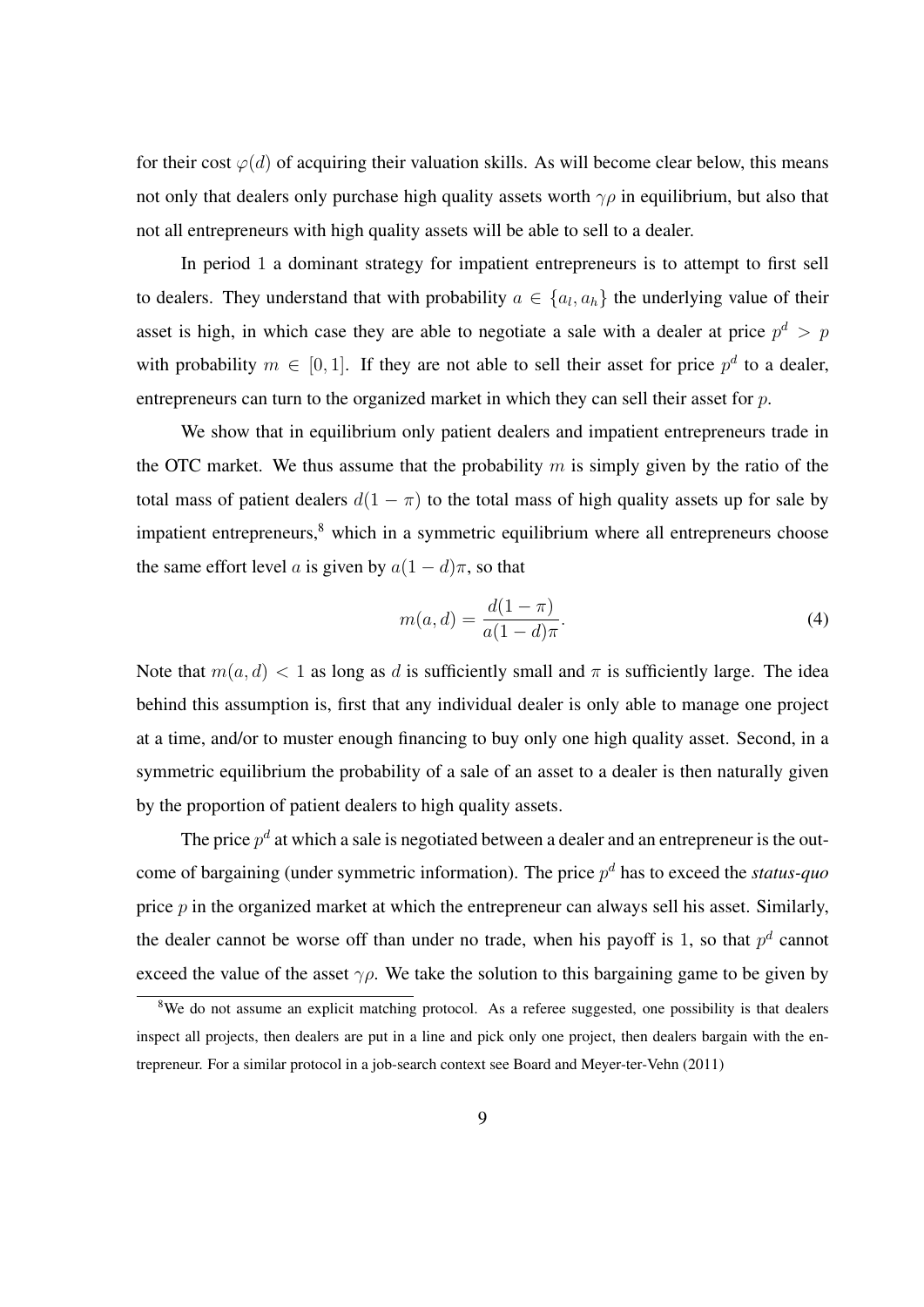the *Asymmetric Nash Bargaining Solution*, <sup>9</sup> where the dealer has bargaining power (1 *− κ*) and the entrepreneur has bargaining power  $\kappa$  (see Nash, 1950, 1953).<sup>10</sup> That is, the price  $p^d$  is given by

$$
p^{d} = \arg\max_{s \in [p,\gamma\rho]} \{(s-p)^{\kappa}(\gamma\rho - s)^{(1-\kappa)}\},\
$$

or

$$
p^d = \kappa \gamma \rho + (1 - \kappa)p.
$$

In a more explicit, non-cooperative bargaining game, with alternating offers between the dealer and entrepreneur à la Rubinstein (1982), the bargaining strength  $\kappa$  of the entrepreneur can be thought of as arising from a small probability per round of offers that the entrepreneur is hit by an *immediacy shock* and needs to trade immediately (before hearing back from the dealer) by selling his asset in the organized market. In that case the dealer would miss out on a valuable trade. To avoid this outcome the dealer would then be prepared to make a price concession to get the entrepreneur to agree to trade before this immediacy shock occurs (see Binmore, Rubinstein and Wolinsky, 1986).<sup>11</sup>

The price  $p^d$  may be higher than the dealer's endowment. In that case the dealer needs to borrow the difference  $(p^d - 1)$  against the asset to be acquired. As long as this difference does not exceed  $\rho$ , the dealer will not be financially constrained. For simplicity, we restrict attention to parameter values for which the dealer is not financially constrained. We provide a condition below that ensures that this is the case.<sup>12</sup>

<sup>&</sup>lt;sup>9</sup>For a similar approach to modeling negotiations in OTC markets between dealers and clients see Lagos, Rocheteau, and Weill (2010).

<sup>&</sup>lt;sup>10</sup>In Section 4 we show that our results are robust to assuming that the bargaining power of dealers decreases with the number of dealers.

<sup>11</sup>Symmetrically, there may also be a small *immediacy* shock affecting the dealer, so that the entrepreneur also wants to make concessions in negotiating an asset sale. Indeed, when a dealer is hit by such a shock the matched entrepreneur is unlikely to be able to find another dealer. More precisely, if  $\theta$  is the probability per unit time that an entrepreneur or dealer is hit by an immediacy shock, and if  $\alpha$  denotes the probability of an entrepreneur subsequently matching with another informed dealer then Binmore, Rubinstein and Wolinsky show that  $\kappa = \alpha$ .  $12$ Note that the possibility that the dealer may be financially constrained may be another source of bargaining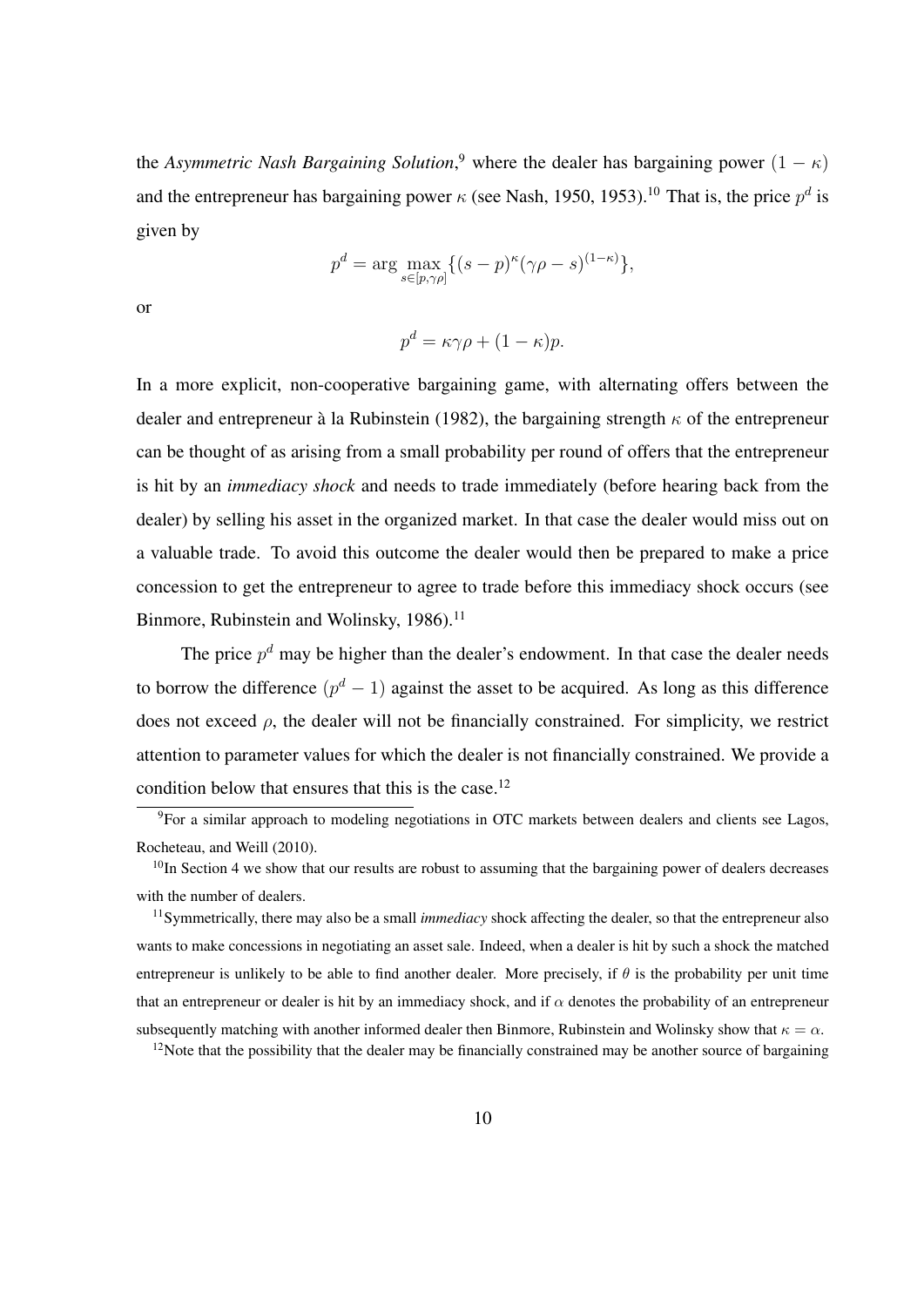Consider next the organized exchange. We show that in equilibrium all assets of impatient entrepreneurs that are not sold in the OTC market trade. That is,  $(1 - a)(1 - d)\pi$  low quality assets and  $(1 - m)a(1 - d)\pi$  high quality assets are sold in the exchange. The buyers of assets are uninformed rentiers, who are unable to distinguish high quality from low quality assets. Entrepreneurs also do not know the true underlying quality of their assets. A high quality asset pays  $\gamma \rho$  and a low quality asset pays  $\rho$ . Thus the expected value of the assets traded in the exchange. is:

$$
\frac{a(1-m)\gamma\rho + (1-a)\rho}{a(1-m) + (1-a)},
$$

so that the competitive equilibrium price in the organized exchange is given by

$$
p(a,d) = \frac{a(1-m)\gamma\rho + (1-a)\rho}{a(1-m) + (1-a)} = \frac{\rho[a(1-m)\gamma + (1-a)]}{1-am},
$$
\n(5)

where we have omitted the dependence of *m* on *a* and *d*, as in (4), for simplicity. Note also that *p* is decreasing in *m*, from the highest price  $p = \rho[a(\gamma - 1) + 1]$  when  $m = 0$  to the lowest price  $p = \rho$  when  $m = 1$ .

## 1.3 Discussion and parameter restrictions

The liquidity surprises we use in our model should be thought as a proxy for many other possible shocks. For instance, we could assume that our agents are risk-averse and that a fraction of the entrepreneurs would learn in period 1 that they face a new risk, with agents that exerted high effort facing a better risk distribution. Informed dealers in turn, would be able to identify the entrepreneurs that face better risks.<sup>13</sup>

Our model of the interaction between the real and financial sector emphasizes the liquidity provision and valuation roles of the financial industry. It downplays the financing role of real investments. This role, which is emphasized in other work (e.g. Bernanke and Gertler, 1989 and Holmstrom and Tirole, 1997) can be added, by letting entrepreneurs borrow from

strength for the dealer. Exploring this idea, however, is beyond the scope of this paper.

 $<sup>13</sup>$ In this case the shock depends on the activity chosen but this modification does not alter our results.</sup>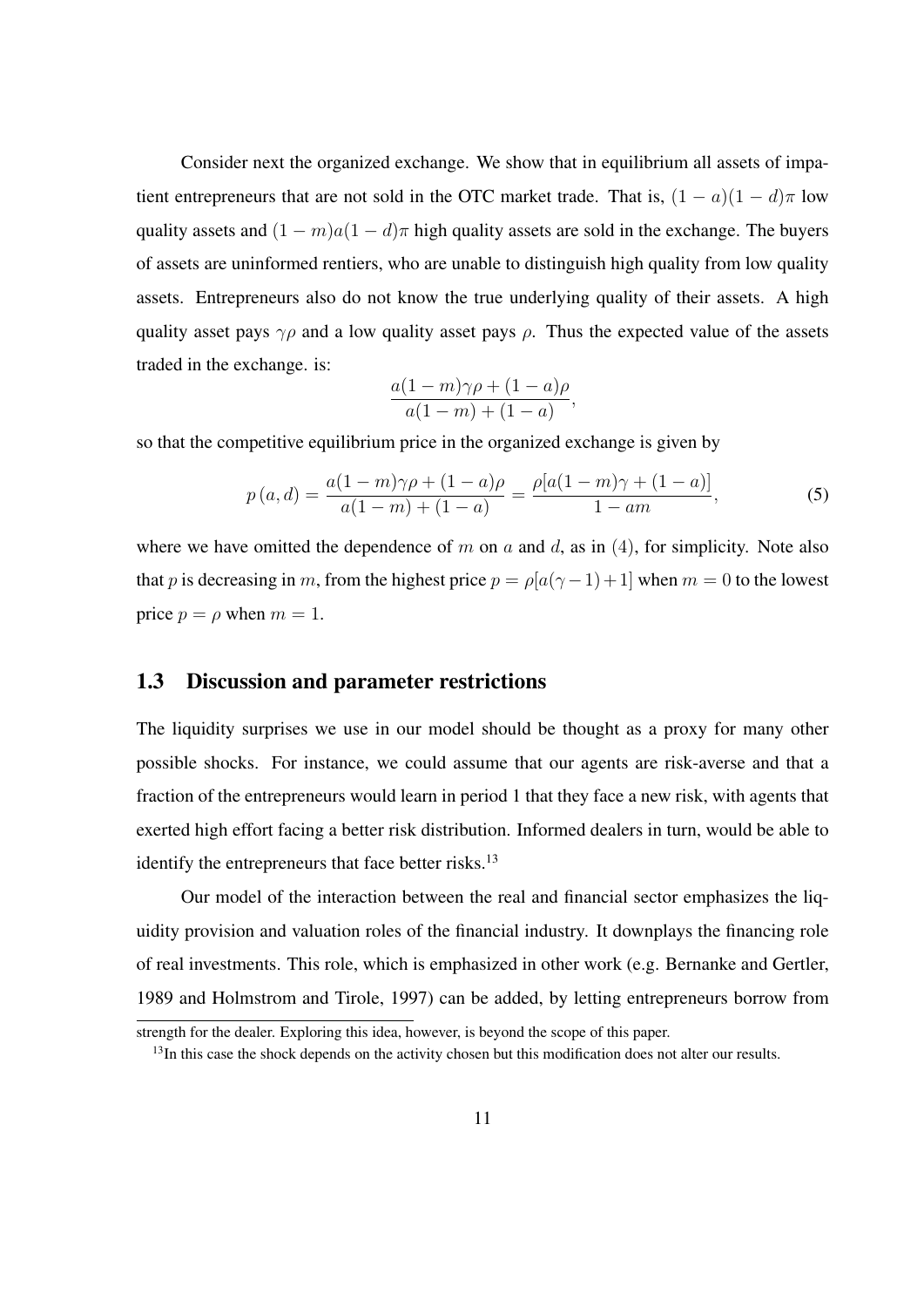either rentiers or dealers at date 0. The assets entrepreneurs sell in period 1 would then be net of any liabilities incurred at date 0. Since the external financing of real investments in period 0 does not add any novel economic effects in our model we have suppressed it.

In our model, entrepreneurs have an added incentive to choose high effort because dealers are able to identify high quality assets and offer to pay more for these assets than entrepreneurs are able to get in the organized market. If it were not for these incentive effects, informed dealers would enrich themselves thanks to their cream-skimming activities, but would not create any social surplus.

We introduced heterogeneity among type 2 agents only in the form of different utility costs to become a dealer. We could also have introduced heterogeneity in the costs of becoming an entrepreneur. We would then simply order type 2 agents in their increasing *comparative advantage* of becoming dealers and proceed with the analysis as in our current model.

As we mentioned above, we restrict attention to parameter values for which the measure of patient dealers is smaller than the measure of high quality assets put on the market by impatient entrepreneurs in period 1, so that  $m(a,\overline{d}) = \frac{d(1-\pi)}{a(1-\overline{d})\pi} < 1$ , for  $a \in \{a_l, a_h\}$  where, recall,  $\overline{d}$  is defined in expression (2). Under this assumption dealers are always on the short side in the OTC market, which is partly why they are able to extract informational rents. Although it is possible to extend the analysis to situations where  $m \geq 1$ , this does not seem to be the empirically plausible parameter region, given the high rents in the financial sector. When  $m \geq 1$  there is excess demand by informed dealers for good assets, so that dealers dissipate most of their informational rent through competition for good assets. Besides the fact that information may be too costly to acquire for most type 2 agents, there is a fundamental economic reason why  $m < 1$  is to be expected in equilibrium. Indeed, even if enough type 2 agents have low costs  $\varphi(d)$  so that if all of these agents became dealers we would have  $m \geq 1$ , this is unlikely to happen in equilibrium, as dealers would then compete away their informational rents to the point where they would not be able to recoup even their relatively low investment in dealer skills  $\varphi(d)$ .

We also restrict attention to parameter values for which dealers are not financially con-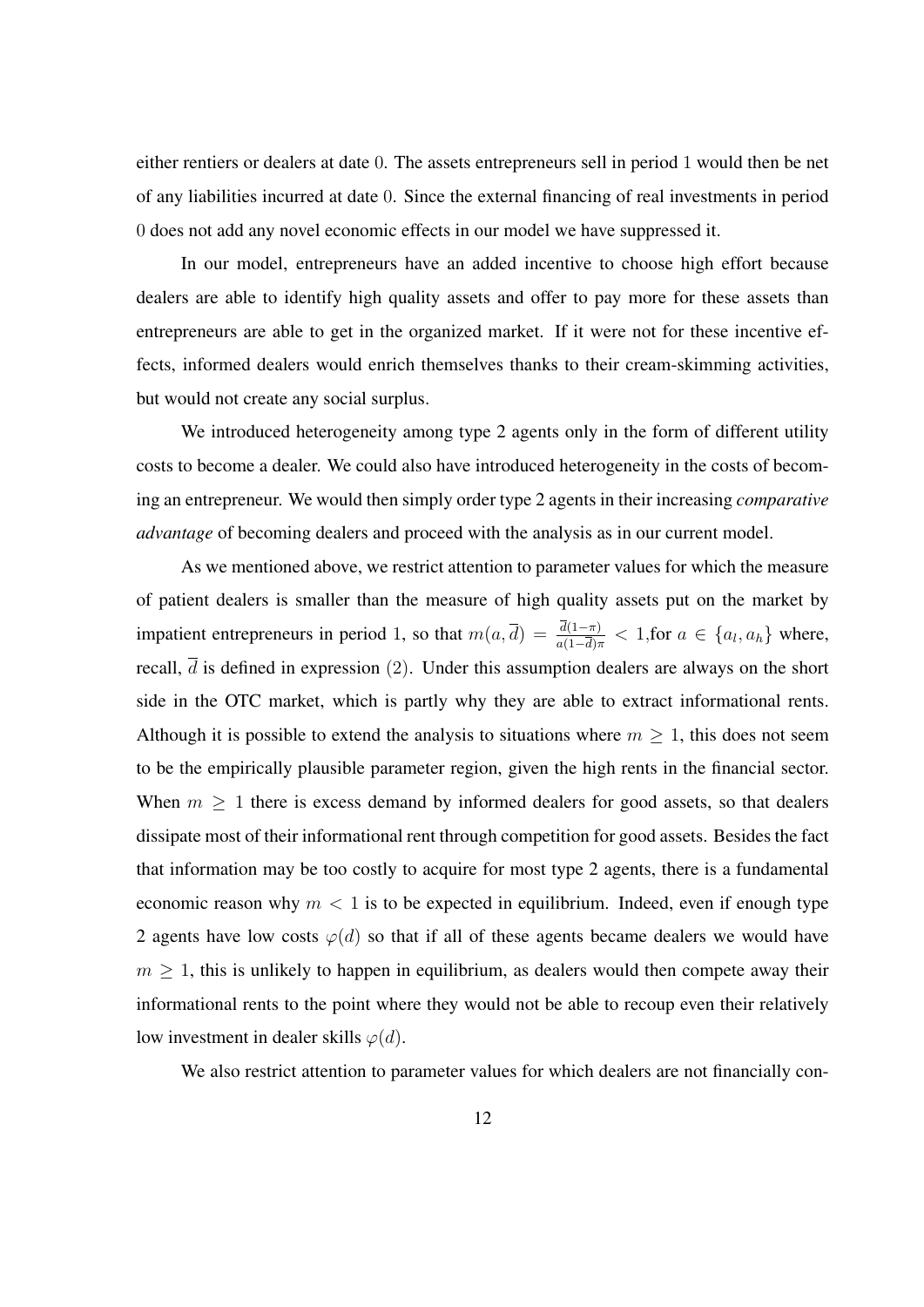strained in their purchase of a high quality asset in period 1. That is, we assume parameter values for which  $p^d - 1 < \rho$ . For this it is enough to assume that

$$
\gamma \rho < 1 + \rho. \tag{6}
$$

In addition, and in order to simplify the presentation in what follows, we restrict ourselves to situations where even in the absence of a dealer sector,  $d = 0$ , type 2 agents would prefer to become entrepreneurs and exercise the low effort rather than simply carry their endowments forward. We show in the appendix that to obtain this it is enough to assume that

$$
\rho\left[1 + a_l\left(\gamma - 1\right)\right] > 1. \tag{7}
$$

## 1.4 Definition of equilibrium

An equilibrium is given by: (i) prices  $p^*$  and  $p^{d*}$  in period 1 at which the organized and OTC markets clear; (ii) occupational choices by type 2 agents in period 0, which map into equilibrium measures of dealers *d ∗* and entrepreneurs (1 *− d ∗* ); (iii) incentive compatible effort choices *a <sup>∗</sup>* by entrepreneurs, which in turn map into an equilibrium matching probability  $m(a^*, d^*)$ ; and (iv) type 2 agents prefer the equilibrium occupational choices to autarchy.

For simplicity, we restrict attention to symmetric equilibria in which all entrepreneurs choose the same effort in period 0. Given this assumption our economy admits two types of equilibria, which may co-exist. One is a *low-origination-effort equilibrium*, in which all entrepreneurs choose  $a^* = a_l$ . The other is a *high-origination-effort equilibrium*, in which all entrepreneurs choose  $a^* = a_h$ . This latter equilibrium is going to be the focus of what follows as it is only in this equilibrium that there is a social role for dealers. The main result of this paper is that whenever there is a role for informed dealers to support the high effort equilibrium there are "too many of them," in a sense to be made precise below. In what follows we sometimes refer to  $d^*$  as the size of the financial sector and thus when there are too many dealers we say that the financial sector is too big.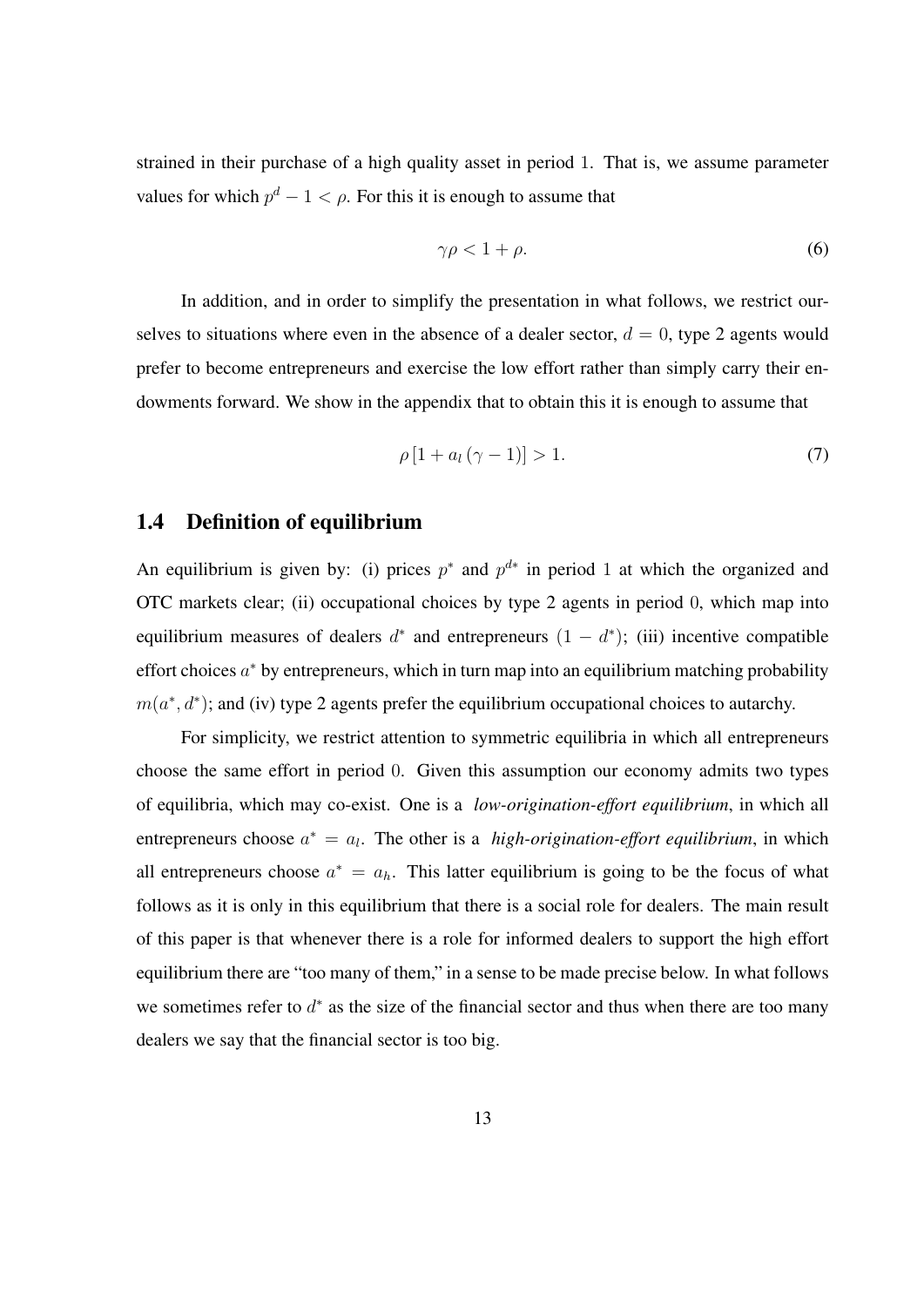We begin by describing equilibrium borrowing and trading in assets in period 1, for any given occupation choices *d <sup>∗</sup>* of type 2 agents and any given action choices *a <sup>∗</sup>* of entrepreneurs in period 0. We are then able to characterize expected payoffs in period 0 for type 2 agents under each occupation. With this information we can then provide conditions for the existence of either equilibrium and present illustrative numerical examples.

## 2 Equilibrium payoffs and the moral hazard problem

In this section we derive the equilibrium payoffs associated with becoming and entrepreneur and a dealer, which determine the occupational choice. For this we first need to offer a minimal characterization of agents's actions along the equilibrium path at date 1, when trading occurs. In our framework we allow for collateralized lending at the interim date and thus the question arises as to whether agents in distress prefer to borrow rather than sell. We show in Lemma 1 that this is not the case. We also show that a patient entrepreneur that follows the equilibrium action prefers to keep his asset rather than sell it (Lemma 2). These two results are enough to yield the equilibrium expected payoffs, as of date 0, of either becoming and entrepreneur or a dealer. We then turn to the characterization of the entrepreneurs' moral hazard problem at date 0 and show conditions under which the high and low effort actions are incentive compatible.

### 2.1 Equilibrium borrowing and asset trading in period 1

We begin by describing behavior in period 1 in either the low or the high effort equilibrium. In period 1,  $d^*$ ,  $a^*$  and,  $m(a^*, d^*)$  are given. For any  $(a^*, d^*)$ :

Lemma 1 *In period* 1 *neither (a) an entrepreneur, nor (b) an impatient dealer ever borrows.*

Item (a) of this result follows immediately from our assumption that only safe collateralized borrowing is available to the entrepreneur. But this result holds more generally, even when risky borrowing is allowed. Indeed, in an asset sale the buyer obtains both the upside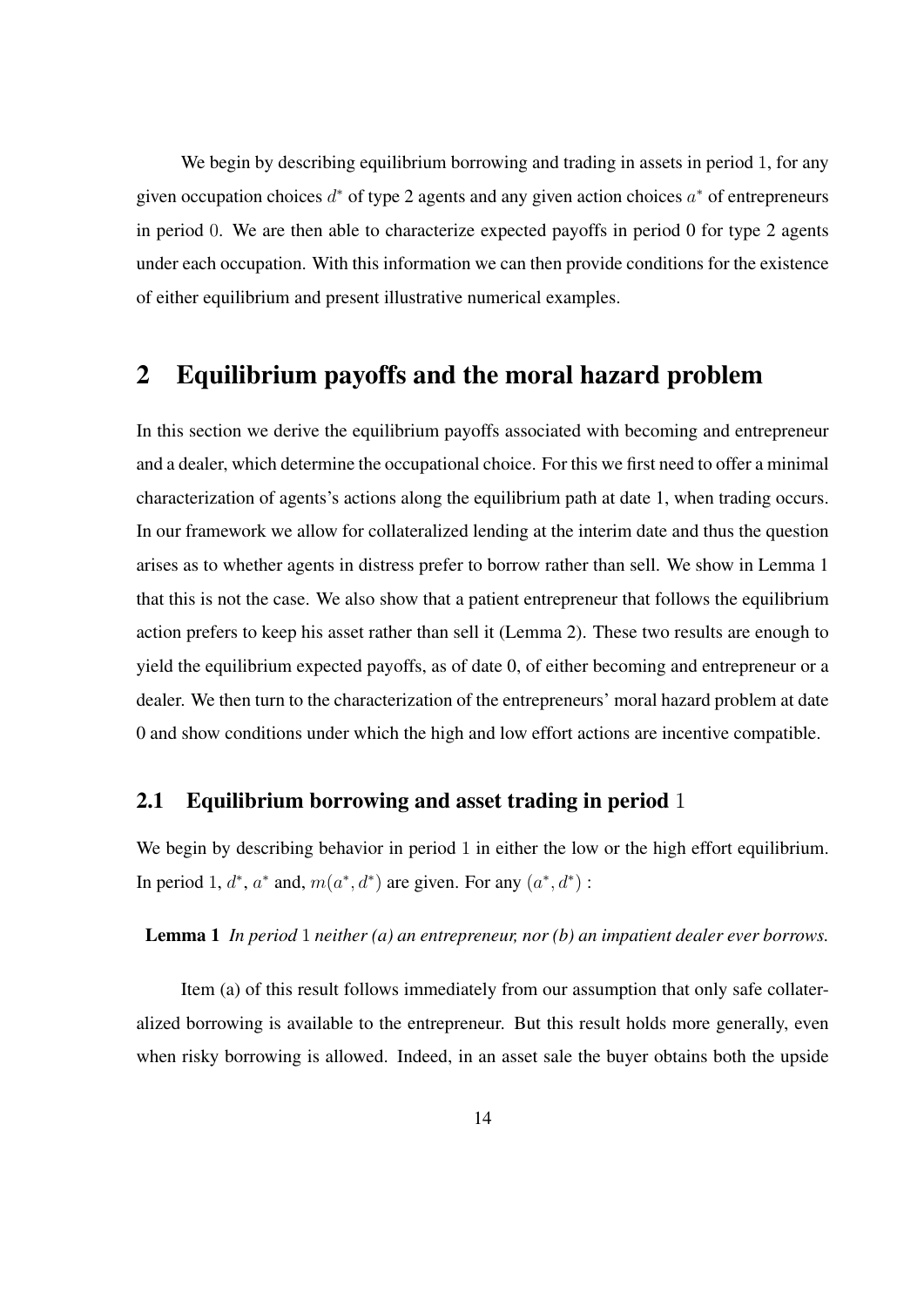and the downside of the asset, while in a loan the lender is fully exposed to the downside, but only partially shares in the upside with the borrower. As a result the loan amount is always less than the price of the asset. And since the holder of the asset wants to maximize consumption in period 1 he is always better off selling the asset rather than borrowing against it.

While impatient entrepreneurs always prefer to sell their asset in period 1, the next lemma establishes that patient entrepreneurs never want to sell their asset.

Lemma 2 *Assume all entrepreneurs choose the same action. Then a patient entrepreneur (weakly) prefers not to put up his asset for sale in period* 1*.*

## 2.2 Equilibrium payoffs in period 0

We now determine equilibrium payoffs for dealers and entrepreneurs in period 0. Since we examine symmetric equilibria, all entrepreneurs are treated identically; only dealers differ since they may have different costs of acquiring information. Let  $U(a|a',d)$  be the expected payoff of an entrepreneur who implements action *a* when all other entrepreneurs do *a ′* and the measure of dealers is *d*. Similarly let  $V\left(\tilde{d}|a',d\right)$  be the expected payoff of dealer  $\tilde{d} \leq d$  when entrepreneurs implement action *a ′* and the measure of dealers is *d*.

The entrepreneur's equilibrium expected payoff when the measure of dealers is  $d < \bar{d}$  is

$$
U(a^*|a^*,d) = -\psi(a^*) + \pi \left[ a^* m \left( a^*, d \right) p^d \left( a^*, d \right) + (1 - a^* m \left( a^*, d \right)) p \left( a^*, d \right) \right] \tag{8}
$$

$$
+ (1 - \pi) \rho \left[ 1 + a^* \left( \gamma - 1 \right) \right],
$$

In equation (8),  $-\psi(a^*)$ , is the cost of exercising effort  $a^*$ , which is 0 if  $a^* = a_l$  and  $\psi$ if  $a^* = a_h$ . The first term in brackets is the utility of the entrepreneur if subject to a liquidity shock, which happens with probability  $\pi$ . If he draws a project yielding  $\gamma \rho$ , which occurs with probability *a ∗* , and gets matched to a dealer, which happens with probability *m* (*a ∗ , d*), then he is able to sell the project for  $p^d$   $(a^*, d)$ , the price for high quality projects in the dealers' market. If one of these two events fails to occur, an event with probability  $1 - a^* m (a^*, d)$ , then the agent needs to sell his project in the exchange for a price  $p(a^*,d)$ . Finally, the second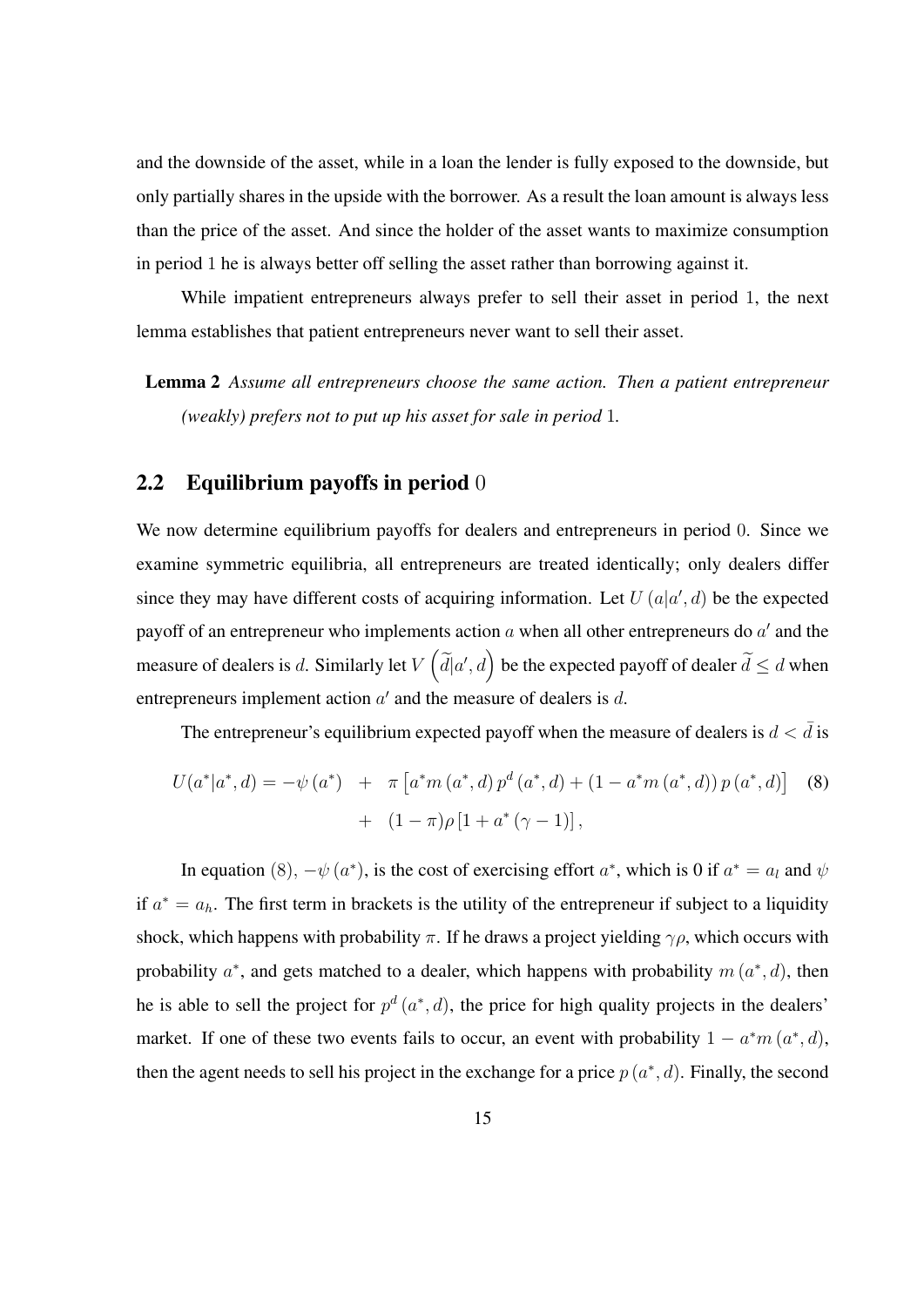term in brackets is the utility of the entrepreneur conditional on not receiving a liquidity shock. The formulas for  $p^d$ ,  $p$  and  $m$  are given in Section 1.2.

Let  $V\left(\tilde{d}|a^*,d\right)$  be the expected utility of the dealer  $\tilde{d} \leq d$  as a function of the measure of dealers *d*. Then

$$
V\left(\tilde{d}|a^*,d\right) = -\varphi\left(\tilde{d}\right) + 1 + (1-\pi)(1-\kappa)(\rho\gamma - p\left(a^*,d\right)).\tag{9}
$$

The first term in (9),  $-\varphi(\tilde{d})$ , is agent  $\tilde{d}$ 's cost of acquiring information, the second is the agent's endowment and the third is the surplus that the dealer obtains in the absence of a liquidity shock, which happens with probability  $1 - \pi$ , as in this case the agent captures a fraction  $1 - \kappa$  of the difference between the good asset's payoff,  $\gamma \rho$  and the price at which assets trade in the exchange,  $p(a^*, d)$ .

The next result plays an important role in what follows.

Proposition 3 *(a) The matching probability m*(*a, d*) *is an increasing and convex function of the measure of dealers and (b) the price in the uninformed exchange*  $p(a, d)$  *is a decreasing and concave function of the measure of dealers; moreover*  $p\left(a_{l},d\right) < p\left(a_{h},d\right)$ *.* 

(a) is obvious, but (b) reveals a crucial mechanism in our model. As the number of dealers increases entrepreneurs with good projects are more likely matched to a dealer. This can only come at the expense of worsening the pool of assets in the uninformed exchange, which leads to lower prices there. Dealers in the OTC market *cream skim* the good assets and thereby impose a *negative externality* on the organized market.<sup>14</sup> Cream skimming thus improves terms for dealers in the OTC market and worsens them for entrepreneurs in distress.

We next characterize how utilities depend on the measure of dealers *d*.

Proposition 4 *(a) The utility of an entrepreneur is a decreasing and concave function of the measure of dealers, d, and (b) the utility of dealer*  $\tilde{d}$  *is an increasing and convex function of the measure of dealers, d.*

 $14$ Independent work by Fahri, Tirole and Lerner (2011) also considers, albeit in a different context, screening externalities. However in their model there is no equivalent to our occupational choice.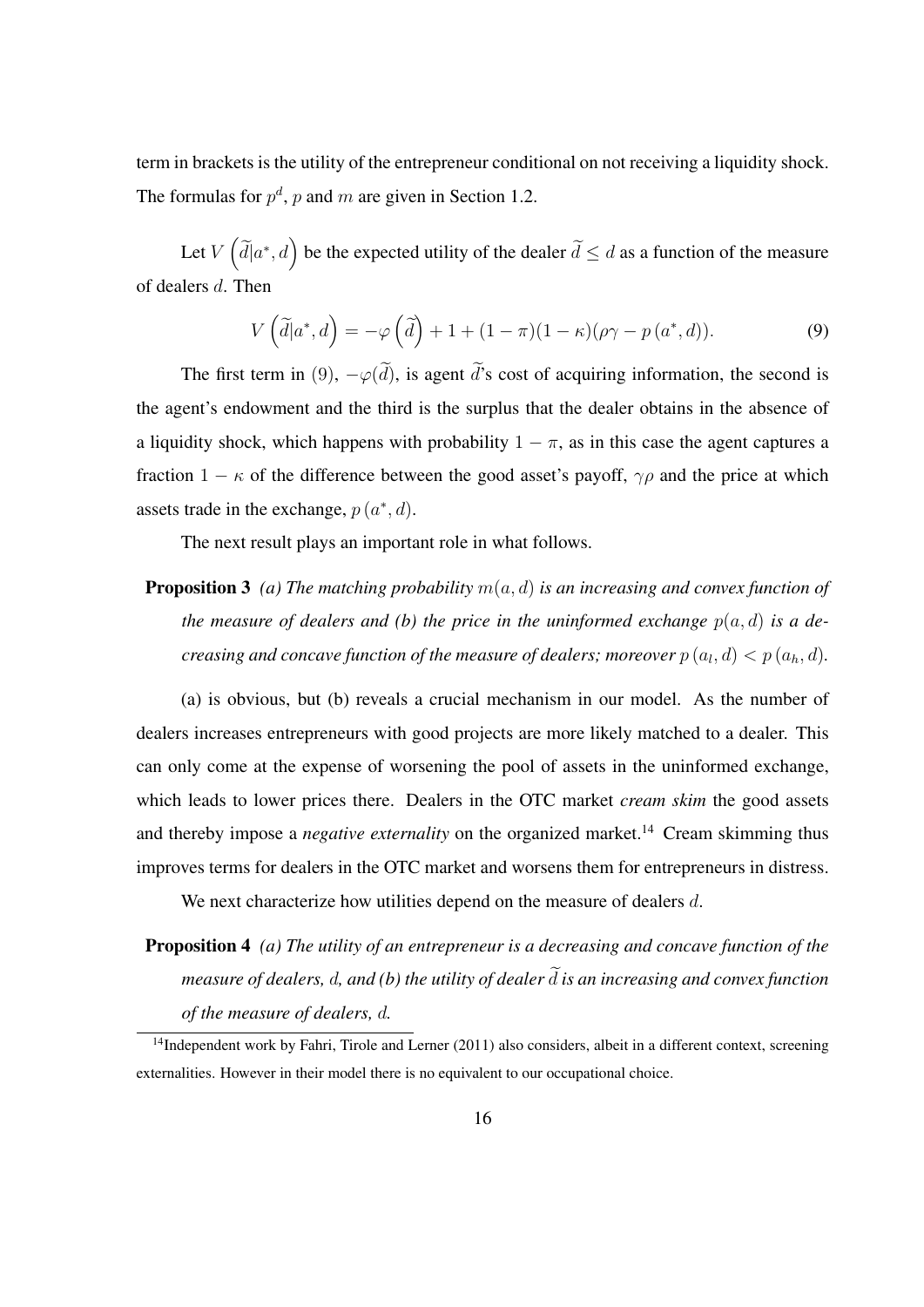The intuition behind Proposition 4 follows from the previous logic. Start with the dealers' expected payoffs. The larger their measure, the lower the price of the asset in the uninformed exchange and thus the higher the surplus that accrues to them,  $(1 - \kappa) (\gamma \rho - p(a^*, d))$ when they acquire assets from entrepreneurs in distress. This results in an increasing expected payoff for the dealers as a function of *d*, holding fixed the action of entrepreneurs. The additional rents that accrue to dealers when their measure increases can only come at the expense of the entrepreneurial rents. Thus entrepreneurs' expected payoff decreases with *d*.

That entrepreneurs' expected payoff is a decreasing function of *d* is a more subtle result than may appear at first. Indeed notice that an increase in the number of dealers has two effects on the utility of the entrepreneurs. On the one hand, if a good project is drawn, the probability of being matched with an informed dealer goes up, which benefits the entrepreneur. But an increase in the number of dealers results in more *cream skimming* and thus in lower prices in the exchange, which in turn leads dealers to bid less for the asset in OTC markets. Overall, all entrepreneurs in distress are hurt, whether they get matched or not with an informed dealer. Proposition 4 establishes that the latter effect overwhelms the first positive effect yielding a decreasing utility for the entrepreneur as a function of the measure of dealers in the economy. This result captures somewhat the populist sentiment of *Main street* towards *Wall street*, as a large financial sector can only come at the expense of the profits of entrepreneurs.

Another implication of our model is that fixing the number of dealers *d*, dealers prefer an equilibrium with low effort, because for a given *d,* the proportion of good projects and consequently the price in the exchange is lower under low than under high effort. Thus if dealers could induce more bad asset origination, they would do so.

We turn next to the moral-hazard problem of entrepreneurs.

### 2.3 Entrepreneur moral hazard

The action *a <sup>∗</sup>* prescribed in equilibrium must be *incentive compatible* that is,

$$
U(a^*|a^*,d^*) \ge U(a|a^*,d^*) \qquad \text{for} \qquad a \ne a^*.
$$
 (10)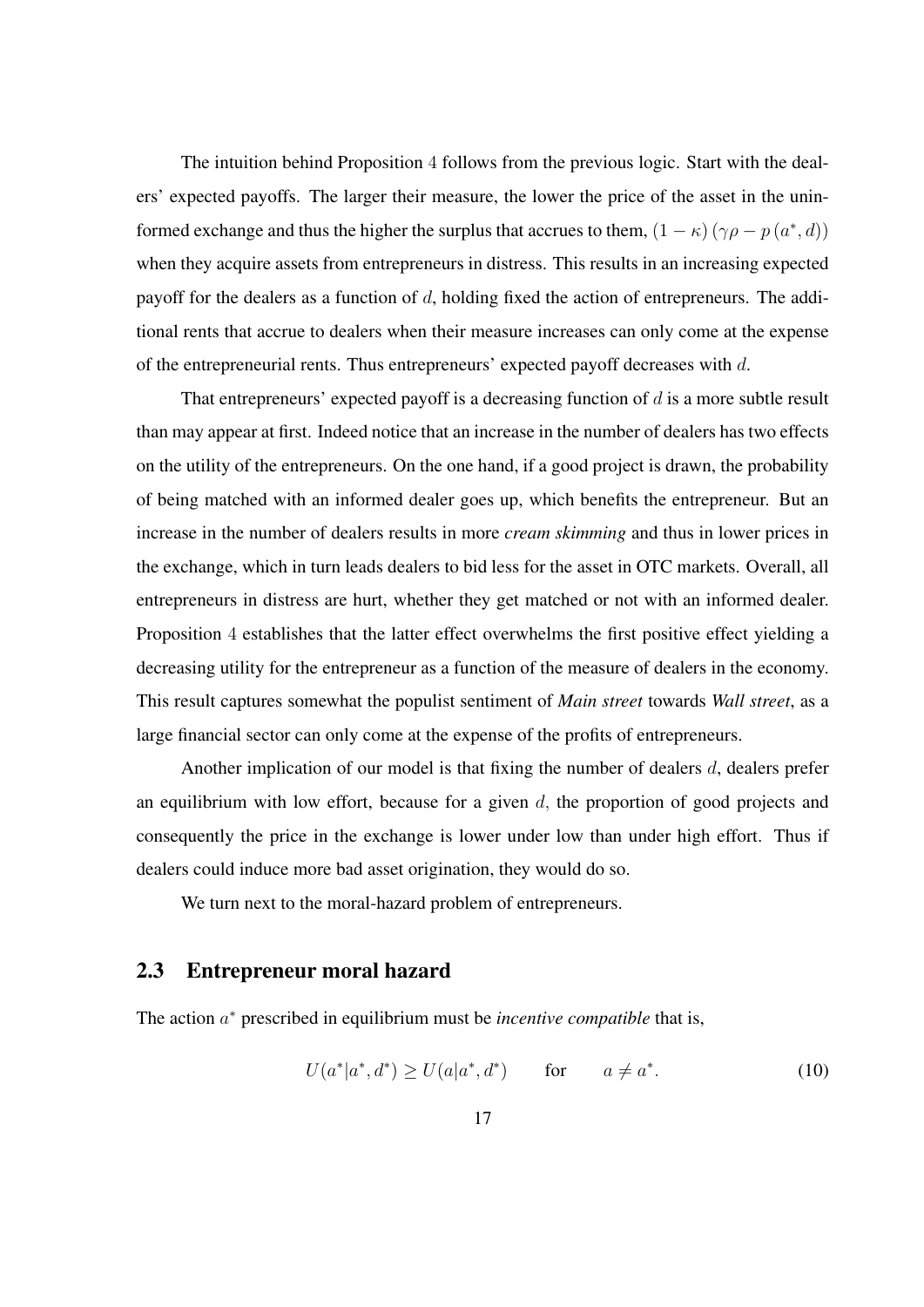We write  $U_h(d)$  for the equilibrium expected payoff of the entrepreneur in a high effort equilibrium as a function of *d* and denote by  $U_{hl}$  (*d*) the utility of the entrepreneur that deviates and implements action  $a_l$  instead of  $a_h$ , that is,

$$
U_h(d) = U(a_h|a_h, d) \qquad \text{and} \qquad U_{hl}(d) = U(a_l|a_h, d),
$$

A similar notation simplification applies when  $a^* = a_l$ .

Consider first incentive compatibility in the high effort equilibrium, where all entrepreneurs choose *ah*. Recall that the entrepreneur's expected payoff in period 0 when choosing effort *a<sup>h</sup>* in the high effort equilibrium as a function of the measure of dealers is given by:

$$
U_{h}(d) = -\psi + \pi \left[ a_{h} m_{h}(d) p_{h}^{d}(d) + (1 - a_{h} m_{h}(d)) p_{h}(d) \right] + (1 - \pi) \rho \left[ 1 + a_{h} (\gamma - 1) \right],
$$
\n(11)

where  $p_h^d(d)$ ,  $p_h(d)$  and  $m_h(d)$  refer to the prices and matching probabilities.

Suppose now that an entrepreneur chooses to *deviate* in period 0 by choosing the low effort *a<sup>l</sup>* . In this case, as Proposition A in the appendix states, it is optimal for this entrepreneur to put his asset for sale in the OTC market even when he is not hit by a liquidity shock. Indeed, if the entrepreneur receives a bid from one of the informed dealers he rationally infers he has a good asset, refuses the bid and instead carries it to maturity. If instead he does not receive a bid it may be because he drew a good project but did not get matched to a dealer or because the project is indeed bad and thus dealers do not bid for it. In either case the agent lowers his posterior on the quality of his asset. This private valuation is always below the average valuation of projects flowing to the uninformed exchange. The reason is that the rest of the entrepreneurs implemented the high effort. Thus, the shirking entrepreneur if not found by a dealer, sells at the exchange, hiding behind the better projects of entrepreneurs that chose high effort. More formally, Proposition A shows that the payoff of an entrepreneur that deviates to the low effort when the measure of dealers is given by *d* is,

$$
U_{hl}(d) = p_h(d) + a_l m_h(d) (\gamma \rho - p_h(d)) (\pi \kappa + (1 - \pi)). \tag{12}
$$

High effort is incentive compatible if, and only if,  $U_h(d) \ge U_{hl}(d)$ . Denote by  $\Delta U_h(d)$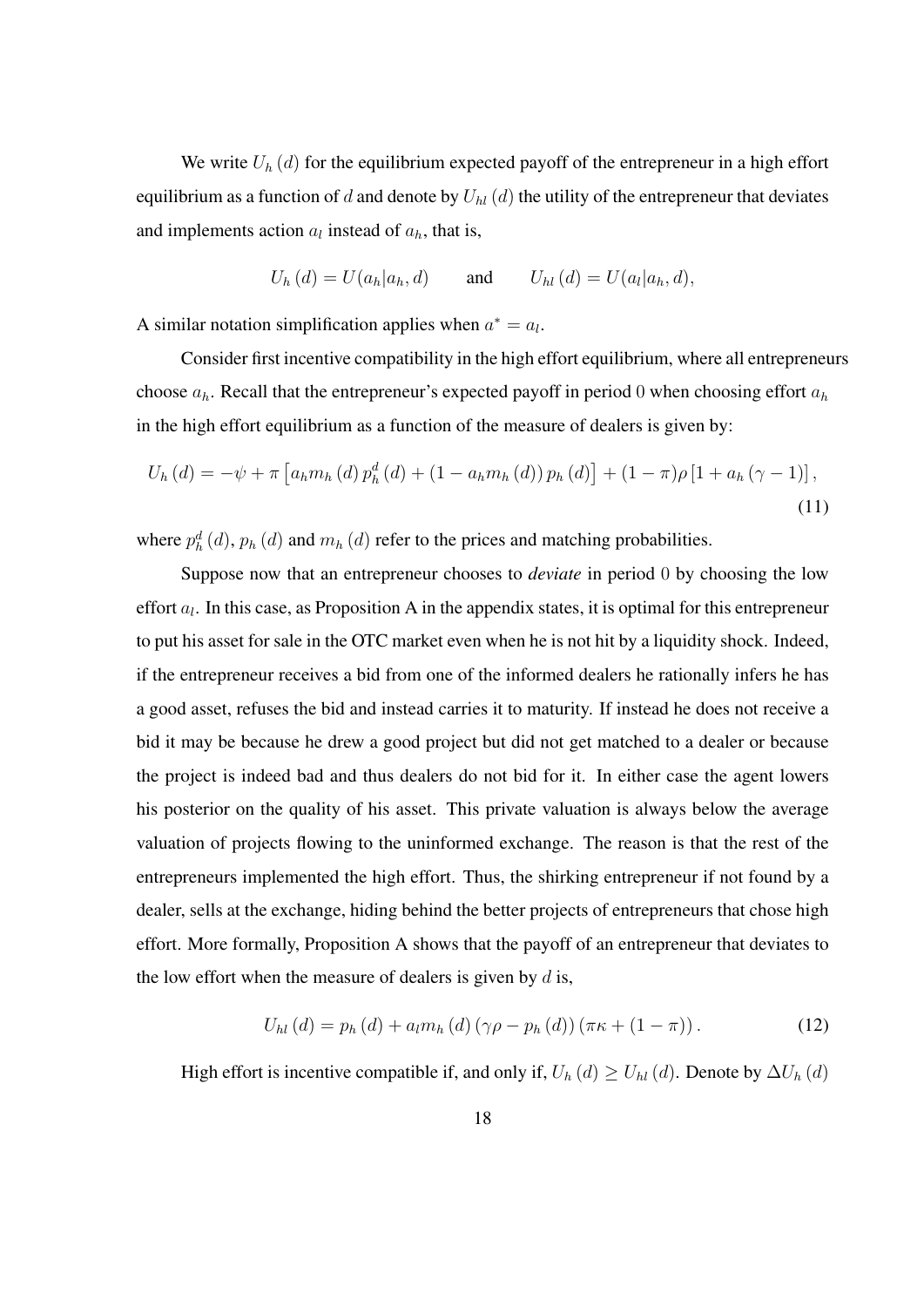the difference in expected *monetary payoffs*, not accounting for the effort cost  $\psi$ , from the high versus the low effort when the measure of dealers is *d*:

$$
\Delta U_h (d) = \psi + U_h (d) - U_{hl} (d)
$$
\n
$$
= \pi \Delta a m_h (d) \kappa (\gamma \rho - p_h (d))
$$
\n
$$
+ (1 - \pi) [\rho (1 + a_h (\gamma - 1)) - (p_h (d) + a_l m_h (d) (\gamma \rho - p_h (d)))].
$$
\n(13)

Incentive compatibility requires that

$$
\Delta U_h\left(d\right) \ge \psi. \tag{14}
$$

Now consider incentive compatibility in the low effort equilibrium, where all entrepreneurs choose *a<sup>l</sup>* . In this case, an entrepreneur's expected payoff in period 0 along the equilibrium path is:

$$
U_{l}(d) = \pi \left[ a_{l} m_{l}(d) p_{l}^{d}(d) + (1 - a_{h} m_{l}) p_{l}(d) \right] + (1 - \pi) \rho \left[ 1 + a_{l} (\gamma - 1) \right] \tag{15}
$$

where  $p_l^d(d)$ ,  $p_l(d)$ , and  $m_l(d)$  are defined as before, with the obvious changes in notation.

We show in Proposition A in the appendix that an entrepreneur who chooses to *deviate* from this equilibrium in period 0 by exercising the high effort *a<sup>h</sup>* is better off holding on to his asset until period 2, unless he is hit by a liquidity shock. The reason is that now his private valuation is higher than the average quality of the assets in the exchange. Proposition A states that his expected payoff under the deviation is given by:

$$
U_{lh}(d) = -\psi + \pi \left[ p_l(d) + a_h m_l(d) \kappa (\gamma \rho - p_l) \right] + (1 - \pi) \rho \left[ 1 + a_h(\gamma - 1) \right].
$$

Incentive compatibility in the low effort equilibrium when the measure of dealers is *d* again requires that  $U_l(d) \geq U_{lh}(d)$ , or if  $\Delta U_l(d)$  denotes the difference in expected *monetary payoffs* (not accounting for effort costs *ψ*) between the utility under the deviation and the utility that obtains if the agents sticks to the candidate equilibrium action  $a_l$ :

$$
\Delta U_l (d) = \psi + U_{lh} (d) - U_l (d)
$$
  
=  $\pi \Delta a m_l (d) \kappa (\gamma \rho - p_l (d)) + (1 - \pi) \rho \Delta a (\gamma - 1).$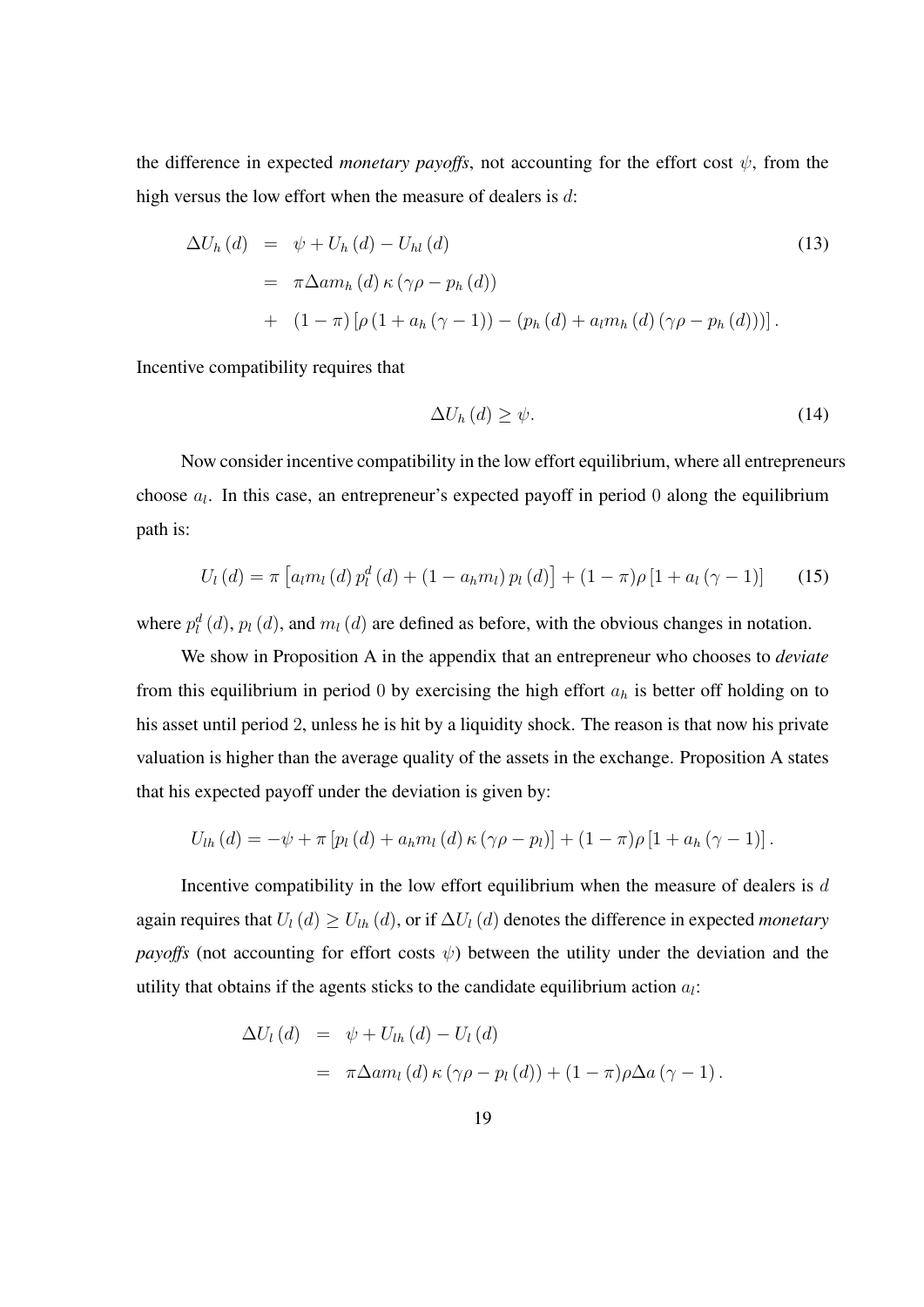Incentive compatibility requires that

$$
\Delta U_l(d) \le \psi. \tag{16}
$$

The next proposition characterizes the functions  $\Delta U_h(d)$  and  $\Delta U_l(d)$ .

## **Proposition 5** *(a)*  $\Delta U_h(d)$  *and*  $\Delta U_l(d)$  *are both strictly increasing functions of <i>d and (b)*  $\Delta U_h(d) < \Delta U_l(d)$  *for all*  $d \geq 0$ *.*

The functions  $\Delta U_h(d)$  and  $\Delta U_l(d)$  are shown in Figure 2. There are two reasons why these functions are increasing in *d.* First, a greater mass of dealers increases the likelihood  $m(a^*, d)$  that an entrepreneur with a good asset is matched with an informed dealer. Second, the higher is *d* the more good assets get skimmed in the OTC market, which results in a lower price *p* in the organized market at which the entrepreneur sells bad (and some good) assets.

Item (b) results from the different out-of-equilibrium behavior of entrepreneurs that deviate. When all entrepreneurs choose high effort the deviant agent has "more options" than when all entrepreneurs choose low effort. A deviant entrepreneur who implements  $a_l$  instead of *a<sup>h</sup>* can benefit from selling in the uninformed exchange, even in the absence of a liquidity shock, because his private valuation is lower than the average quality of the assets being traded. This is not the case in the low effort equilibrium; a deviant entrepreneur implements *a<sup>h</sup>* and if he sells his asset in the uninformed exchange in the absence of a liquidity shock (and a match in the OTC market) he would be providing a subsidy rather than receiving it.

Next, if we define  $\hat{d}_h$  and  $\hat{d}_l$  by

$$
\widehat{d}_h = \inf\{d \le \bar{d} : \Delta U_h(d) \ge \psi\} \quad \text{and} \quad \widehat{d}_l = \sup\{d \le \bar{d} : \Delta U_l(d) \le \psi\} \quad (17)
$$

**Proposition 6** (a)  $d_l \leq d_h$ . (b) A low effort equilibrium can only be supported for  $d \in [0, d_l]$ . *(c) A high effort equilibrium can only be supported for*  $d \in [\widehat{d}_h, \bar{d}]$  *where*  $\widehat{d}_h > 0$ *.* 

Proposition 6 is key in establishing the main results of the paper. In Figure 2 we consider two possible costs of exercising the high effort, *ψ* and *ψ ′* . If the high effort is socially optimal,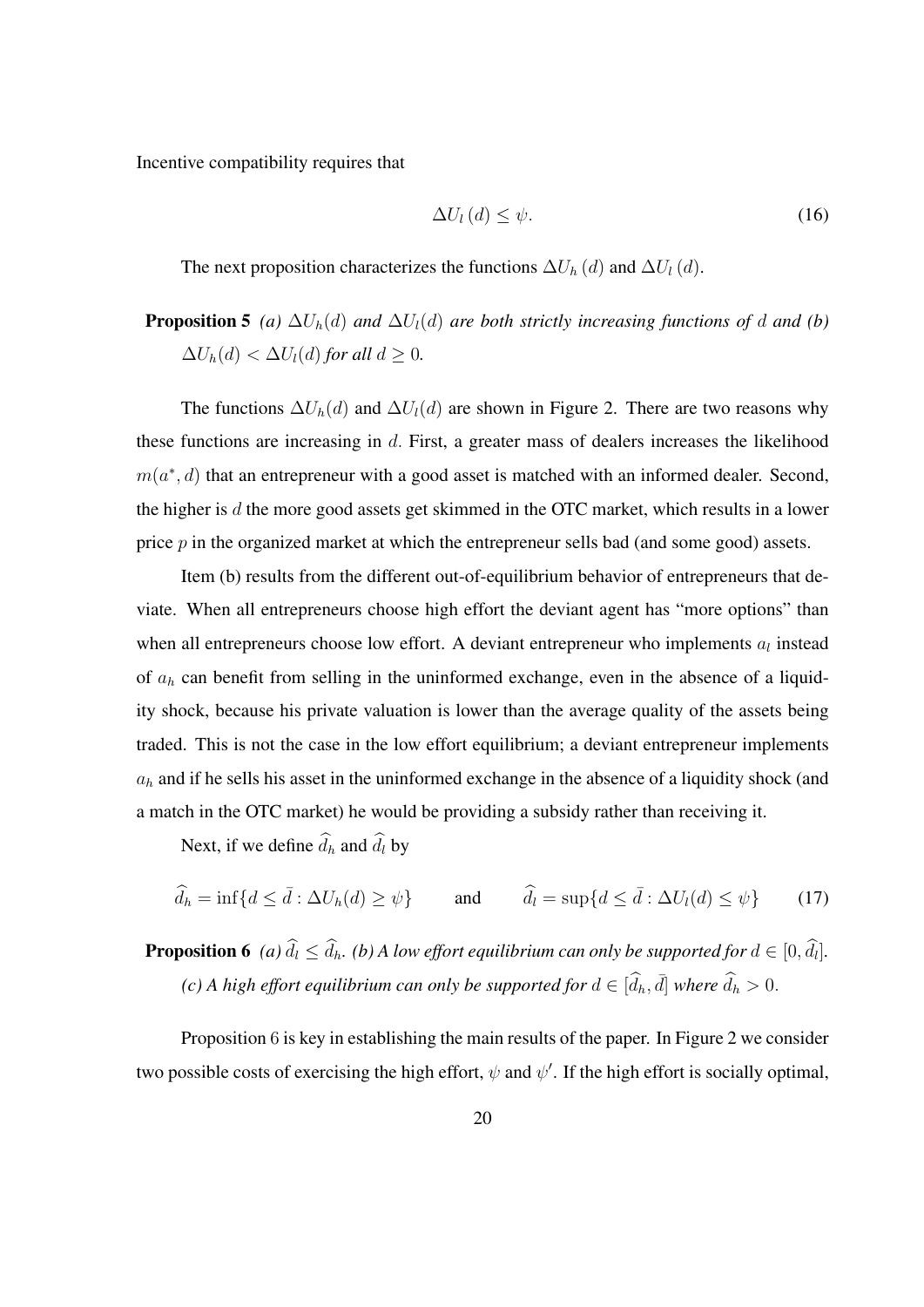and we provide a condition below under which this is the case, then the existence of an OTC market of at least size  $\hat{d}_h$  is necessary to support it. Even when the cost of exercising the high effort is arbitrarily small this effort level is never incentive compatible when *d* is close to 0. The reason is that, under the candidate high effort equilibrium, the price of the asset in the uninformed exchange is very high when *d* is close to 0. There is a large measure of entrepreneurs, 1 *− d*, all exercising the high effort and there is little cream skimming and hence the quality of the assets in the exchange is high. Thus the price in the uninformed exchange is close to  $[1 + a_h (\gamma - 1)] \rho$ , the price the asset commands in the absence of any cream skimming. An agent deviating to low effort, if not receiving an offer from an informed dealer, will be able to sell the asset at  $t = 1$ , independently of whether he suffers a liquidity shock, for a price higher than his uninformed private valuation.<sup>15</sup> Also because there are few informed dealers the entrepreneurs have little hopes of being matched to them at date 1 and thus of capturing some of the surplus  $\gamma \rho - p(d)$ ; thus, given that his high effort provision is likely to go unrewarded in case of distress, the agent prefers simply to save on effort costs and free ride on the large pool of entrepreneurs exercising the high effort.

A second implication of Proposition 6 is that low effort equilibria fail to exist when the cost of providing high effort is sufficiently low, *e.g.*  $\psi'$  in Figure 2. When entrepreneurs are choosing low effort, the price in the uninformed exchange is low. Thus, if effort is not very costly, entrepreneurs prefer to exercise high effort and get rewarded in the state in which they draw high quality project and suffer no liquidity shock. In addition when  $d > 0$  an entrepreneur will be matched to an informed dealer if he has a good project. These two effects are increasing in ∆*a*. Indeed, as is apparent in Figure 2, the range of *ψ*s for which a low effort equilibrium does not exist is increasing in ∆*a*.

<sup>&</sup>lt;sup>15</sup> And keep the asset if he obtains a bid from an informed dealer and is not subject to a liquidity shock, for in this case he learns the asset will yield *γρ*.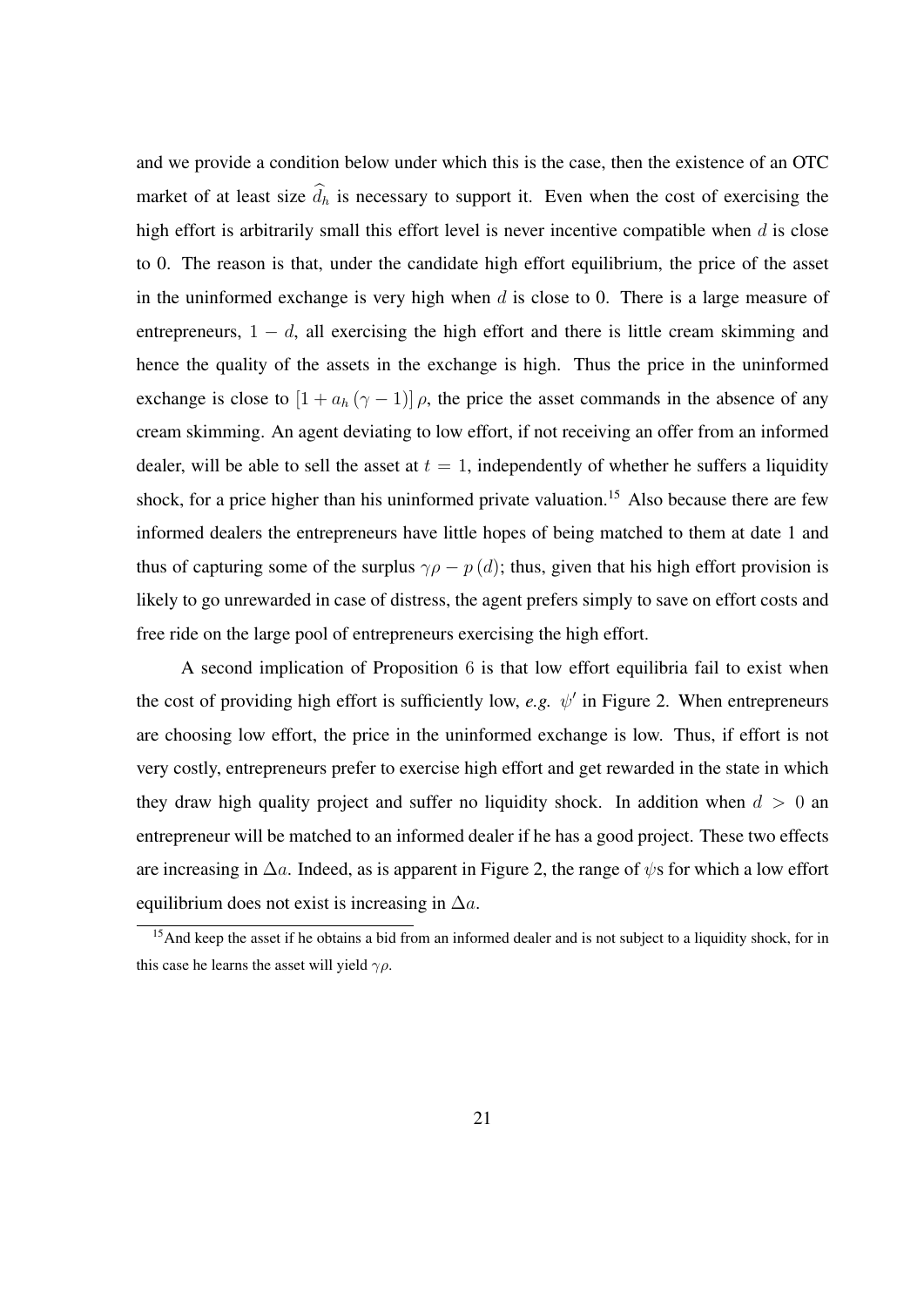## 3 Allocation of talent and welfare

## 3.1 The equilibrium size of the financial and real sectors

We now turn to a central question of our analysis: What is the optimal allocation of talent to the financial sector? Is there too much information acquisition in financial markets? In our model, these questions boil down to determining whether the equilibrium measure of dealers *d ∗* is too large. As we saw in Proposition 6, a low (high) effort equilibrium can only be supported when  $d \leq \hat{d}_l$  (*resp.*  $d \geq \hat{d}_b$ ). Low effort equilibria thus are associated with relatively small financial sectors when compared with high effort equilibria.

It is relatively simple to construct examples for which there is no symmetric equilibrium and for which there are multiple ones. Rather than provide a full characterization of the many possible cases, we provide examples of three possible cases: One in which there are only high effort equilibria, one in which there are only low effort equilibria and one in which low and high effort equilibria coexist. Recall also that for a particular  $(a^*, d^*)$  to be an equilibrium  $a^*$ must be incentive compatible and, given (18), *d <sup>∗</sup>* has to be such that

$$
U(a^*|a^*,d^*) \geq V(d|a^*,d^*) \quad \text{for} \quad d \geq d^*
$$
  

$$
U(a^*|a^*,d^*) \leq V(d|a^*,d^*) \quad \text{for} \quad d < d^*.
$$

In the examples, the cost of acquiring information is simplified to a step function:

$$
\varphi(d) = \overline{\varphi}
$$
 for  $d < \overline{d}$  and  $\varphi(d) = +\infty$  for  $d \ge \overline{d}$ , (18)

Under (18) all dealers have identical costs and thus when plotting the expected payoff function of one of them we also plot that of the *marginal* dealer, who determines the size of the OTC market. We may thus define  $V(a, d) := V(\tilde{d}|a, d)$ , for any  $\tilde{d} \leq d < \bar{d}$ .

High effort equilibria: Consider the following parameter values

$$
a_h = .75 \quad a_l = .55 \quad \gamma = 1.5 \quad \rho = .8 \quad \kappa = .25 \quad \pi = .5. \tag{19}
$$

We also choose

$$
\psi = .001
$$
  $\overline{\varphi} = 0$  and  $d = .35$ .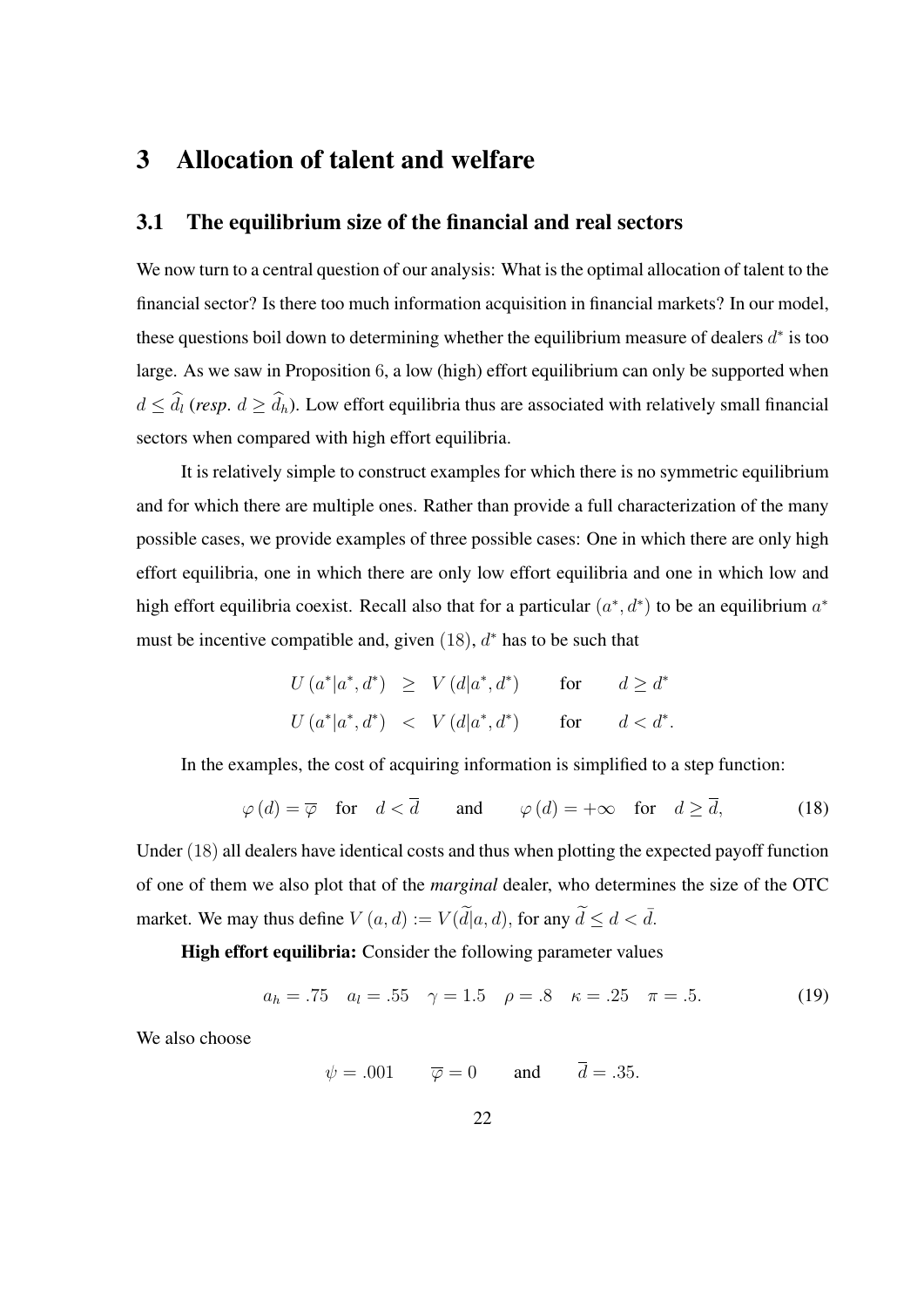In this case,  $m < 1$  for  $d = \overline{d}$ . There is no low effort allocation that is incentive compatible in this example since  $(1 - \pi)\rho\Delta a$  ( $\gamma - 1$ ) >  $\psi$ . High effort is incentive compatible if  $d \ge$  $\widehat{d}_h$  = .0536*.* There are two high effort equilibria and they are shown in Figure 3. There is an unstable equilibrium with  $d_1^* = .3106$  in which all agents  $d \leq d$  are indifferent between becoming entrepreneurs or dealers. There is also a stable equilibrium with  $d_2^* = d = .35$ , in which dealers are *strictly* better off than entrepreneurs. Notice that all agents who can become dealers at a finite cost are dealers in this equilibrium.

The price of assets in the OTC market in the unstable equilibrium is  $p^d$  ( $a_h$ ,  $d_1^*$ ) = 1*.*0180*,* so that a dealer needs some leverage in order to finance the purchase of the asset. In the stable equilibrium leverage is not needed as  $p^d$   $(a_h, d_2^*) = .9833 < 1$ .

Low effort equilibria: Suppose (19) holds but

$$
\psi = .0475
$$
  $\overline{\varphi} = .06$  and  $\overline{d} = .15$ .

Here  $\hat{d}_h = \infty$ , and there are no high effort equilibria, and  $\hat{d}_l = \bar{d}$ . As shown in Figure 4, there are three (low effort) equilibria. There is a stable equilibrium where  $d_1^* = 0$ . Indeed, when there are no dealers  $U(a_l \mid a_l, 0) > V(0 \mid a_l, 0)$ . There is also an unstable equilibrium with  $d_2^* = .0781$  and  $U(a_l \mid a_l, .0781) = V(.0781 \mid a_l, .0781)$ , that is, the marginal dealer is indifferent between being a dealer or an entrepreneur. Finally, there is a stable equilibrium with  $d_3^* = .15$  where  $U(a_l | a_l, .15) < V(.15 | a_l, .15)$ .

Coexistence of high and low effort equilibria: Suppose now that

$$
\kappa = .5,
$$
  $\psi = .0410$   $\overline{\varphi} = .03$  and  $\overline{d} = .41,$ 

while the rest of the parameters are as in (19)*.* There are three equilibria, two that feature low effort and one stable high effort equilibrium.

Then  $d_l = .0545$  and there are two low effort equilibria. A stable one with  $d_1^* = 0$ , since  $U(a_l|a_l, 0) > V(0, a_l, 0)$ , and an unstable equilibrium where type 2 agents with  $d \leq d$ are indifferent between becoming dealers or entrepreneurs and  $d_2^* = .05$ . In this example  $d_h = .4020$ . The allocation  $(a_h, d_3^* = .41)$  is a stable high effort equilibrium.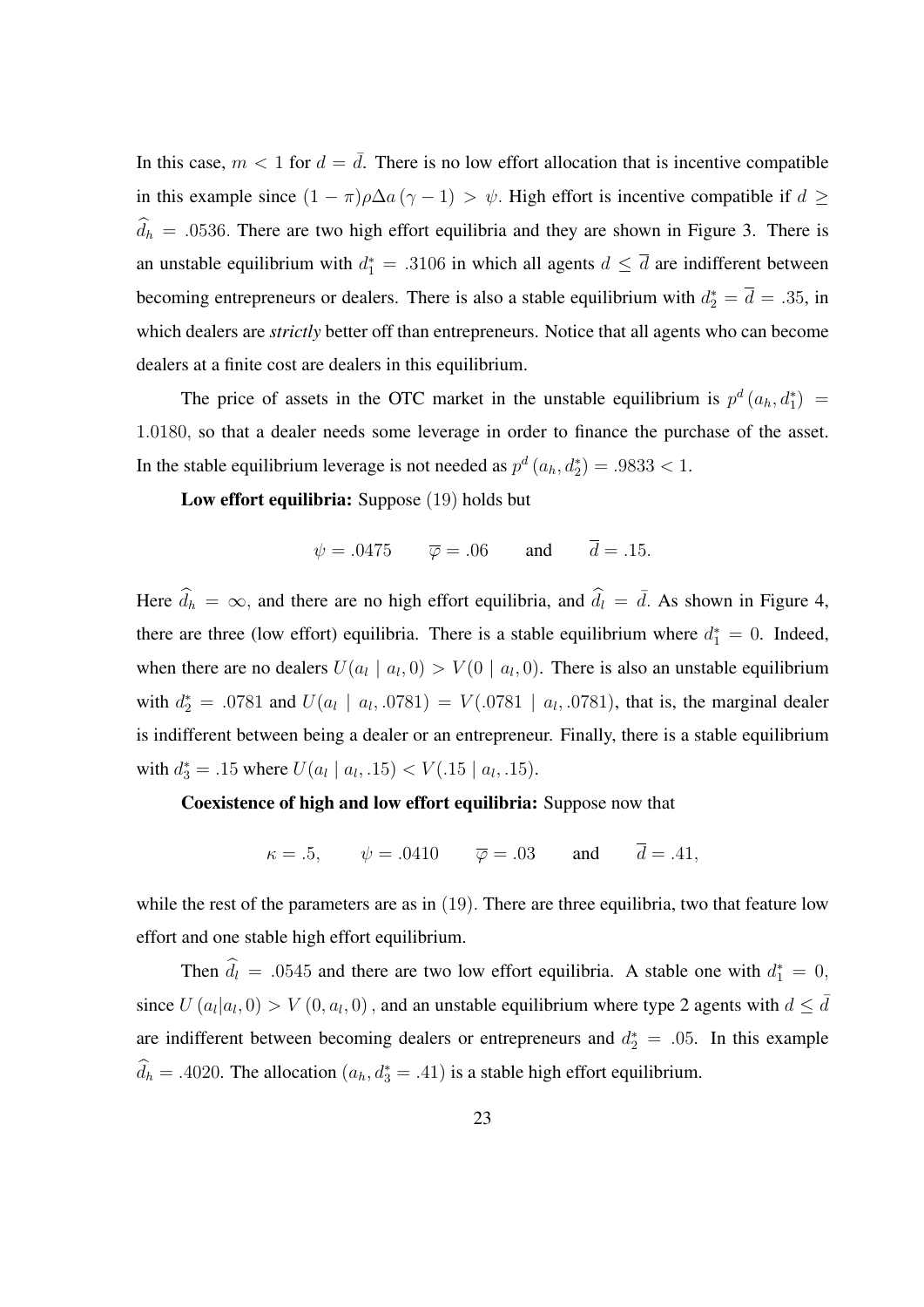## 3.2 Welfare: Are OTC markets too large?

Our notion of *constrained efficiency* is based on the standard idea that the social planner should not have an informational advantage relative to an uninformed market participant. Thus, we allow the planner to dictate the occupation of type 2 agents but we do not let the planner make any decisions based on the information obtained by dealers. Given a vector of parameters  $\mathcal{A} = (a_h, a_l, \gamma, \rho, \kappa, \pi, \psi)$  and the cost function  $\varphi(d)$ , <sup>16</sup> the planner chooses *d* knowing that trade will occur in time 1 in the OTC market with *d* dealers and in the organized exchange at equilibrium prices. The planner's problem in period 0 is then to pick the measure *d* of type 2 agents that maximizes ex-ante social surplus. Since type 1 agents get no surplus in equilibrium the planner only has to weight the utility of type 2 agents, and we assume that all type 2 agents receive equal weight. If the planner wishes to implement low effort, the optimal choice is obviously  $d = 0$  which yields a total surplus that equals  $\rho(1 + a_l(\gamma - 1))$ . If the planner chooses to implement high effort, she must choose a  $d \geq \hat{d}_h$  and this yields surplus:

$$
\left[\rho\left(1+a_h\left(\gamma-1\right)\right)-\psi\right]\left(1-d\right)-\int_0^d\varphi\left(u\right)du,\tag{20}
$$

which is monotonically decreasing in *d* and thus the optimal choice is  $d = \hat{d}_h$ .

We focus on situations where there is a role for the financial sector. The high effort is socially efficient if

$$
\left[\rho\left(1+a_h\left(\gamma-1\right)\right)-\psi\right]\left(1-\widehat{d}_h\right)-\int_0^{\widehat{d}_h}\varphi\left(u\right)du\geq\rho\left(1+a_l\left(\gamma-1\right)\right). \tag{21}
$$

The first term of (21) is the output produced by the  $1-\hat{d}_h$  entrepreneurs when they implement the high effort, net of costs. The integral corresponds to the information acquisition costs of type 2 agents who become dealers. The high effort is socially efficient if this term is more than what society would obtain if all type 2 agents become entrepreneurs and perform the low effort, which by (7) dominates the allocation where type 2 agents prefer to simply carry their endowment to subsequent dates. Of course, if a high effort equilibrium exists, it is unlikely

<sup>&</sup>lt;sup>16</sup>Our assumptions imply that *A* is restricted to an open set in  $\mathbb{R}^{7+}$ .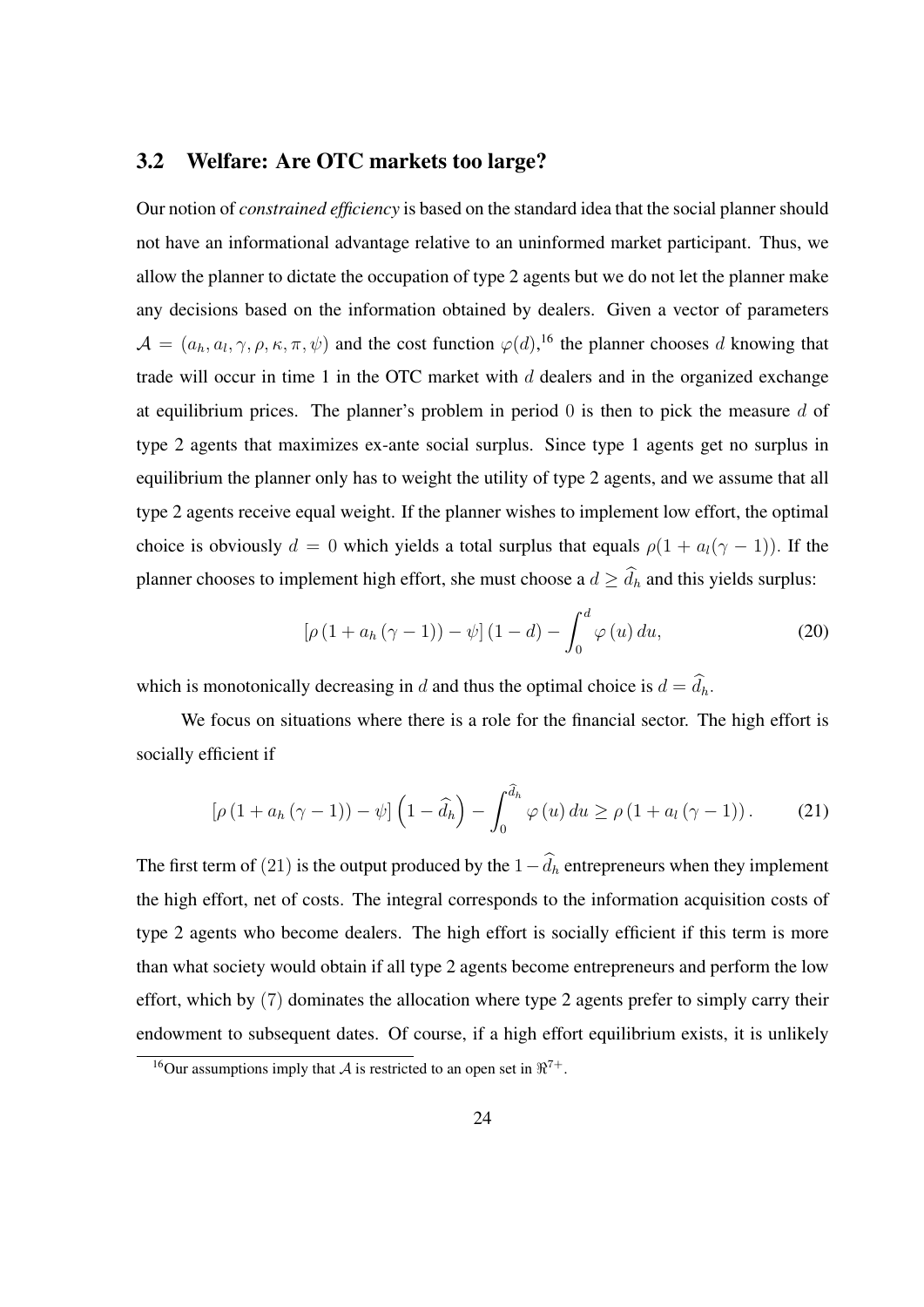that  $d_h^* = d_h$ . The next proposition states this fact more precisely. To treat perturbations to the cost function  $\varphi$  we will consider a family  $\varphi^{\beta}(d) = \varphi(d) + \beta$ . Given A and  $\varphi$  we will show that we can always find parameter values  $(\beta, \beta)$  "close to"  $(0, \mathcal{A})$  for which all equilibria for parameters sufficiently close to the new values  $(\beta, \beta)$  are constrained inefficient. Thus the set of "bad" parameters is open and dense.

**Proposition 7** Suppose that  $\varphi$  is a smooth function in  $(0, \bar{d})$  and that it is socially efficient *to implement the high effort action; that is, inequality* (21) *holds. Then given any set of parameters A and any*  $\epsilon > 0$ *, there exists*  $a \ 0 \leq \beta < \epsilon$  *and vector*  $B$  *with*  $|B-A| < \epsilon$  *and such that for all parameter values sufficiently close to* (*β, B*) *all equilibria are inefficient and any high effort equilibrium features too many dealers in OTC markets.*

This Proposition does not rule out the possibility that an equilibrium involving low effort obtains when it is optimal to implement the high effort. In this case, in the (inefficient) low effort equilibrium there are too few dealers. In this equilibrium dealers receive too little compensation and only those with very low cost of becoming dealers, if any, choose to do so.

It is easy to check that in the first example in Section 3.1 the socially efficient origination effort is  $a_h$  and both equilibria feature an excessively large financial sector  $(d > \hat{d}_h)$ . Conditional on *a<sup>h</sup>* being efficient, the planner wants to support this level of effort with the minimum measure of dealers  $\hat{d}_h$ , for adding "one" additional dealer detracts from productive entrepreneurial activities and does not improve incentives. However, this level is not an equilibrium - entry into OTC markets creates a positive externality among dealers via the cream skimming and this leads to a larger OTC market than constrained efficiency would have it.

In the second example in Section 3.1, the constrained efficient allocation calls for *a<sup>l</sup>* and  $d = 0$ . Notice that in that case there were three equilibria, two of which feature excessively large OTC markets and one that supports the constrained social optimum,  $(a^* = a_l, d_1^* = 0)$ .

In the last example Section 3.1, (21) is not met and thus high effort is not socially efficient, though it can be supported as a stable equilibrium. There is also an efficient low effort equilibrium and an inefficient one with a strictly positive measure of dealers.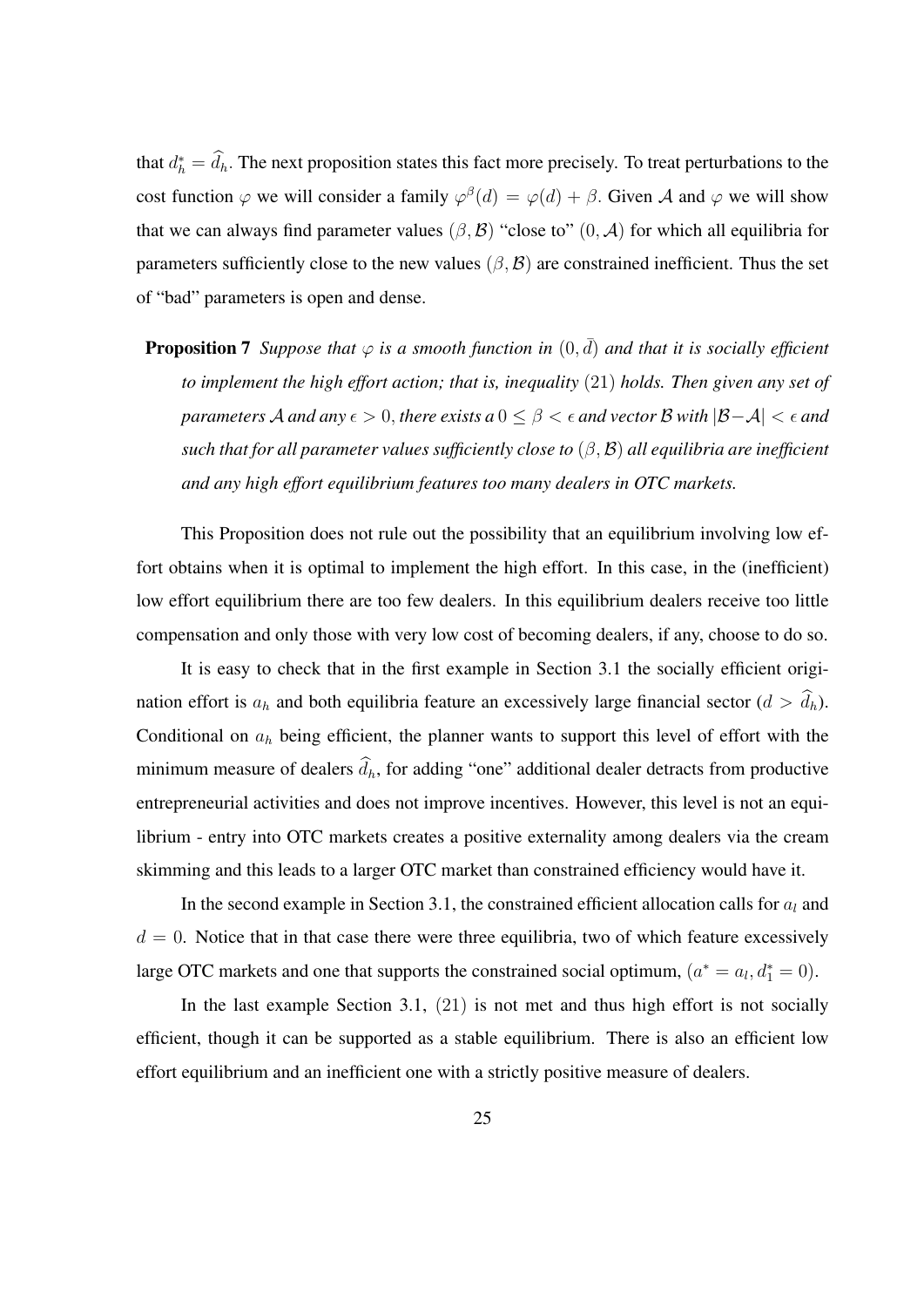The argument above highlights that, conditional on a particular level of effort, equilibria can be Pareto ranked in decreasing order of the measure of dealers. Thus in the first example in Section 3.1, the most efficient equilibrium is the unstable one,  $d_1^*$ , which dominates the stable one  $d_2^*$ . In the second example in Section 3.1,  $d_1^* \succ d_2^* \succ d_3^*$ . In fact,

Proposition 8 *Equilibria with the same effort can be ranked by total ex-ante social surplus in decreasing order of the measure of dealers that OTC markets attract.*

## 4 Extensions

### 4.1 Competition between Dealers

So far we assumed that an entrepreneur's bargaining power *κ* is invariant to the number of dealers, *d*. A plausible alternative assumption is that as the number of dealers increases so does the entrepreneurs' bargaining power. That is, *κ* (*d*) is an increasing function of *d*. In this section we show that the main results of the paper still hold under this generalization. In particular, Proposition 7, our main result, remains unaffected: If there is a social role for dealers in supporting the high effort *all* equilibria are generically inefficient and moreover any high effort equilibrium features inefficiently large OTC markets.

First notice that Proposition 5 remains valid when  $\kappa' \geq 0$ . In fact, in this case, the derivative of  $\Delta U_h(d)$  with respect to *d* gains an extra term:

$$
\kappa'(d)\pi \Delta a m_h(d)(\gamma \rho - p_h(d)) \ge 0.
$$

Similarly, the derivative of  $\Delta U_l(d)$  with respect to *d* gains a positive extra term, with  $m_\ell$ and  $p_\ell$  replacing  $m_h$  and  $p_h$  respectively. Hence point (a) in Proposition 5 holds and, since  $\Delta U_h(d) < \Delta U_l(d)$  for any  $\kappa$ , point (b) follows as well.

Proposition 6, which describes the set of possible measures of dealers in the low and high effort equilibria, is a Corollary to Proposition 5, and thus holds as well when  $\kappa' \geq 0$ . This Proposition lies at the heart of the analysis in Section 3. Proposition 4 however no longer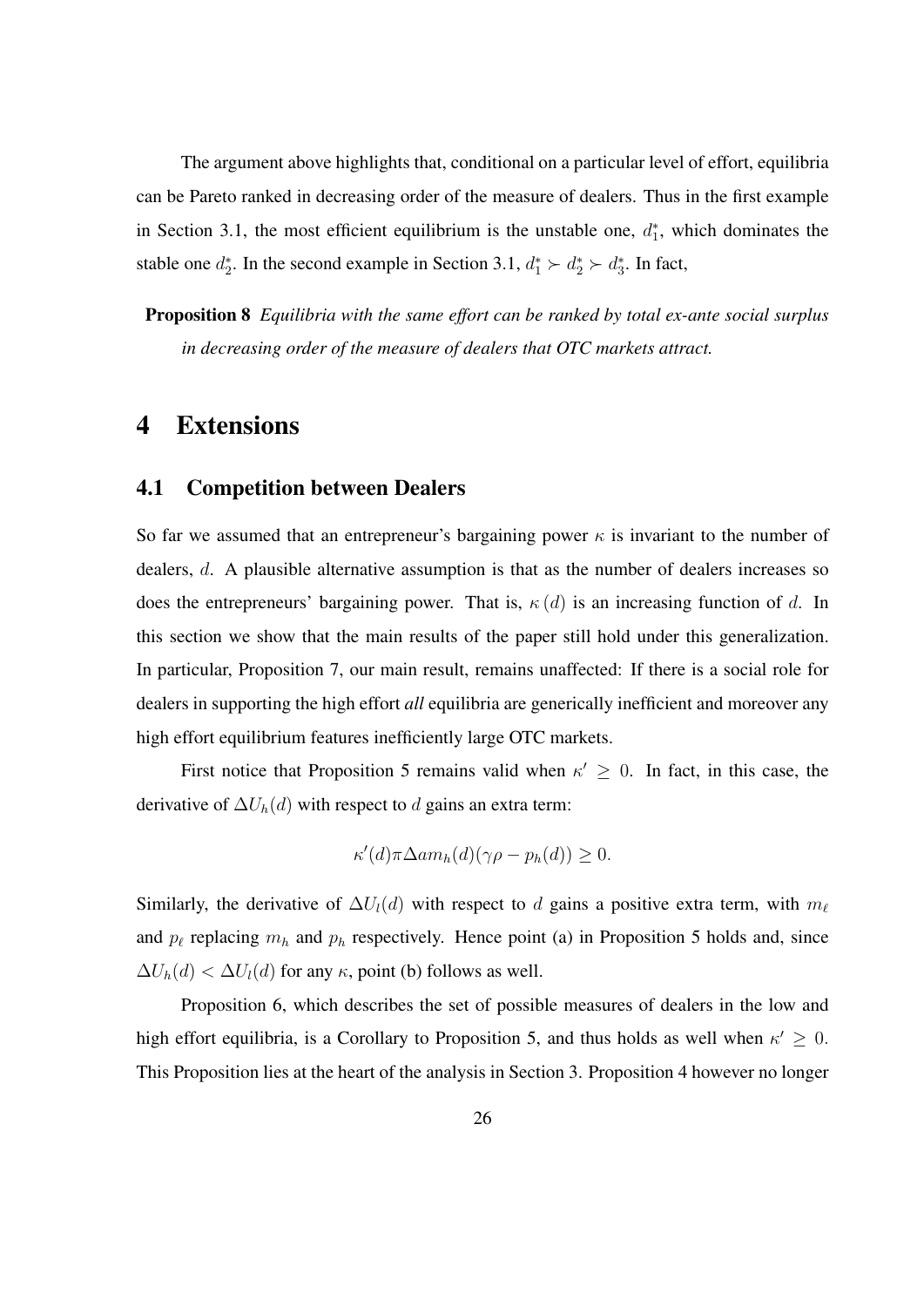holds; the positive externality may be offset by the effect of greater competition on *κ*. But the monotonicity of each dealer's utility with respect to *d* is unrelated to our main result. For instance, if a high effort equilibrium exists, it generically features a measure of dealers that is *strictly* greater than  $\hat{d}_b$ , which is *inefficient*. Proposition 7 thus still holds.<sup>17</sup>

## 4.2 Information in the public exchange

In this section we explore the consequences of allowing for informed trading both in the OTC market and on the organized exchange. To this end we extend the model by introducing two choices for informed intermediaries: To become an OTC dealer incurring a personal cost  $\varphi(d)$ or an *informed exchange trader* who incurs a smaller cost  $\lambda \varphi(d)$ , with  $\lambda < 1$ . Each type of intermediary can determine perfectly the value of the asset and the key difference between the two types is the context in which they trade. OTC dealers trade in an opaque market and their offers are not publicly disclosed. In contrast, dealers trading in the exchange have to disclose their quotes. As a result, their private information may be (partially) inferred by uninformed investors, who can revise their bids in light of this information and therefore compete with informed traders. The assumption that  $\lambda < 1$  is to reflect a higher fixed costs involved in over-the-counter trading and to allow for the coexistence of dealers and informed traders. To highlight the trade-off between dealers and informed traders and simplify other aspects of the model we will assume that the fraction of entrepreneurs is fixed. In addition we will also assume that only entrepreneurs that receive a liquidity shock put their projects for sale.<sup>18</sup>

Over-the-counter dealers trade exactly as in our base model. We consider the following trading protocol in the organized exchange. First, all assets are put up for sale simultaneously at some price  $p^u$ . Any buyer willing to bid more than  $p^u$  can make a targeted bid for a specific asset; all these bids are public information. Then, any other buyer can submit counterbids on

<sup>&</sup>lt;sup>17</sup>Intuition suggests that our main results also hold for the implausible case where  $\kappa' < 0$ . If an increase in the number of dealers increases the dealers bargaining power, dealers benefit from double cream skimming. The reservation prices *and* the bargaining power of entrepreneurs go down as dealers enter.

 $18$ In the main model only entrepreneurs that receive a liquidity shock put their projects for sale in equilibrium.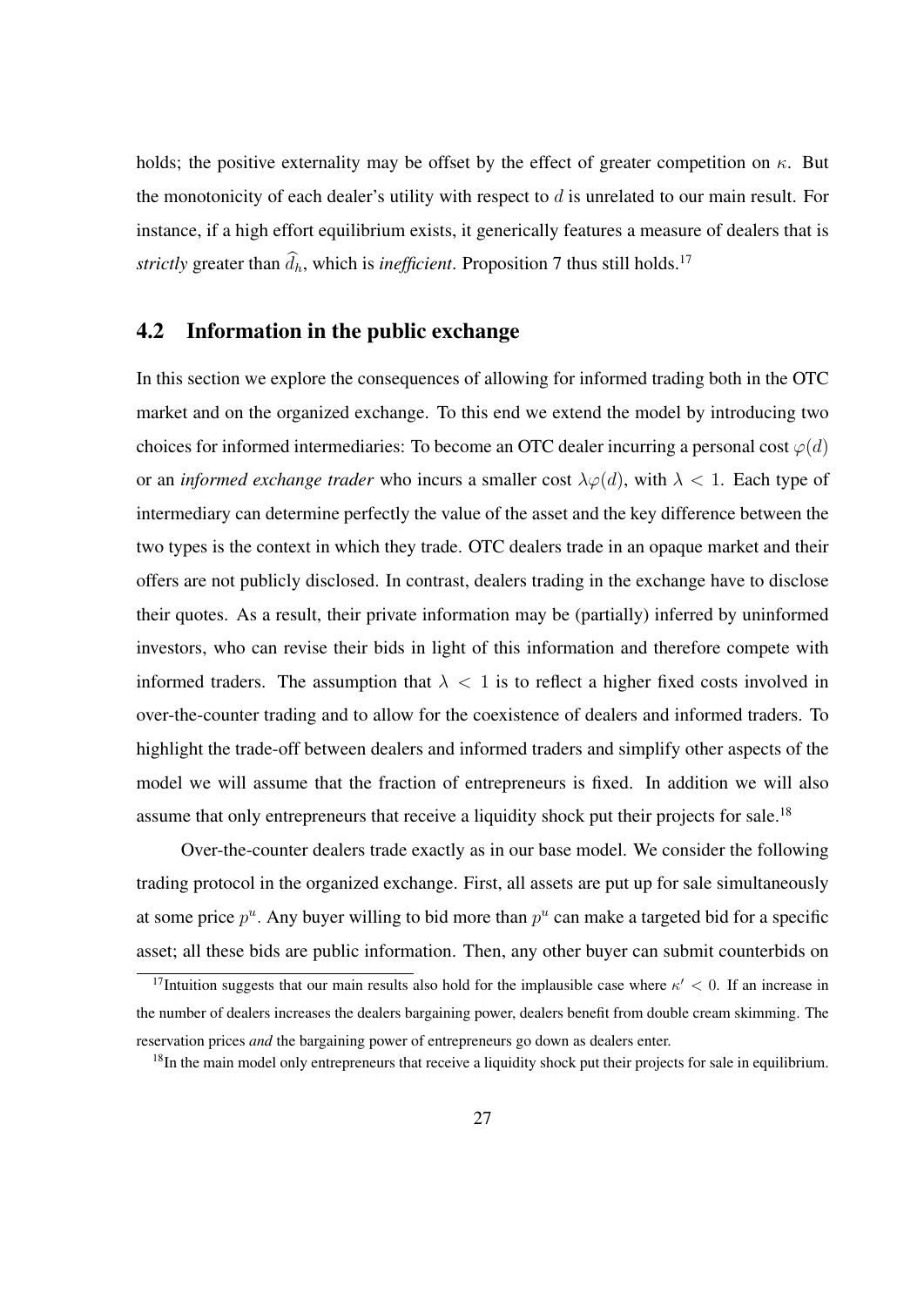these targeted assets using what they inferred from the first round of bidding, after which all assets are sold to the highest bidder.

In the absence of any additional signals the most an uninformed buyer is willing to bid is  $p^u$ . Thus, if an informed trader bids more than  $p^u$  to secure the purchase of a good asset that he has identified, his information would leak out to all buyers and he will face competition from uninformed buyers. If this information leaks out perfectly, then uninformed buyers are willing to bid up to  $\gamma \rho$  (the value of the good asset that has been identified), thus completely bidding away the informed trader's information rent. If that is the case, no costly information about asset values will be produced; there will be no 'price discovery' in equilibrium in the organized exchange.

To avoid this outcome we follow the literature spawned by Grossman and Stiglitz (1980) and introduce a form of noise traders adapted to our model, which we refer to as uninformed '*noise buyers*'. Each noise buyer makes a bid  $\phi \rho$ , with  $\gamma > \phi > 1$ , on an asset for which she has an especially high private consumption value. We assume informed traders move first by bidding for valuable assets and that noise buyers move second by bidding for an asset they particularly favor. Uninformed traders only see that an asset received a bid and if, in equilibrium, informed and noise buyers bid the same, the uninformed cannot tell whether the bid is from an informed or a noise buyer. By bidding precisely *ϕρ* informed traders can hide behind noise traders and partially protect their information. To simplify our expressions we assume that no asset receives multiple bids.

Let *d* be the fraction of type II agents that choose to become dealers and *i* the fraction that chooses to become informed traders. The fractions *d* and *i* will be determined in equilibrium, but *f* = *d*+*i* is given, so that the total number of projects originated by entrepreneurs is 1*−f*.

Let  $\mu$  denote the measure of noise buyers. In our candidate equilibrium informed and noise buyers make targeted bids *ϕρ* for assets. To ensure that uninformed buyers cannot gain by bidding on targeted projects we assume that  $\mu$  is large enough so that the expected value of targeted projects is less than *ϕρ*.

As before, entrepreneurs with liquidity needs first pursue the free option to sell their as-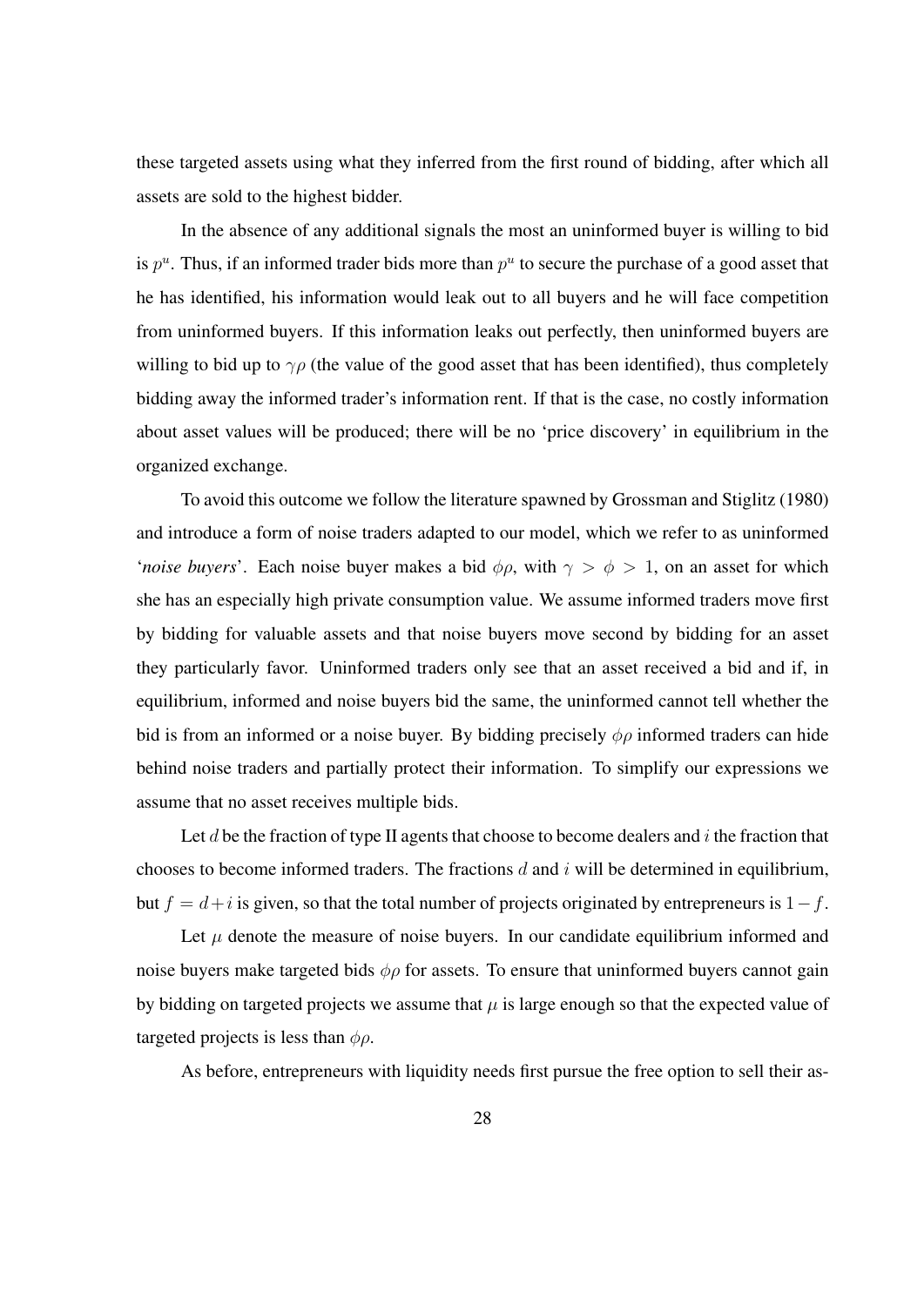set in the OTC market. If they have a good project they will receive a (weakly) more attractive bid with probability *m<sup>d</sup>* , and if they don't obtain a bid they can always put their asset up for sale on the exchange. Thus, after OTC dealers have cream-skimmed a mass of good assets  $d(1 - \pi)$  there are respectively

$$
q_g = a\pi [1 - f] - d(1 - \pi)
$$
 and  $q_b = \pi (1 - a) [1 - f],$  (22)

good and bad projects for sale on the exchange. For simplicity, we shall assume that there are enough good projects for sale to meet the demands of both dealers and informed traders:

$$
a\pi (1 - f) - f (1 - \pi) > 0.
$$
 (23)

After informed traders have bid, the remaining pool of assets has proportions

$$
\omega_g = \frac{\pi a (1 - f) - (1 - \pi) f}{\pi (1 - f) - (1 - \pi) f} \quad \text{and} \quad \omega_b = \frac{\pi (1 - a) (1 - f)}{\pi (1 - f) - (1 - \pi) f}.
$$
 (24)

of good and bad projects. Note that noise buyers buy random projects and therefore do not affect the proportion of good and bad assets for sale. Thus in equilibrium, the price paid by (risk-neutral) uniformed buyers is

$$
p^u = \omega_g \gamma \rho + \omega_b \rho, \tag{25}
$$

which only depends on the size of the financial sector f, and not in the relative number of dealers and informed traders.

To insure that uninformed investors do not want to out-bid targeted bids we assume that the mass  $\mu$  of noise buyers is large enough so that:

$$
\left(\frac{\mu}{\mu+i}\right)p^u + \left(\frac{i}{\mu+i}\right)\gamma\rho < \phi\rho.\tag{26}
$$

The left hand side of condition (26) is the expected value of a targeted asset for an uninformed investor, which is lower than the cost  $\phi \rho$  under condition (26).

A good asset for sale on the organized exchange gets a bid *ϕρ* from an informed trader with probability

$$
m^{i} = \frac{(1 - \pi)i}{a\pi (1 - f) - (1 - \pi)d} \quad . \tag{27}
$$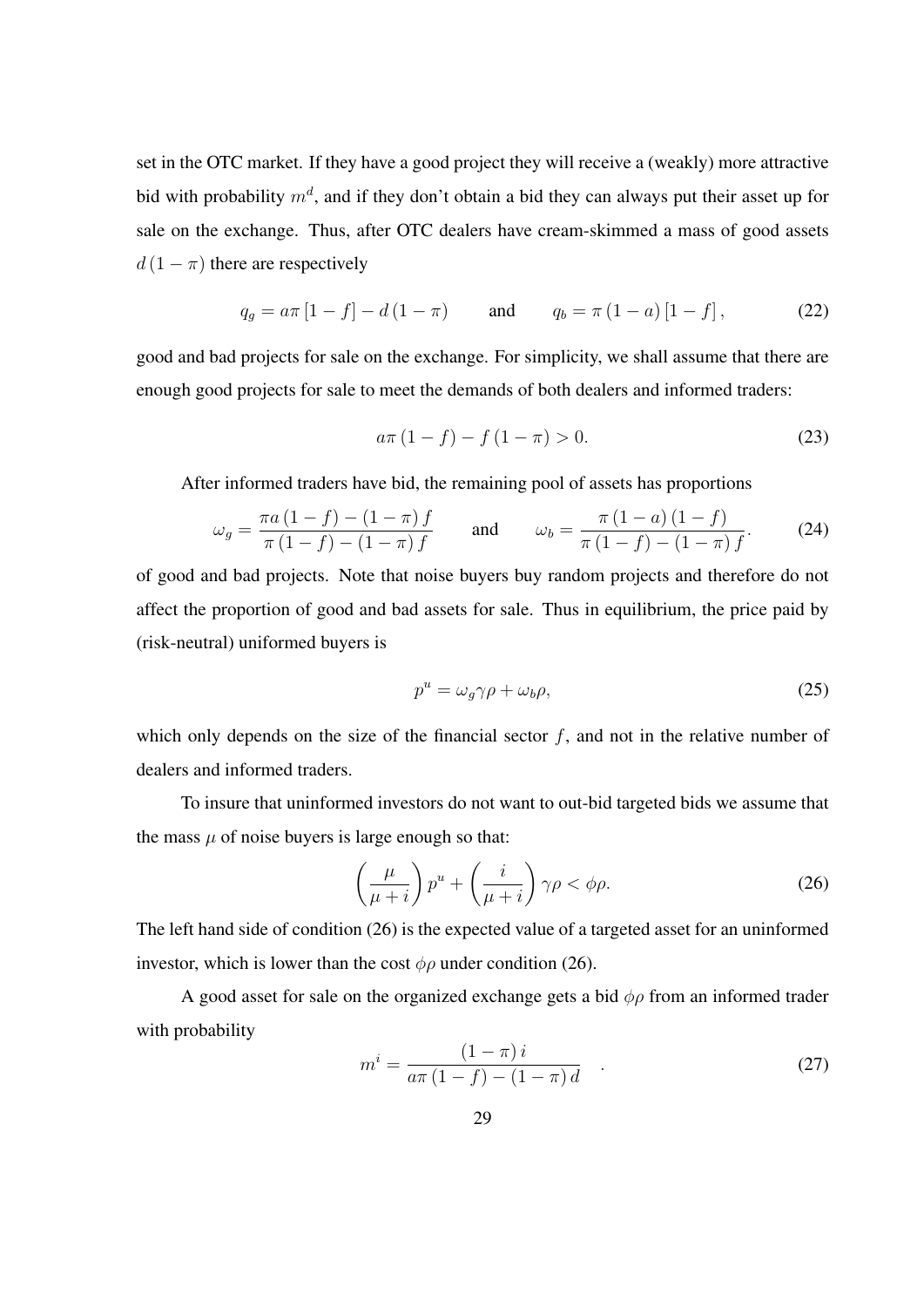If a good asset for sale in the exchange does not get a bid from an informed trader, it would get a bid from a noise buyer with probability

$$
m^{n} = \frac{(1 - \pi)\,\mu}{\pi\,(1 - f) - (1 - \pi)\,f} \quad . \tag{28}
$$

Thus, the expected value of a selling a good asset on the exchange is given by

$$
p = m^{i} \phi \rho + (1 - m^{i}) \{ m^{n} \phi \rho + (1 - m^{n}) p^{u} \},
$$
 (29)

and the price that a dealer pays an entrepreneur with a good asset on the OTC market is:

$$
p^d = \kappa \gamma \rho + (1 - \kappa)p.
$$

If we hold the size of the financial sector *f* constant, but increase the relative number of OTC dealers then  $m^i$  decreases and  $m^n$  stays constant. Therefore p, the expected value of selling a good asset on the exchange, also decreases. In other words, a shift of informed buying to the OTC market away from the exchange worsens the terms (whether it is  $p$  or  $p<sup>d</sup>$ ) at which entrepreneurs can hope to sell good assets, and therefore increases the informational rents of dealers on the OTC market. This observation is formalized in the next proposition.

**Proposition 9** The terms of trade p and therefore also  $p^d$  are a decreasing function of the *number of dealers d.*

If  $p^d < \phi \rho$  then entrepreneurs with good projects are worse off when there is a switch of informed trading from the exchange to the OTC market. We will show that in any equilibrium with a strictly positive number of dealers *d* and informed traders *i*,  $p^d < \phi \rho$ . As a result, in any such equilibrium there are too many dealers from the perspective of social efficiency.

The shift in composition of informed trading on and off the exchange isolates the creamskimming pecuniary externality from the rise in informed trading on the OTC market more accurately than in our benchmark model. Here the only margin is whether more trading occurs on or off the exchange and everything else, whether it is the total volume of informed trading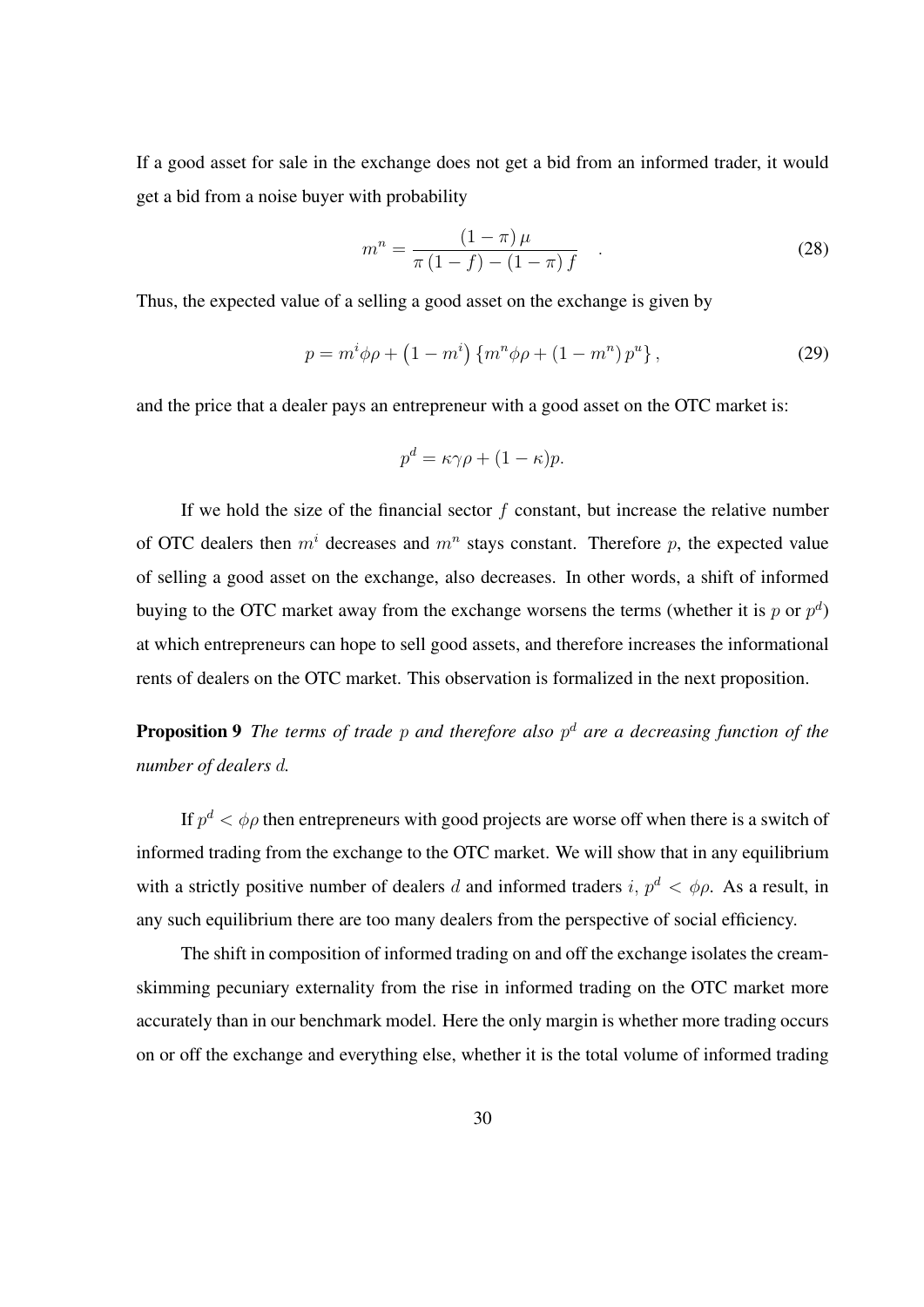or the mass of assets that are originated, is held constant. As we show, a greater shift towards OTC markets is unambiguously a negative externality resulting in a welfare loss.

To see this, consider the situation where it is socially optimal for entrepreneurs to implement the high effort, and where accordingly the number of dealers and informed traders  $(d, i)$  must be large enough; more formally,  $(d, i)$  must then belong to a certain (closed) subset  $S \subset \{(d, i) \in \mathbb{R}^2_+ : d + i = f\}$ . The most efficient way of implementing the high effort is then to choose  $\hat{d} = \inf\{d : \text{there exists } i \text{ with } (d, i) \in S\}$  and make each  $d \leq \hat{d}$  a dealer and each  $\hat{d} < d \leq f - \hat{d}$  an informed trader. This latter observation follows from the relative costs of producing informed traders and dealers.

In an equilibrium with a strictly positive number of dealers and informed traders.<sup>19</sup> the marginal agent *d*<sup>∗</sup> must be indifferent between becoming a dealer or an informed trader:<sup>20</sup>

$$
-\varphi(d^*) + 1 + (1 - \pi)\left(\gamma\rho - p^d(d^*)\right) = -\lambda\varphi(d^*) + 1 + (1 - \pi)\left(\gamma - \phi\right)\rho
$$

or,

$$
(1 - \pi)\,\phi\rho = (1 - \pi)\,p^d\,(d^*) + (1 - \lambda)\,\varphi\,(d^*).
$$
 (30)

Now unless  $d^* = 0$ , equation (30) can only hold if  $p^d(d^*) < \phi \rho$ . It follows that if an equilibrium  $d^* > 0$  implements the high effort, so that  $(d^*, f - d^*) \in S$ , this equilibrium must be inefficient: a small decrease in the number of dealers, holding *f* constant, makes entrepreneurs with good projects better off, while the payoff of entrepreneurs with bad projects remains unchanged, so that entrepreneurs have a strictly higher incentive to provide high effort. Hence  $d^*$  >  $\hat{d}$ . We summarize this argument in the following proposition.

Proposition 10 *When informed trading takes place on or off the exchange, then any higheffort equilibrium is such that there are too many dealers trading on the OTC market.*

It is worth emphasizing that this result is stronger than Proposition 8 established for the benchmark model. The logic behind this result is particularly simple and compelling:

 $19$ In the appendix we exhibit a robust example of such an equilibrium.

<sup>&</sup>lt;sup>20</sup>The solution is not necessarily unique since the right hand side of (30) is not monotone in *d*.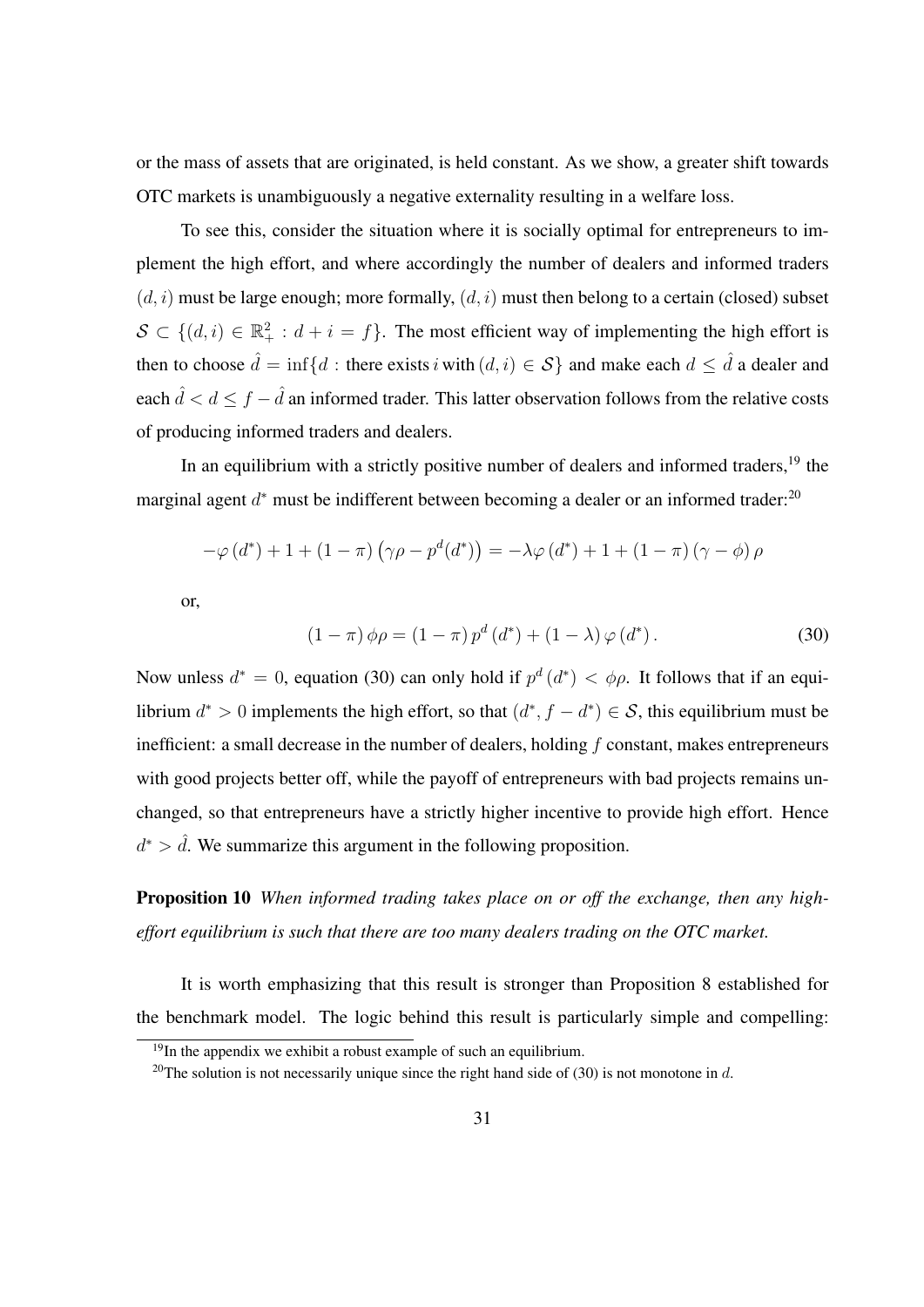Any shift in informed trading away from the exchange and onto the OTC market results in a worsening of the terms of trade for entrepreneurs with good assets and therefore undermines incentives towards origination of good assets. This reduction in origination incentives must then be compensated with a larger number of informed dealers to maintain incentives towards high effort, which means an efficiency loss.

## 4.3 Growth of OTC Markets and the Role of Information Technology

As we highlight in Bolton, Santos and Scheinkman (2012), the decade that preceded the financial crisis was a period of abnormal growth in the size of OTC derivatives, swaps, commodities, and forward markets.<sup>21</sup> Similarly, Philippon and Resheff (2008) have shown that the abnormal growth in median compensation in the financial industry since the early 1980s is driven in large part by the compensation of broker-dealers, which constitute the main entry in their 'other finance' category (see Figure 1 below). Broker-dealers, of course, are the main players in OTC markets along with units inside commercial banks and insurance companies, such as AIG's infamous Financial Products group, which have been richly rewarded during the boom years prior to the crisis.

What explains the growth in this sector and its timing? Our analysis is cast in a static model, which cannot lend itself to a dynamic explanation of this phenomenon. Still, a simple comparative static exercise in our model can shed light on a combination of factors that surely has facilitated this transformation in the financial sector - conceptual innovations in the valuation of financial derivatives that along with technological advances in information technology (IT) have decreased the costs of processing financial transactions, bookkeeping, and product innovation in decentralized markets. As MacKenzie (2006) suggests, it is not just the development of the Black-Scholes option pricing formula which has made it easier to value and

<sup>&</sup>lt;sup>21</sup>In particular, Figure 2 in Bolton, Santos and Scheinkman (2012) shows that in 1998-2011 OTC contracts for interest rate derivatives grew by a factor of 14, while exchange traded interest rate futures grew by a factor of 3. Commodity forwards and futures display a similar pattern, except that the volume in OTC commodity contracts collapsed after the crisis.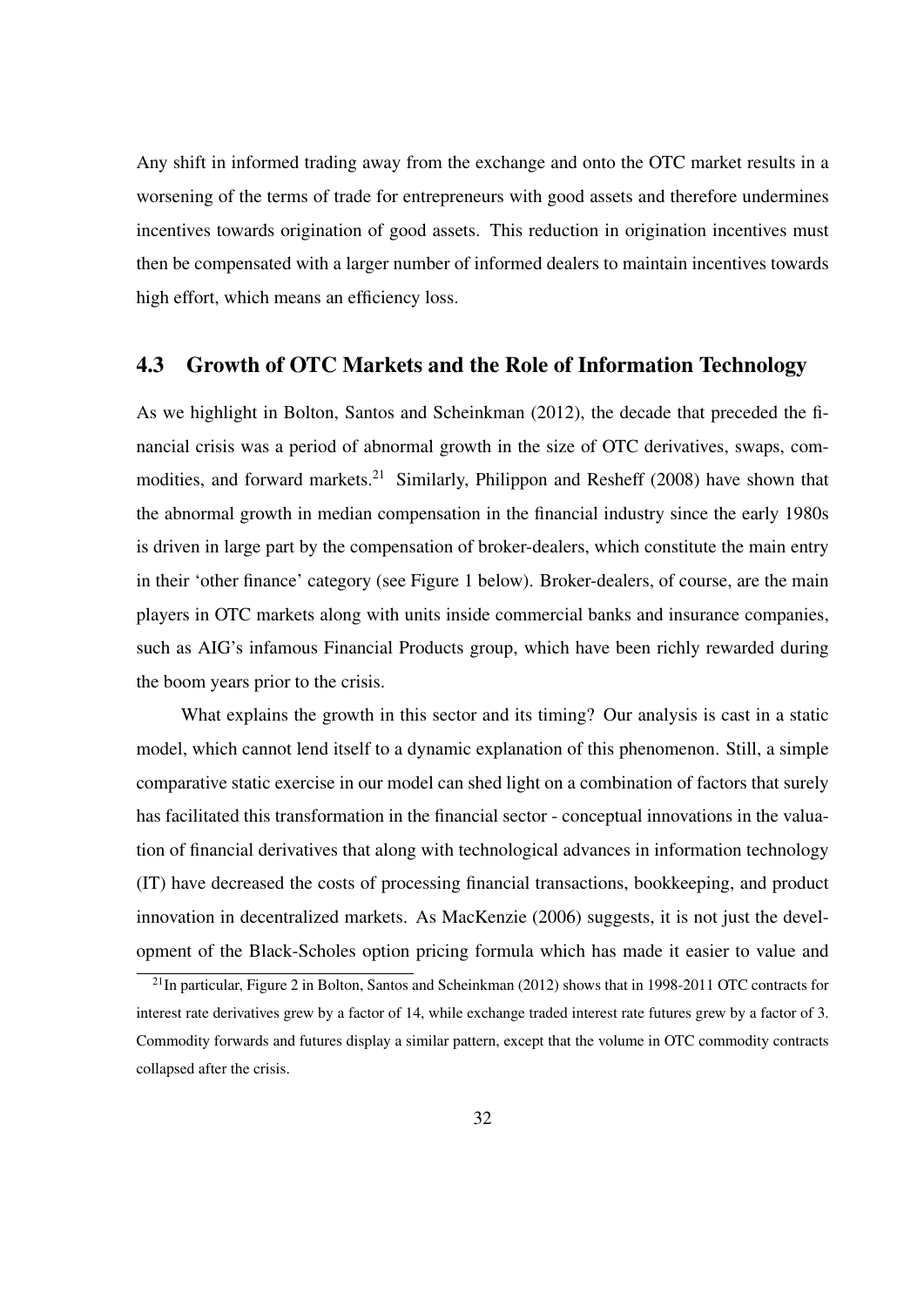trade financial derivatives, but also the inception of personal computers, as well as electronic trading and bookkeeping. The reliance on increasingly powerful IT tools has enabled dealers in OTC markets to offer more and more sophisticated and customized financial products and to process a huge volume of transactions. In our very stylized model, this IT revolution can be simulated by a simple comparative statics exercise: an increase in the number of agents that have a low cost of becoming a dealer from  $\bar{d}$  to  $\bar{d} + \varepsilon$ . This increase leads to a new stable high effort equilibrium in the example in section 3.1.1, with a larger OTC market (by an amount  $\varepsilon$ ), higher compensation for dealers, and lower ex-ante profits for entrepreneurs.<sup>22</sup>

Two examples provide a simple illustration of the role IT technology has played in financial innovation and customization. The first is commodities forward contracts, which have been increasingly geographically customized in recent years thanks to satellite imaging technology and IT applications such as Google Earth. Due to their more accurate geographic footprint, these contracts offer more valuable insurance, which in turn enables dealers in these contracts to extract higher profits. The second is energy derivatives such as those offered by Enron Capital and Trade Resources (ECT) a subsidiary of Enron, which set up a "gas bank"– essentially a financial intermediary between buyers and sellers of natural gas–offering both price stability and local gas-supply and demand assurance. As Tufano (1996, pp 139) puts it "ECT's risk managers have clear instructions to develop a hedging strategy that minimizes net gas exposures, and the company has invested millions of dollars in hardware, software, and hundreds of highly trained personnel to eliminate mismatches and ensure that fluctuations in gas prices do not jeopardize the company's existence."

It is interesting to recall that before its eventual collapse, Enron, and in particular ECT, received numerous awards for these innovations.

<sup>22</sup>Deregulation, which some commentators (*e.g.* Philippon and Resheff, 2008) suggest was responsible for the phenomenal growth of the financial services industry in the past quarter century, would have a similar effect: the decrease in costs in OTC activities would generate a larger OTC market, higher compensation for dealers, and lower ex-ante profits for entrepreneurs.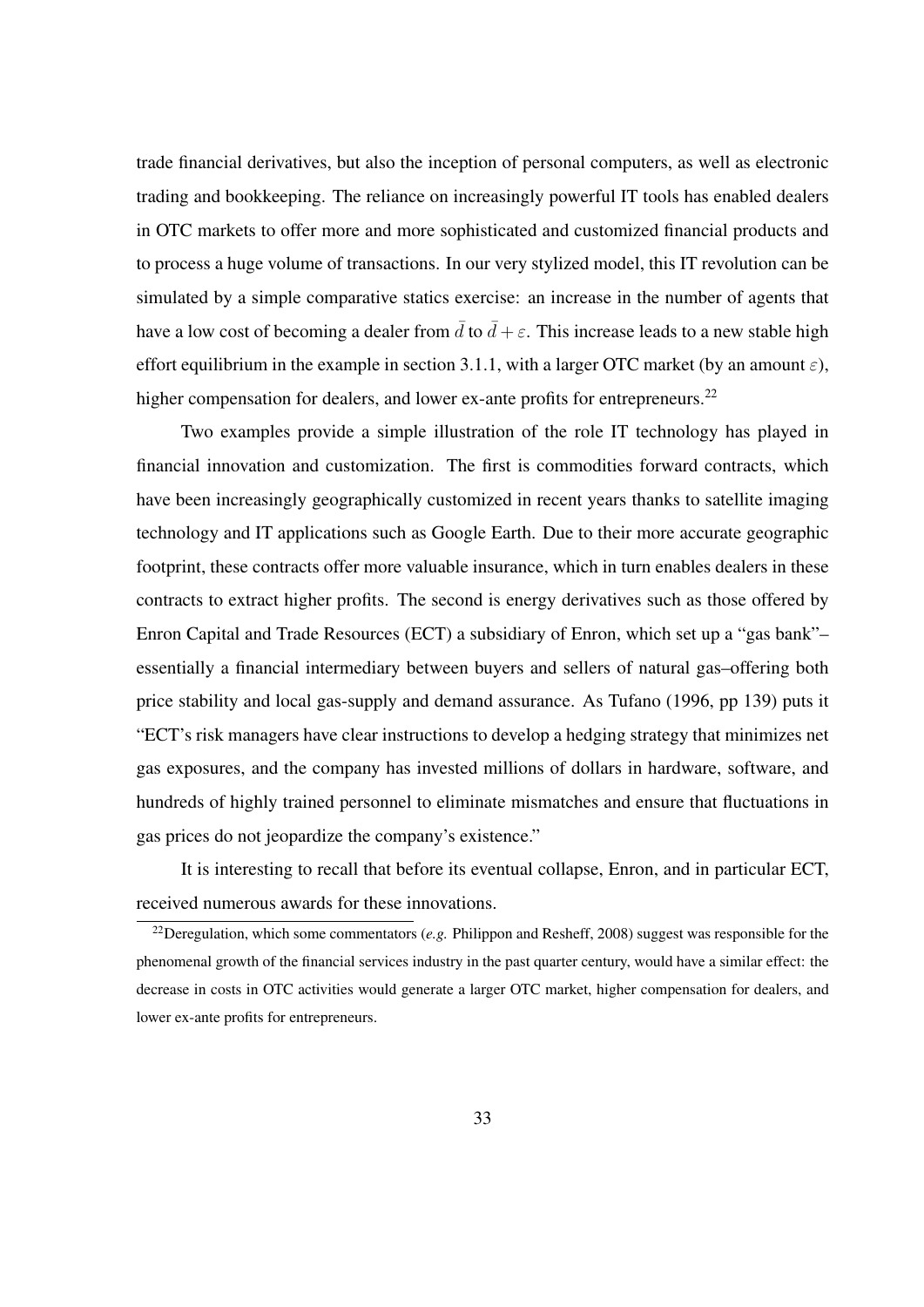## 5 Conclusions

We have presented a model where individual agents can either work in the real sector and engage in productive activities, or in the financial sector and provide liquidity as well as valuation services. We have asked whether in such an occupational choice model the equilibrium size of the financial sector is efficient. We have identified a novel externality, cream skimming in OTC-like markets, that tends to generate an inefficiently large OTC sector, in which dealers are overly compensated for their valuation and liquidity-provision services.

Our theory helps explain the simultaneous growth in the size of the financial services industry and the compensation of dealers in the most opaque parts of the financial sector. OTC markets emerge even in the presence of well functioning exchanges. The reason is that both entrepreneurs and informed dealers have an incentive to meet outside the exchange: Entrepreneurs with good projects may get better offers from informed dealers than are available on the exchange, and dealers can use their information to cream-skim good projects. Our model thus offers a novel theory of endogenous segmentation of financial markets, where "smart-money" investors deal primarily in opaque OTC markets to protect their information, and uninformed investors trade on organized exchanges. This is in contrast with models in the vein of Grossman and Stiglitz (1980), where instead smart-money investors are assumed to be trading on the exchange, and where as a consequence too little (costly) information may be produced, given that part of it is expected to leak out to uninformed investors through price movements driven by information-based trades.

In an extension of our benchmark model we allow for smart-money trading both on the organized exchange and on OTC markets. When financiers have a choice of becoming either informed traders on the exchange or informed dealers in an OTC market, we show that in equilibrium OTC markets are always too large relative to the organized exchange. The reason is that substitution of informed trading on a transparent exchange for trading on opaque OTC markets results in worse terms of trade for entrepreneurs with good assets. Therefore, to maintain the same origination incentives of good assets by entrepreneurs a larger informed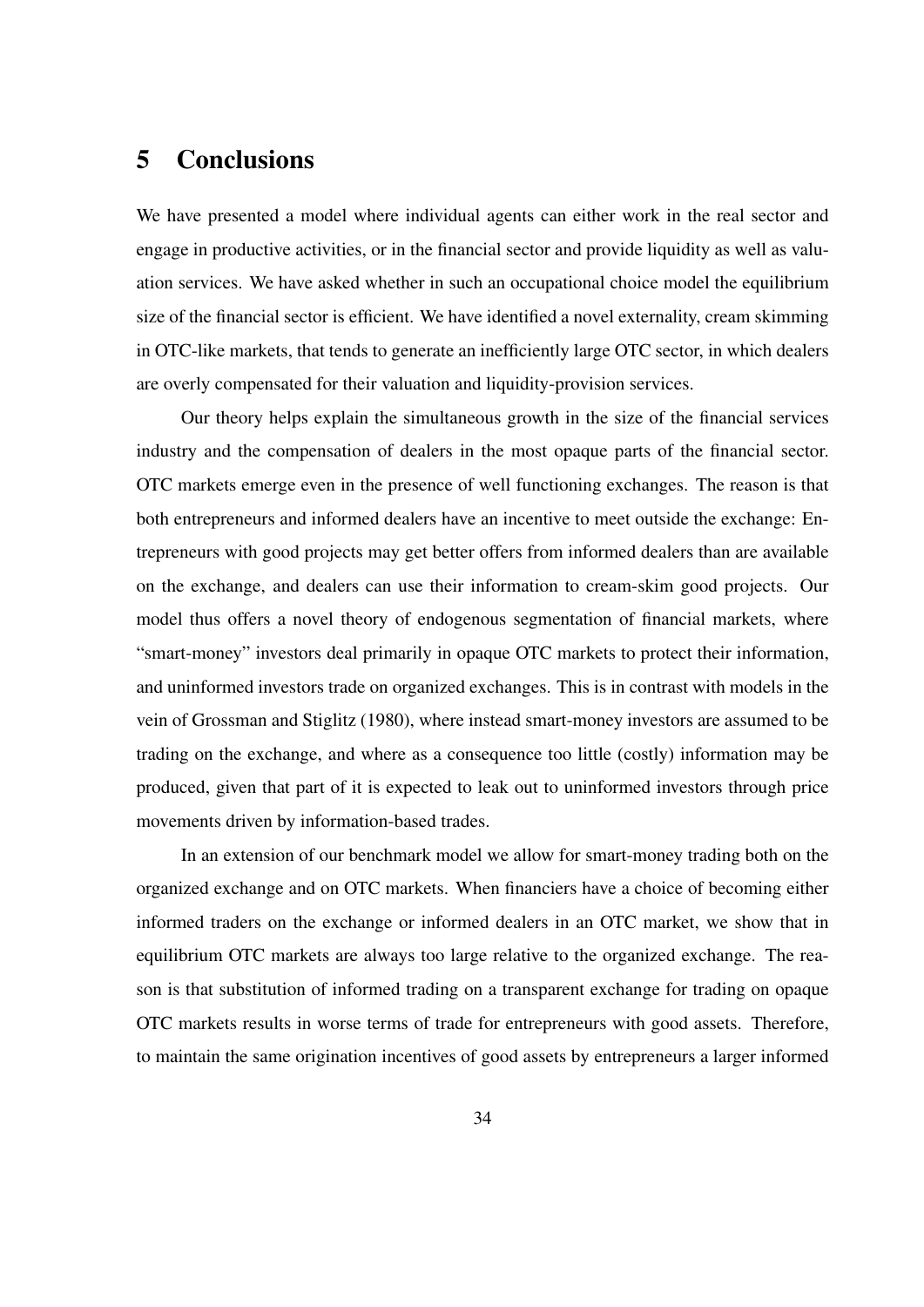financial sector is required. Given that information rents are bigger in opaque OTC markets, financiers' private incentives are to switch trading to OTC markets even if this tends to undermine entrepreneurs' ex-ante incentives to originate good assets, which explains why OTC markets are too large in equilibrium.

Informed dealers profit from the opaqueness of OTC transactions and this is one reason why broker-dealers have generally resisted the transfer of trading of the most standardized OTC contracts onto organized platforms, as required by the Dodd-Frank Act of 2010<sup>23</sup>. This is also why the largest Wall Street firms are so intent on avoiding disclosure of prices and fees in the new exchanges set up in response to the Dodd-Frank Act.<sup>24</sup> Interestingly, in a heterogeneous world, firms with a high probability of generating good projects also benefit (*ex-ante*) from the option of trading in opaque markets. It is, thus, not surprising that some firms have also been keen to keep OTC markets in their present form.<sup>25</sup> All in all, we therefore expect that a first line of defense by the financial industry to the new regulations required under the Dodd-Frank Act is likely to be to over-customize derivatives contracts and to offer fewer standardized, plain-vanilla, contracts (which will be required to trade on organized exchanges); the second line of defense will be to set up clearinghouses that maintain opacity and do not require disclosure of quotes; and a third line will be to ensure that the operation of clearinghouses remains under the control of the main dealers.

<sup>&</sup>lt;sup>23</sup>The furious lobbying activity of some banks, as well as the ISDA on their behalf, to avoid any major changes in the organization of OTC markets has been amply documented in the press. See for example Leising (2009), Morgenson (2010) and Tett (2010). In fact centralized clearing seems to be *less* of a problem for dealers than execution. For instance, Harper, Leising, and Harrington (2009) write:" [T]he banks ... are expected to lobby to remove any requirements that the contracts be executed on exchanges because that would cut them out of making a profit on the trades, according to lawyers working for the banks."

<sup>&</sup>lt;sup>24</sup>See for example Story (2010), who reports on the efforts by the largest banks to thwart an initiative by Citadel, the Chicago hedge fund, to set up an electronic trading system that would display prices for CDSs.

<sup>&</sup>lt;sup>25</sup>See Scannell (2009), who writes "Companies from Caterpillar Inc. and Boeing Co. to 3M Co. are pushing back on proposals to regulate the over-the-counter derivatives market, where companies can make *private deals* to hedge against sudden moves in commodity prices or interest rates".(Emphasis ours).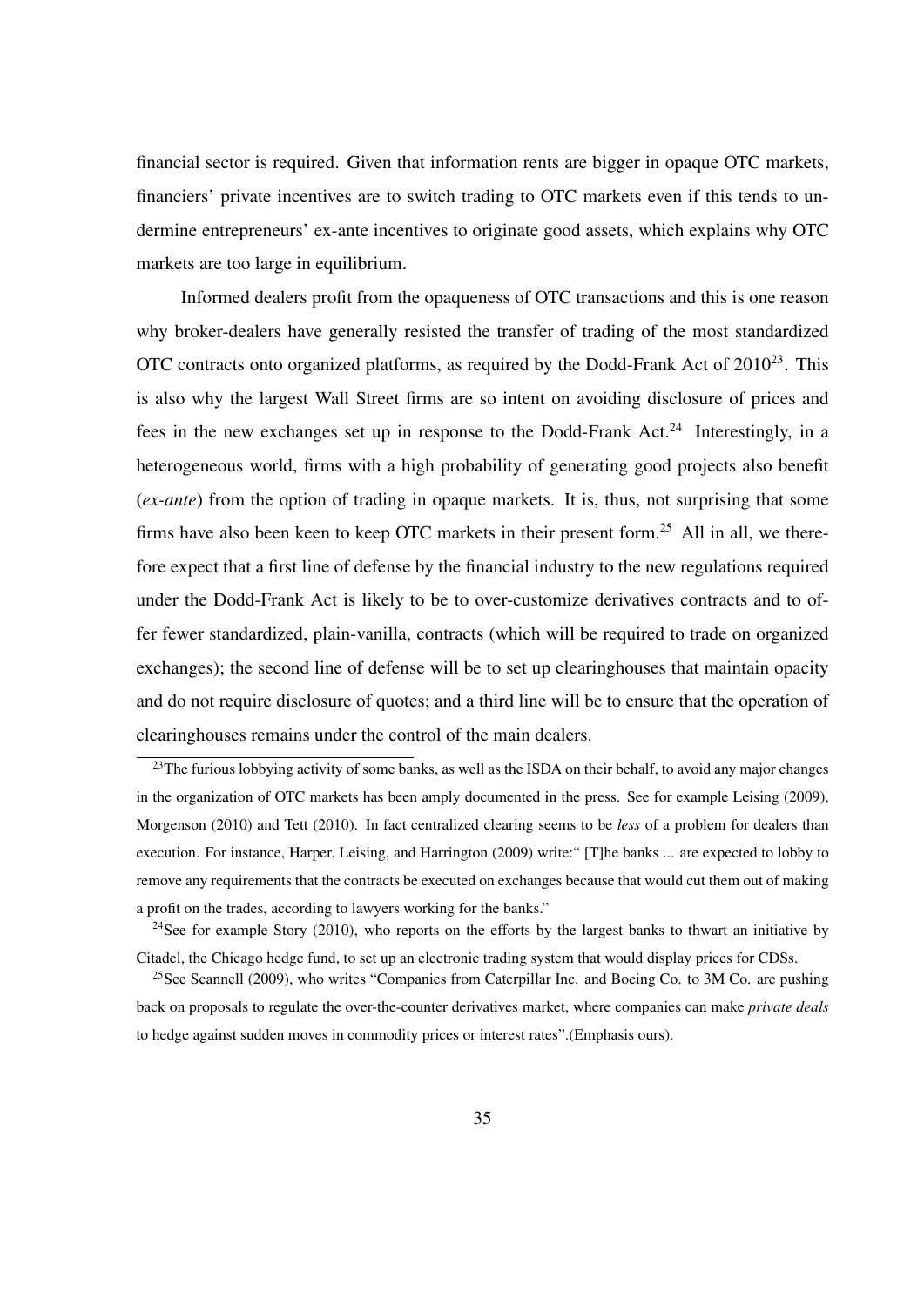### **REFERENCES**

- Afonso, Gara (2010) "Liquidity and Congestion," *Journal of Financial Intermediation,* forthcoming.
- Allen, Franklin and Douglas Gale (2000), *Comparing Financial Systems*, The MIT Press, Cambridge, Ma.
- Baumol, William J. (1990), "Entrepreneurship: Productive, Unproductive, and Destructive,"*Journal of Political Economy*, Vol. XCIII, 893-921.
- Bernanke, Ben and Mark Gertler (1989) "Agency Costs, Net Worth and Business Fluctuations,"*American Economic Review, Vol. 79, pp. 14-31.*
- Biais, Bruno, Jean-Charles Rochet and Paul Woolley (2010) "Innovations, rents and risk", Paul Woolley Centre Working Paper No 13, London School of Economics
- Binmore, Ken, Avner Shaked and John Sutton (1989) "An Outside Option Experiment,"*Quarterly Journal of Economics*, Vol. 104, No. 4, 753-770.
- Binmore, Ken, Ariel Rubinstein and Asher Wolinsky (1986) "The Nash bargaining Solution in Economic Modeling,"*Rand Journal of Economics*, XVII, 176-88.
- Board, Simon and Moritz Meyer-ter-Vehn (2011) "Relational Contracts in Competitive Labor Markets,"Working Paper, UCLA.
- Bolton, Patrick, Tano Santos and Jose Scheinkman (2012) "Shadow Finance,"to appear in "*Rethinking Finance*," A. Blinder, A. Lo and R. Solow (eds).
- Duffie, Darrell, Nicolae Garleanu and Lasse H. Pedersen (2005) "Over-the-Counter Markets," *Econometrica,* vol. 73 (6), pp 1815-1847.
- Farhi, Emmanuel, Josh Lerner and Jean Tirole (208) "Fear of Rejection? Tiered Certification and Transparency," NBER Working Paper No. 14457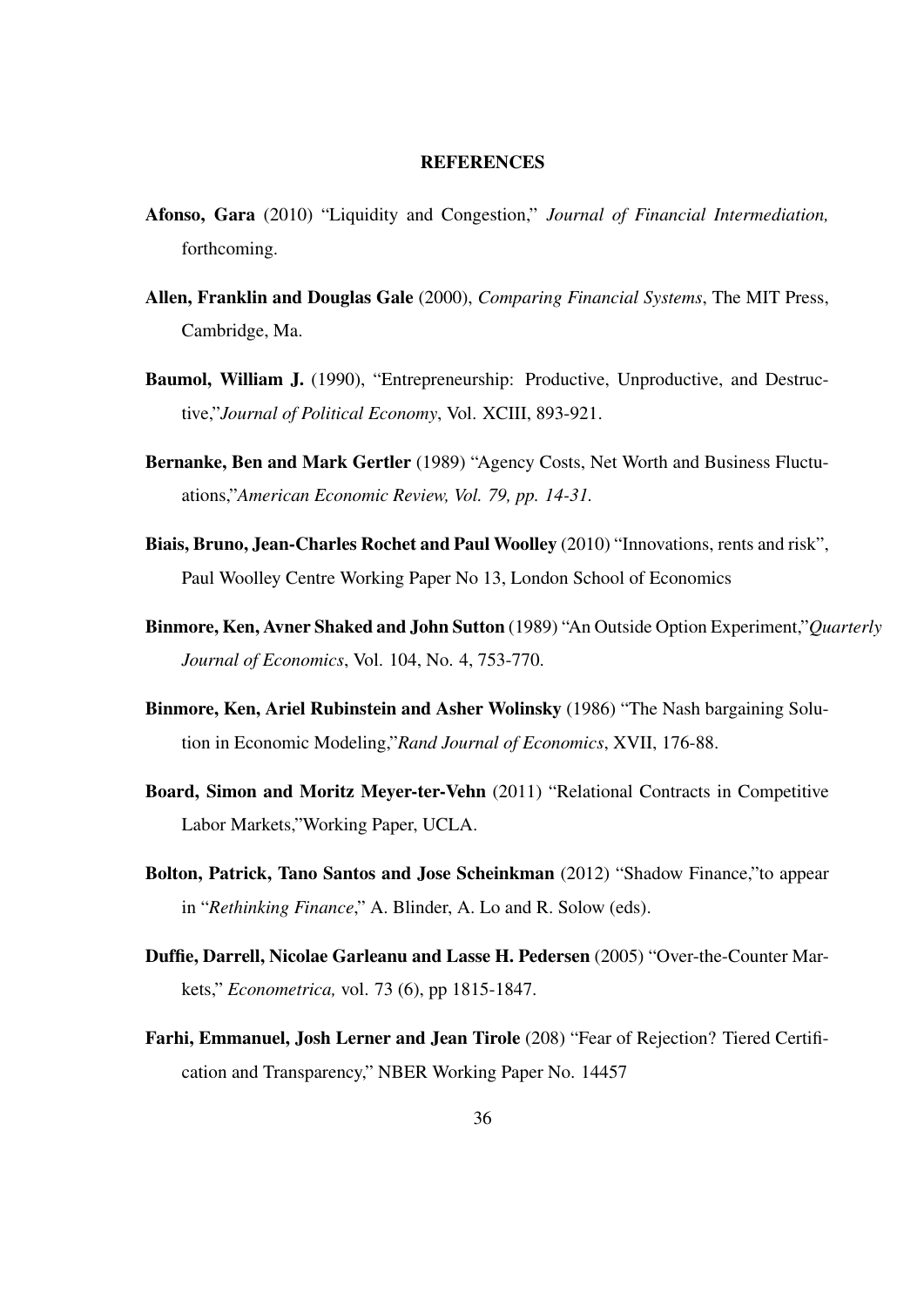- Glode, Vincent, Richard Green and Richard Lowery (2010) "Financial Expertise as an Arms' Race,"Wharton School Working Paper.
- Goldin, Claudia and Larry Katz (2008) "Transitions: Career and Family Life Cycles of the Educational Elite,"*American Economic Review Papers & Proceedings* May, 98:2, 363-369.
- Grossman, Sanford and Joseph Stiglitz (1980) "On the Impossibility of Informationally Efficient Markets,"*American Economic Review* Vol. 70, pp. 393-408.
- Harper, Christine, Matthew Leising and Shannon Harrington (2009) "Wall Street Stealth Lobby Defends \$35 billion Derivatives Haul," Bloomberg, August 30th, 2009.
- Holmstrom, Bengt and Jean Tirole (1997) "Financial Intermediation, Loanable Funds and the Real Sector,"*Quarterly Journal of Economics*, Vol. 112, 663-91.
- Lagos, Ricardo and Guillaume Rocheteau (2009) "Liquidity in Asset Markets with Search Frictions," *Econometrica,* Vol. 77, No. 2, March, pp. 403-426.
- Lagos, Ricardo, Guillaume Rocheteau and Pierre-Olivier Weill (2010) "Crises and Liquidity in Over the Counter Markets", NBER Working Paper 15414.
- Lambe, Geraldine (2007) "Public versus Private Equity Markets," The Banker, September, 2007
- Leising, Matthew (2009) "ISDA Hires Rosen to Fight Obama OTC Derivatives Plan" Bloomberg, July 10th, 2009.
- Levine, Ross (2005) "Finance and Growth: Theory and Evidence,"in *Handbook of Economic Growth*, Philippe Aghion and Steven Durlauf (eds.)
- Morgenson, Gretchen (2010) "Fair Game: It's not over until it's in the Rules" The New York Times, August 29th, 2010.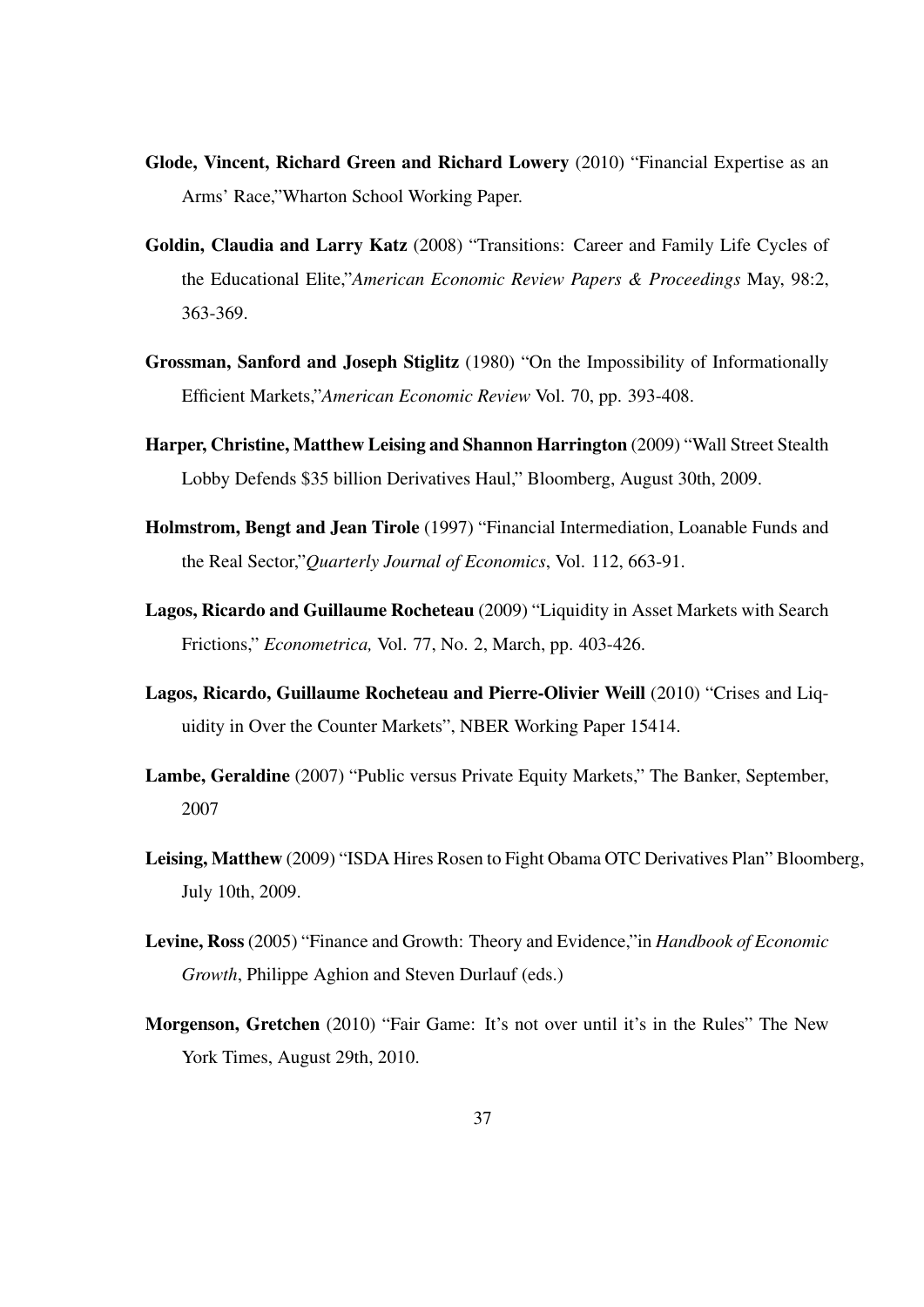- Murphy, Kevin, Andrei Shleifer and Robert Vishny (1991) "The Allocation of Talent: Implications for Growth,"*Quarterly Journal of Economics*, Vol. 90, 630-49.
- Philippon, Thomas (2008) "The Evolution of the US Financial Industry from 1860 to 2007: Theory and Evidence,"NYU Stern Working Paper.
- Philippon, Thomas (2012) "Finance vs. Walmart: Why are Financial services so Expensive?,"to appear in "*Rethinking Finance*," A. Blinder, A. Lo and R. Solow (eds).
- Philippon, Thomas and Ariell Reshef (2008), "Wages and Human Capital in the US Financial Industry: 1926-2006," NYU Stern Working Paper, December.
- Rothschild, Michael and Joseph Stiglitz (1976), Equilibrium in Competitive Insurance Markets: An Essay on the Economics of Imperfect Information,"*Quarterly Journal of Economics*, Vol. 106, pp. 503-530.
- Santos, Tano and Jose A. Scheinkman (2001) "Competition Among Exchanges," *Quarterly Journal of Economics,* August, 116 (3), pp. 1027-1061.
- Scannell, Kara (2009) "Big Companies Go to Washington to Fight Regulations on Fancy Derivatives," The Wall Street Journal, July 10th, 2009.
- Story, Louise (2010) "A Secretive Banking Elite Rules Trading in Derivatives" The New York Times, December 11th, 2010.
- Sjostrom, William K. (2008) "The Birth of Rule 144A Equity Offerings," UCLA Law Journal, 56, pp. 409-449.
- Tang, Vicki Wei (2007) "Economic Consequences of Mandatory Disclosure Regulation: Evidence from Rule 144A Equity Private Placements," McDonough School of Business Working Paper, Georgetown University.
- Testy, Kellye Y. (1990) "The Capital Markets in Transition: A Response to New SEC Rule 144A," *Indiana Law Journal,* vol. 66, pp. 233-271.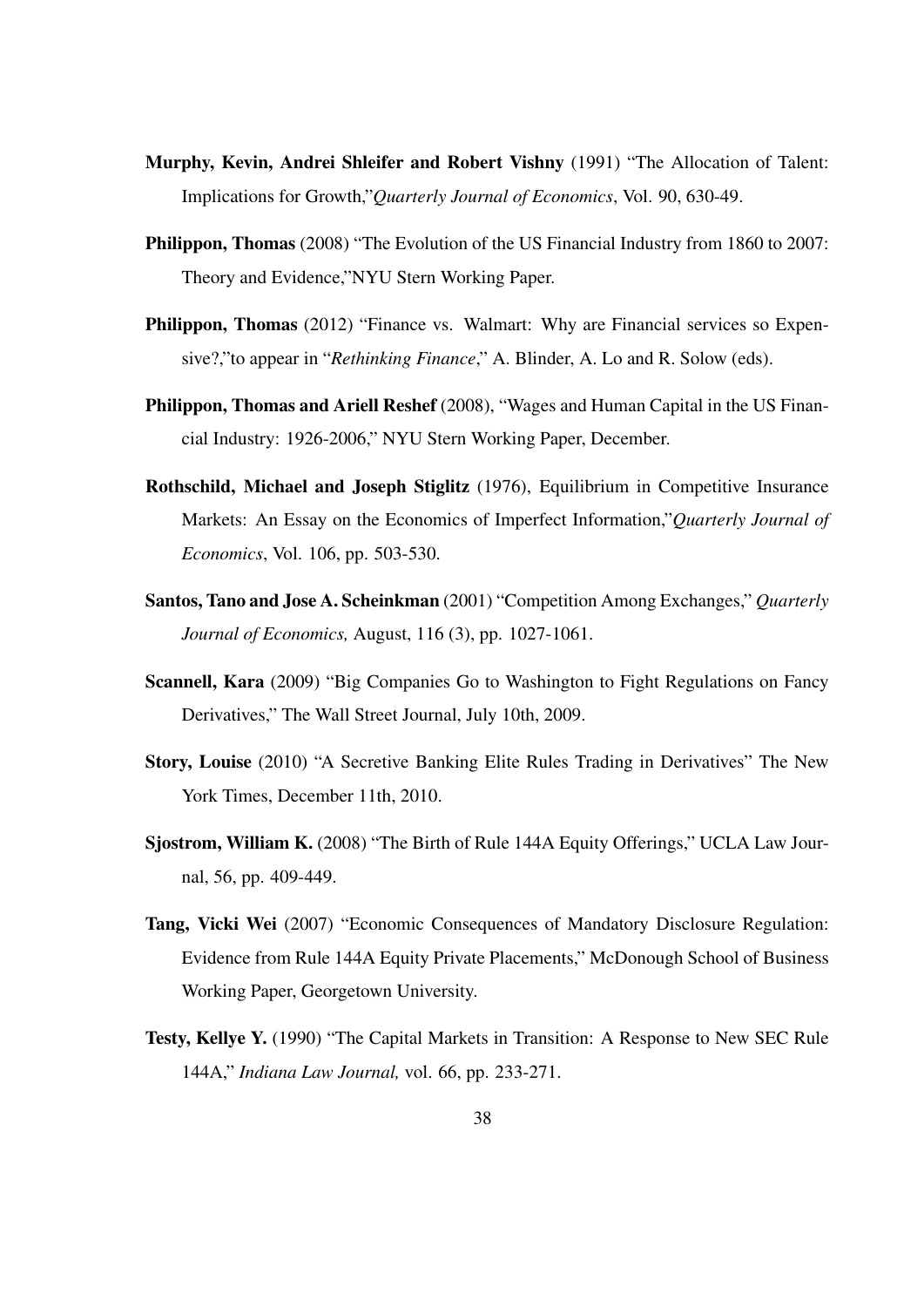- Tett, Gillian (2010) "Calls for radical rethink of derivatives body," Financial Times, 26th of August, 2010.
- Vayanos, Dimitri and Tan Wang (2007) "Search and Endogenous Concentration of Liquidity in Asset Markets," *Journal of Economic Theory,* vol. 136, pp. 66-104.
- Vayanos, Dimitri and Pierre-Olivier Weill (2008) "A Search-Based Theory on the On-the-Run Phenomenon," *Journal of Finance*, vol. 63, pp. 361-1398.
- Zingales, Luigi (2009) "The Future of Securities Regulation," *Journal of Accounting Research*, vol. 47, no. 2, May. pp. 391-425.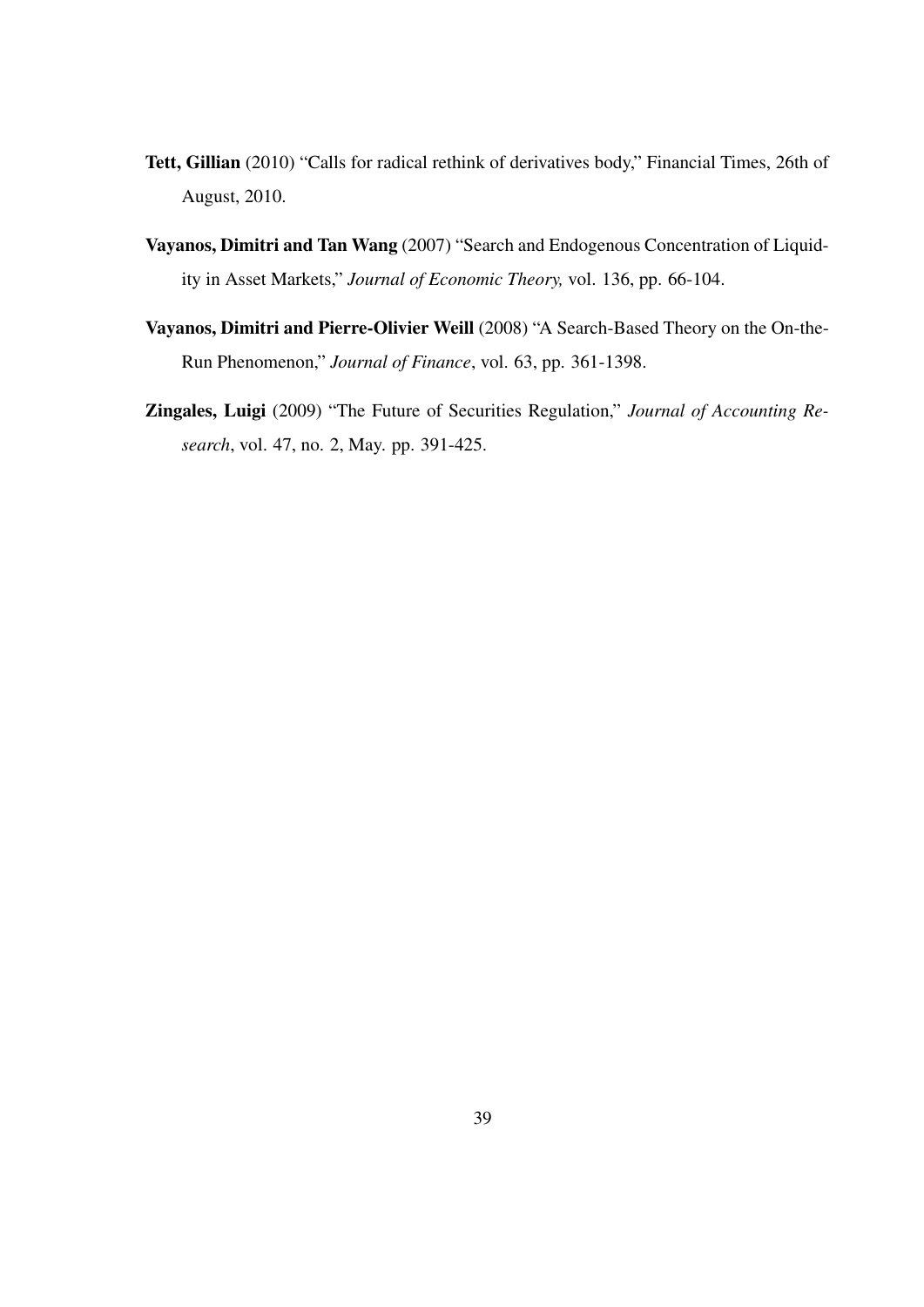

Figure 1: Wages in finance relative to non farm private sector (Philippon and A. Reshef, 2008.)



Figure 2: Incentive compatibility.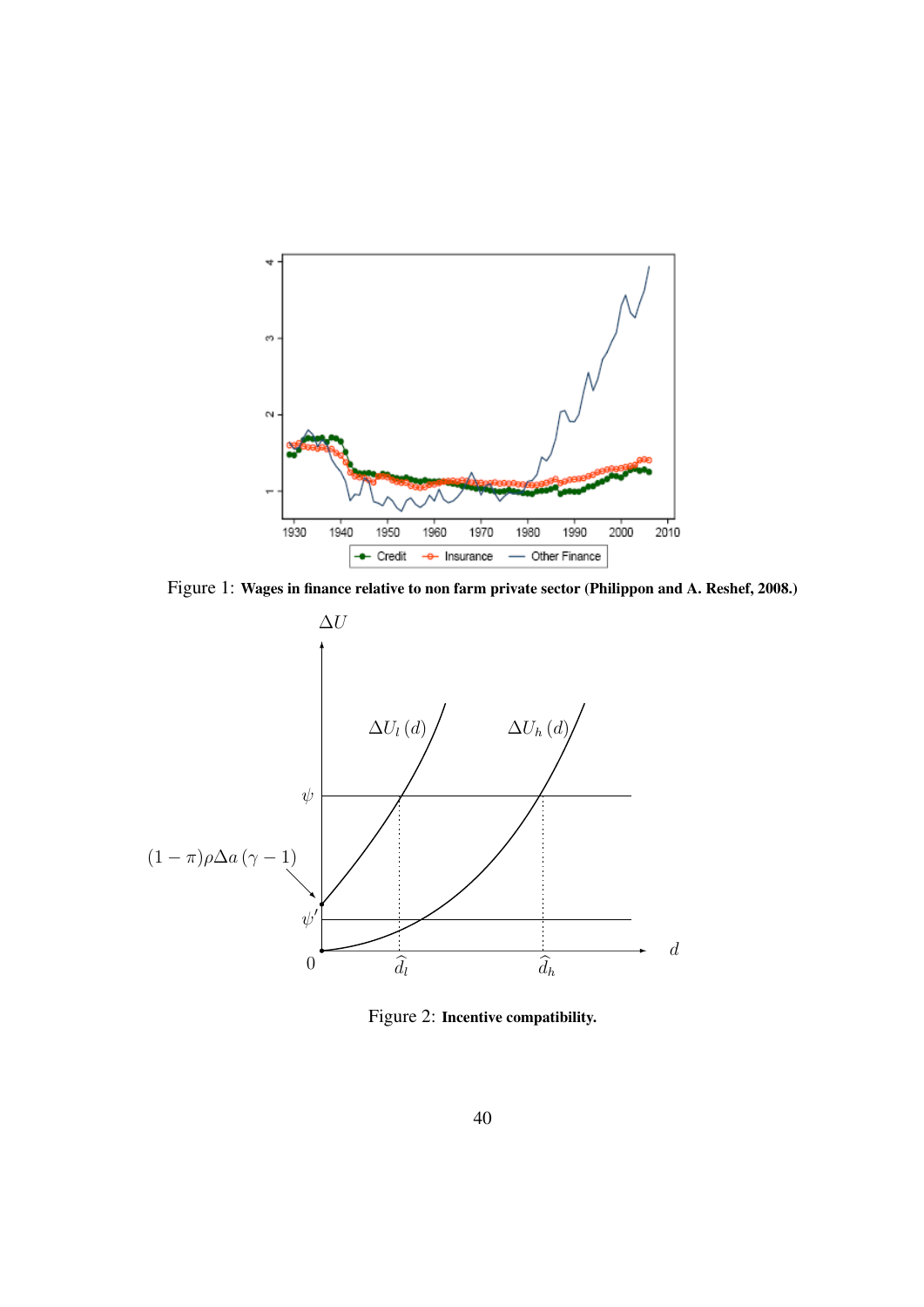

Figure 4: Low effort equilibria.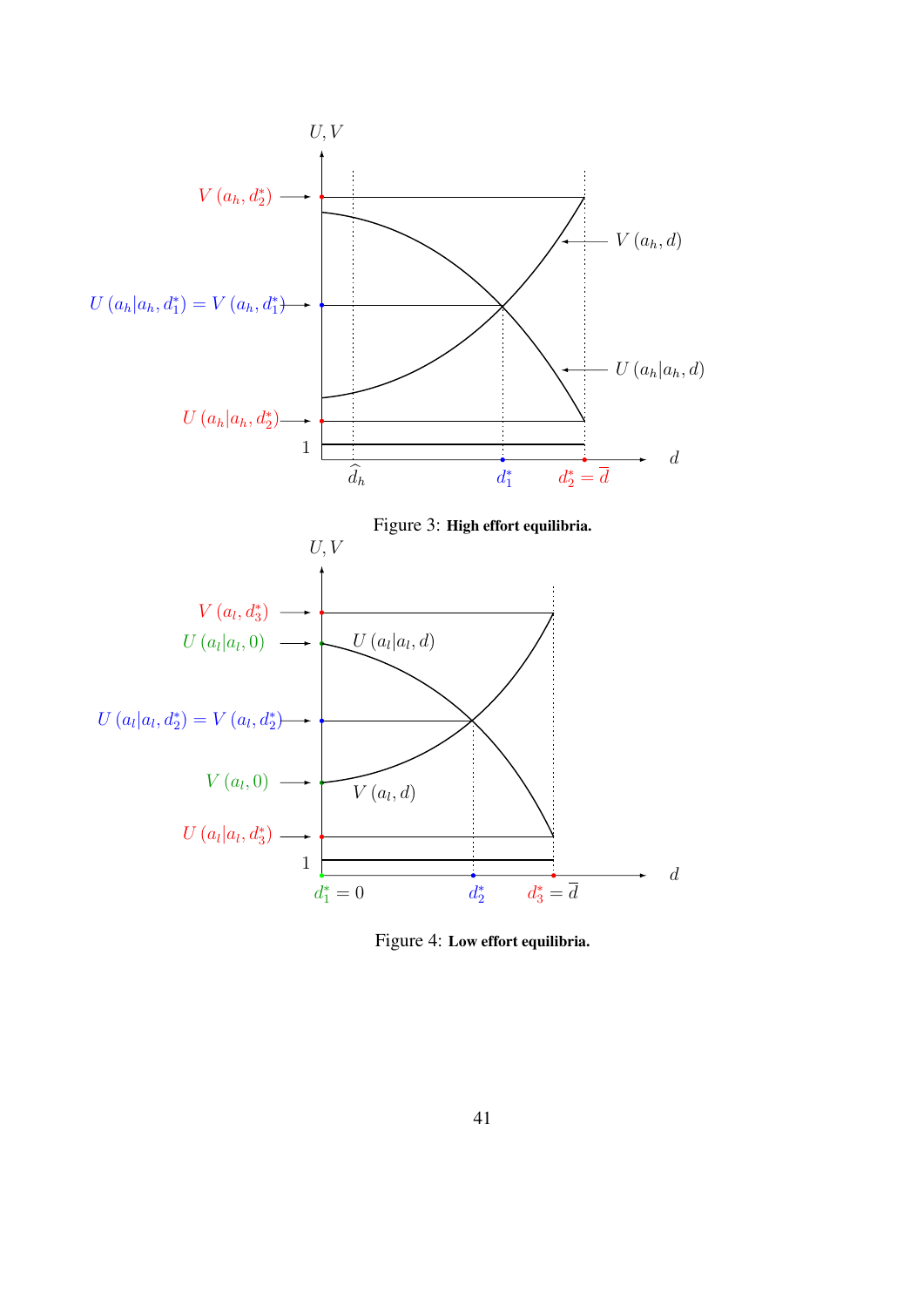### APPENDIX

#### Not for publication

#### Appendix 1: Proofs

- Proof of Lemma 1 Consider first an impatient entrepreneur. By selling his asset in the organized market he is able to obtain at least *p*, which is higher than the maximum amount  $\rho$  he can borrow against the asset. Therefore, an impatient entrepreneur strictly prefers to sell his assets than to borrow. As for a patient entrepreneur, since he strictly prefers to consume in period 2 he cannot gain by borrowing and consuming in period 1. He also cannot gain (strictly) from borrowing and investing the proceeds from the loan in either the organized or OTC markets. A patient entrepreneur is no different as an investor than an uninformed type 1 agent, and therefore earns the same zero net returns in equilibrium as type 1 agents. Finally, consider an impatient dealer. This dealer is always better off consuming his endowment: Purchasing the asset, either in the OTC market or in the exchange, and borrowing against it can never be optimal since in both markets prices exceed  $ρ$ , the maximum amount he is able to borrow.  $\Box$
- Proof of Lemma 2. A best response for a patient entrepreneur, who puts his asset up for sale in the OTC market is to always reject an offer from a dealer. Indeed, dealers only offer to buy good assets for a price  $p^d < \rho \gamma$ . The patient entrepreneur is then strictly better off holding on to an asset that has been identified as high quality by the dealer. If the asset that has been put up for sale does not generate an offer from an informed dealer, then the entrepreneur has the same uninformed value for the asset as type 1 agents. He is therefore indifferent between selling and not selling the asset at price  $p$  in the organized market.  $\Box$

#### Proof of Proposition 3. Note that

$$
\frac{\partial m}{\partial d} = \frac{(1 - \pi)}{\pi a (1 - d)^2} > 0 \quad \text{and} \quad \frac{\partial^2 m}{\partial d^2} = \left(\frac{2}{1 - d}\right) \frac{\partial m}{\partial d} > 0,\tag{31}
$$

and

$$
\frac{\partial p}{\partial d} = \left[ \frac{a\rho \left(1 - a\right) \left(1 - \gamma\right)}{\left[a\left(1 - m\right) + \left(1 - a\right)\right]^2} \right] \frac{\partial m}{\partial d} < 0 \quad \text{as} \quad \gamma > 1. \tag{32}
$$

Finally,

$$
\frac{\partial^2 p}{\partial d^2} = \frac{a\rho\left(1-a\right)\left(1-\gamma\right)}{\left[a\left(1-m\right) + \left(1-a\right)\right]^2} \left[\frac{\partial^2 m}{\partial d^2} + \frac{2}{a\left(1-m\right) + \left(1-a\right)} \left(\frac{\partial m}{\partial d}\right)^2\right] < 0. \tag{33}
$$

Expressions  $(31)$ ,  $(32)$ , and  $(33)$  are used throughout.  $\Box$ 

Proof of Proposition 4. From (9),

$$
\frac{\partial V}{\partial d} = -(1 - \pi) (1 - \kappa) \frac{\partial p}{\partial d} > 0,
$$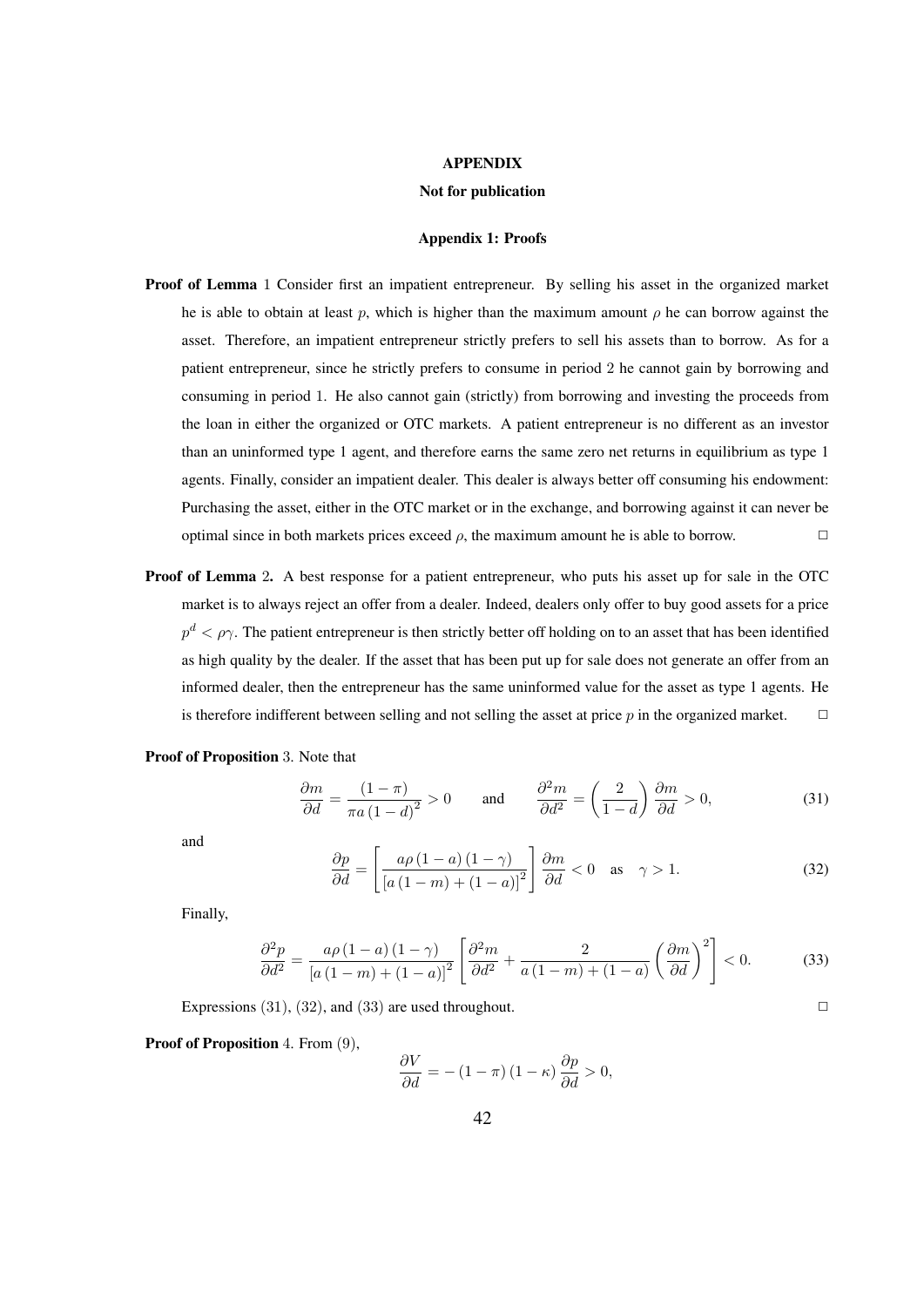$$
\frac{\partial^2 V}{\partial d^2} = -(1 - \pi) (1 - \kappa) \frac{\partial^2 p}{\partial d^2} > 0,
$$

given (32) and (33), which establishes (b).

As for the utility of the entrepreneur, (8), note that

$$
\frac{\partial U}{\partial d} = \pi \frac{\partial p}{\partial d} + a \pi \kappa \left[ \frac{\partial m}{\partial d} \left( \gamma \rho - p \right) - m \frac{\partial p}{\partial d} \right].
$$

It can be shown that

$$
\gamma \rho - p = \gamma \rho - \frac{a(1-m)\gamma + (1-a)}{a(1-m) + (1-a)}\rho = -\left(\frac{a(1-m) + (1-a)}{a}\right) \frac{\partial p/\partial d}{\partial m/\partial d},
$$

and hence

$$
\frac{\partial m}{\partial d} \left( \gamma \rho - p \right) - m \left( \frac{\partial p}{\partial d} \right) = - \left( \frac{a(1 - m) + (1 - a)}{a} \right) \frac{\partial p}{\partial d} - m \frac{\partial p}{\partial d} = - \frac{\partial p / \partial d}{a},
$$

and thus we can write

$$
\frac{\partial U}{\partial d} = \pi \left( 1 - \kappa \right) \frac{\partial p}{\partial d} < 0.
$$

Finally,

$$
\frac{\partial^2 U}{\partial d^2} = \pi (1 - \kappa) \frac{\partial^2 p}{\partial d^2} < 0,
$$

which proves (a).  $\Box$ 

To prove Proposition 5 we first have to derive the utility of the entrepreneur under a deviation.

**Proposition A.** (a) Assume that the candidate action in equilibrium is  $a^* = a_h$  then the utility of the entrepreneur who deviates and chooses instead to exercise action *a<sup>l</sup>* is

$$
U_{hl}(d) = p_h(d) + a_l m_h(d) (\gamma \rho - p_h(d)) (\pi \kappa + (1 - \pi)).
$$
\n(34)

(b) Assume that the candidate action in equilibrium is  $a^* = a_l$  then the utility of the entrepreneur who deviates and chooses instead to exercise action *a<sup>h</sup>* is

$$
U_{lh}(d) = -\psi + \pi \left[ p_l(d) + a_h m_l(d)\kappa \left( \gamma \omega \rho - p_l(d) \right) \right] + (1 - \pi) \omega \rho \left[ 1 + a_h(\gamma - 1) \right] \tag{35}
$$

Proof. (a) The key is to show that if the entrepreneur deviates and instead exercises the low effort, then even in the absence of a liquidity shock he prefers to sell. For this define the following notation

$$
U^{\text{sell}}\left(a_l|a_h,d,\text{no-liq.}\right) \qquad \text{and} \qquad U^{\text{no-sell}}\left(a_l|a_h,d,\text{no-liq.}\right),\tag{36}
$$

the utility of the entrepreneur entering date 1 (that is, before being hit with bids (or no bids) by dealers) who (i) deviated from the high effort to implement the low effort at  $t = 0$ , (ii) does not suffer a liquidity

and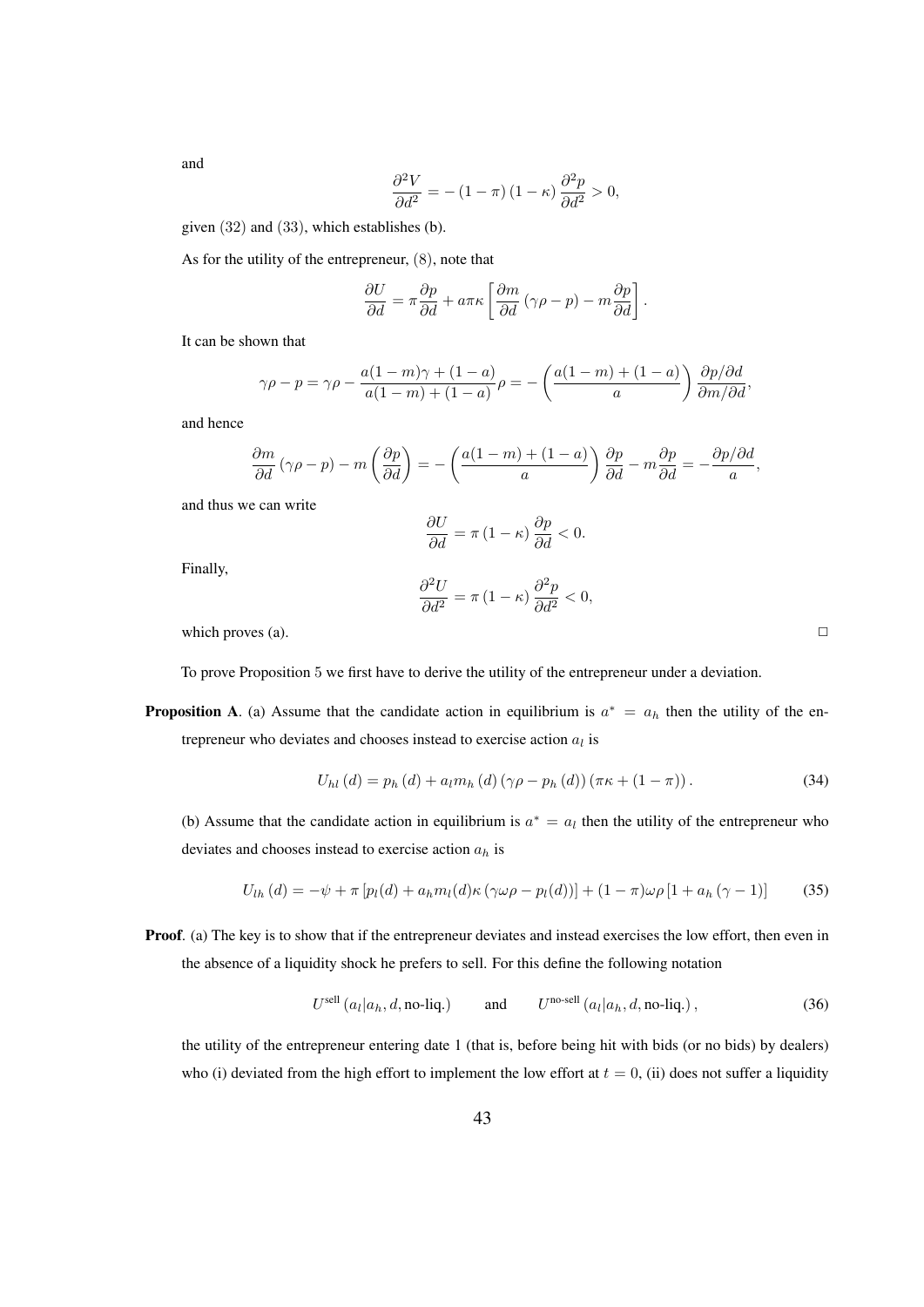shock at  $t = 1$  and (iii) decides to sell and not sell, respectively, as a function of the measure of dealers, *d*. We want to show that

$$
U^{\text{sell}}\left(a_l|a_h,d,\text{no-liq.}\right) \geq U^{\text{no-sell}}\left(a_l|a_h,d,\text{no-liq.}\right).
$$

First, notice that

$$
U^{\text{sell}}(a_l|a_h, d, \text{no-liq.}) = a_l m_h(d)\gamma \rho + (1 - a_l m_h(d))p_h(d)
$$
\n
$$
= p_h(d) + a_l m_h(d)(\gamma \rho - p_h(d)),
$$
\n(37)

where the functions  $p_h(d)$  and  $m_h(d)$  are the prices and matching probabilities as a function of the measure of dealers *d*, when  $a = a_h$ , that is,

$$
p_h(d) \equiv p(a_h, d) = \frac{a_h(1-m)\gamma \rho + (1-a_h)\rho}{a_h(1-m) + (1-a_h)} \quad \text{and} \quad m_h(d) \equiv m(a_h, d) = \frac{d(1-\pi)}{a_h(1-d)\pi},
$$

and  $p_h^d(d) = \kappa \gamma \rho + (1 - \kappa) p_h(d)$ . The first term in (37) is the payoff, conditional on having a good project and receiving a bid from a dealer, and event with probability  $a_l m_h(d)$ , in which case the entrepreneur rejects the bid and carries the project to maturity and obtains, *γρ*, as recall that he is not subject to the liquidity shock. The second term is the payoff when he does not receive a bid but sells anyway. Since  $p_h = p_h(m(d))$  we may consider the function

$$
f(m) = p_h(m) + a_l m \left(\gamma \rho - p_h(m)\right).
$$

Notice that

$$
U^{\text{no-sell}}(a_l|a_h, d, \text{no-liq.}) = \rho [1 + a_l (\gamma - 1)] = f(1). \tag{38}
$$

Further,

$$
\frac{\partial f}{\partial m} = \left(\frac{\rho\left(1 - a_h\right)\left(1 - \gamma\right)}{1 - a_h m}\right) \left(a_h \left(\frac{1 - a_l m}{1 - a_h m}\right) - a_l\right) < 0
$$

Thus for every  $m, f(m) \le U^{\text{no-sell}}(a_l|a_h, d, \text{no-liq.})$  establishing that

$$
U^{\text{sell}}\left(a_l|a_h, d, \text{no-liq.}\right) \ge U^{\text{no-sell}}\left(a_l|a_h, d, \text{no-liq.}\right) \quad \text{for all} \quad d,
$$

and hence

$$
U_{hl}(d) = \pi \left[ p_h(d) + a_l m_h(d) \kappa \left( \gamma \rho - p_h(d) \right) \right] + (1 - \pi) U^{\text{sell}} \left( a_l | a_h, d, \text{no-liq.} \right),\tag{39}
$$

which after some manipulations yields (34).

(b) We show that

$$
U^{\text{sell}}\left(a_h|a_l, d, \text{no-liq.}\right) \le U^{\text{no-sell}}\left(a_h|a_l, d, \text{no-liq.}\right) \quad \text{for all} \quad d. \tag{40}
$$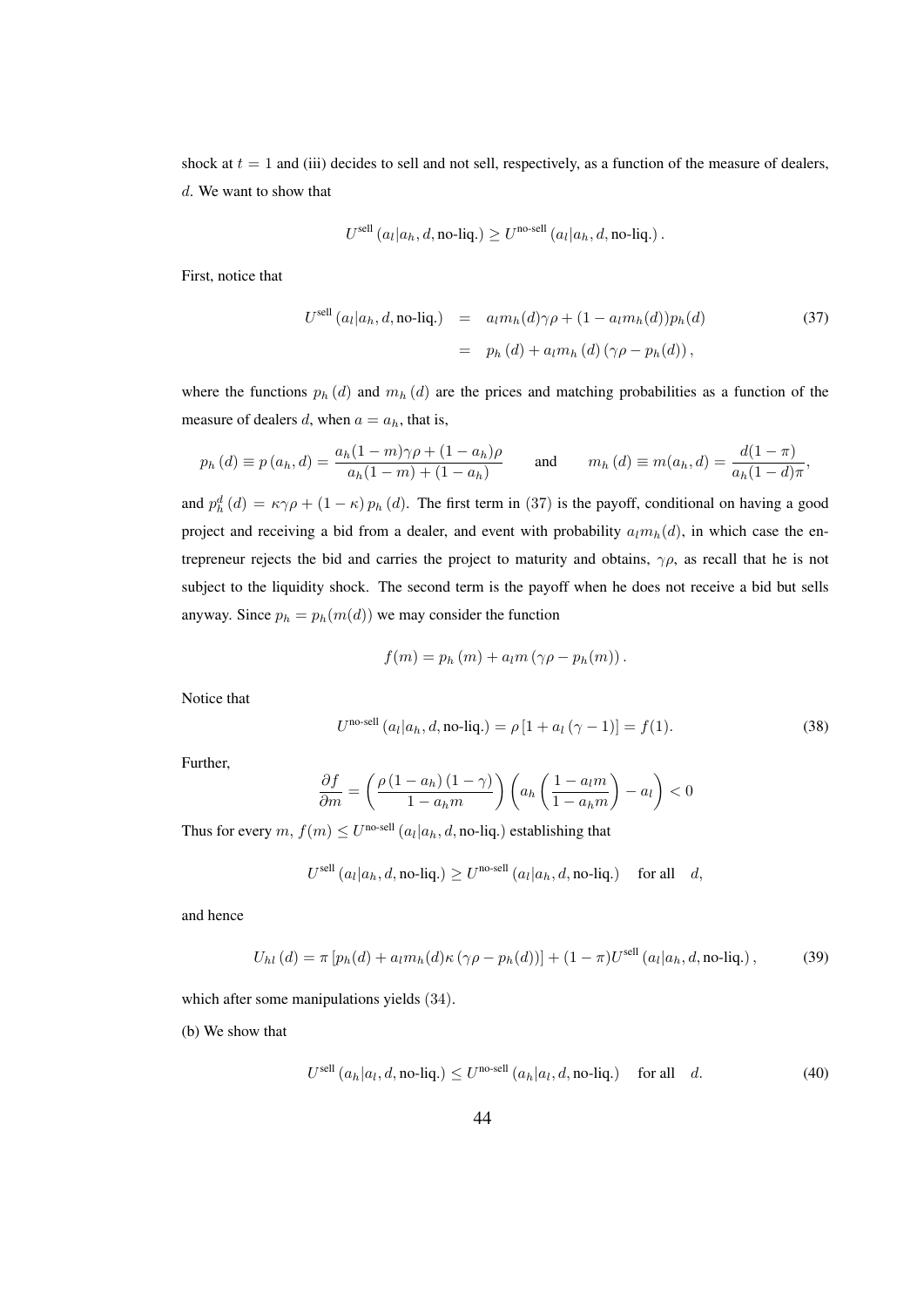First notice that,

$$
U^{\text{no-sell}}\left(a_h|a_l, d, \text{no-liq.}\right) = \rho \left[1 + a_h \left(\gamma - 1\right)\right].
$$

Second, notice that

$$
U^{\text{sell}}(a_h|a_l, d, \text{no-liq.}) = p_l(d) + a_h m_l(d) (\gamma \rho - p_l(d)),
$$

and, as before, define

$$
g(m) = p_l(m) + a_h m \left(\gamma \rho - p_l(m)\right).
$$

Notice that

$$
U^{\text{no-sell}}(a_h|a_l, d, \text{no-liq.}) = \rho [1 + a_h (\gamma - 1)] = g(1).
$$

Finally, we can show that

$$
\frac{\partial g}{\partial m} = \left(\frac{\rho\left(1-a_l\right)\left(1-\gamma\right)}{1-a_l m}\right) \left(a_l \left(\frac{1-a_h m}{1-a_l m}\right) - a_h\right) > 0.
$$

Thus for every  $m, g(m) \le U^{\text{no-sell}} (a_h|a_l, d, \text{no-liq.})$ , establishing (40). Thus

$$
U(a_h|a_l, d) = -\psi + \pi \left[ p_l(d) + a_h m_l(d) \kappa (\gamma \omega \rho - p_l(d)) \right] + (1 - \pi) U^{\text{no-sell}}(a_h|a_l, d, \text{no-liq.}). \tag{41}
$$

Trivial manipulations of  $(41)$  yield  $(35)$ .

Proof of Proposition 5. (a) It can be shown that

$$
\frac{\partial \Delta U_h}{\partial d} = -\frac{\partial p_h}{\partial d} \frac{\Delta a}{a_h} \left[ \pi \kappa + (1 - \pi) \right] > 0,
$$

by Proposition 3. Similarly notice that

$$
\frac{\partial \Delta U_l}{\partial d} = -\frac{\partial p_l}{\partial d} \frac{\Delta a}{a_l} \pi \kappa > 0.
$$

(b)

$$
\Delta U_h(d) = \pi \Delta a m_h(d) \kappa (\gamma \rho - p_h(d))
$$
  
+ 
$$
(1 - \pi) [\rho (1 + a_h (\gamma - 1)) - (p_h(d) + a_l m_h(d) (\gamma \rho - p_h(d)))]
$$
  

$$
< \pi \Delta a m_h(d) \kappa (\gamma \rho - p_h(d))
$$
  
+ 
$$
(1 - \pi) [\rho (1 + a_h (\gamma - 1)) - \rho [1 + a_l (\gamma - 1)]]
$$
  
= 
$$
\pi \Delta a m_h(d) \kappa (\gamma \rho - p_h(d)) + (1 - \pi) \rho \Delta a (\gamma - 1)
$$
  

$$
< \pi \Delta a m_l(d) \kappa (\gamma \rho - p_l(d)) + (1 - \pi) \rho \Delta a (\gamma - 1)
$$
  
= 
$$
\Delta U_l(d),
$$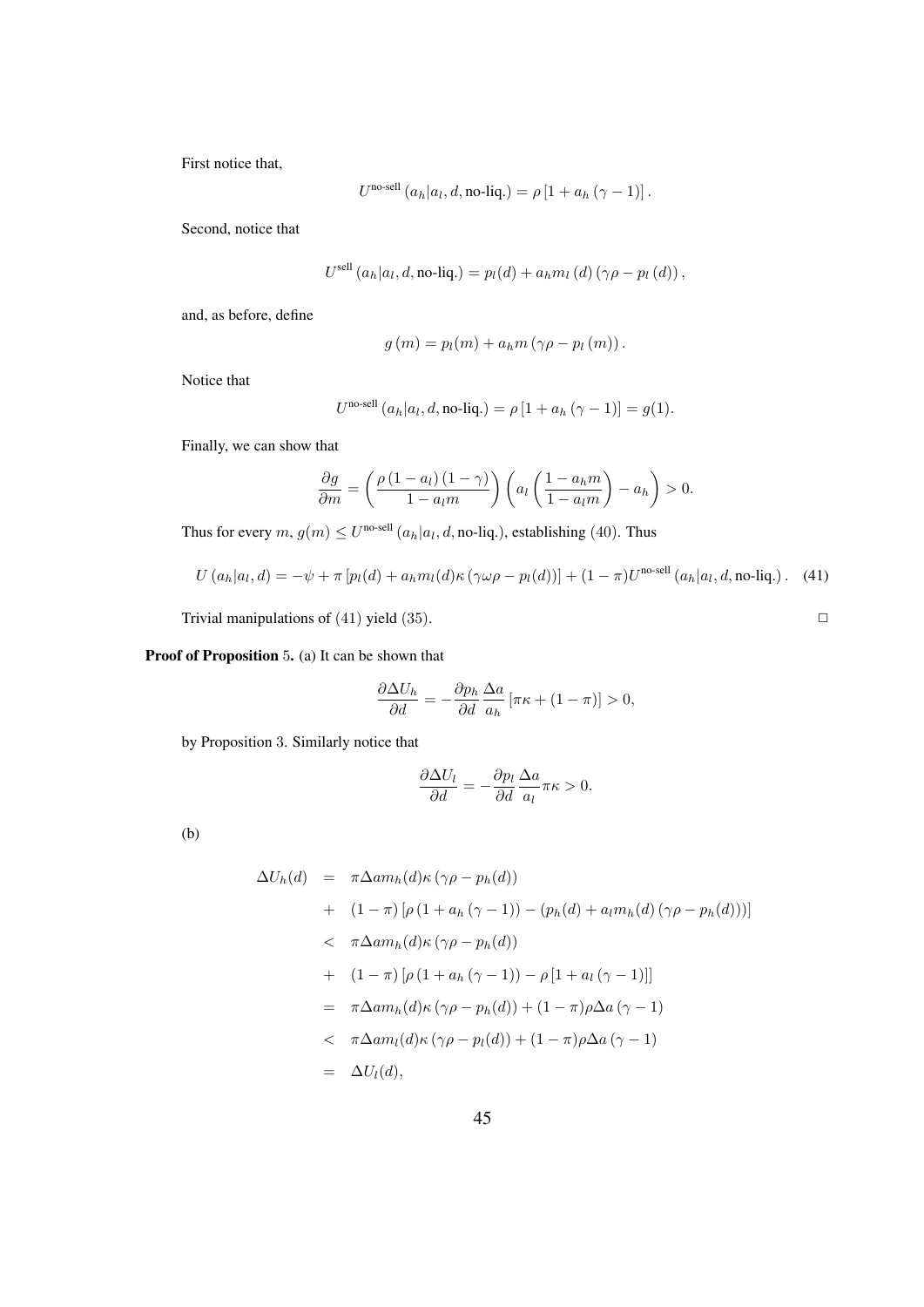$$
m_l(d) > m_h(d)
$$
 and  $p_l(d) < p_h(d)$ ,

by Proposition 3.  $\Box$ 

**Proof of Proposition** 6. (a) If  $\Delta U_h(d) \geq \psi$  then by Proposition 5,  $\Delta U_l(d) > \psi$ . Thus  $d_h \geq d_l$ . (b) and (c) follow from the strict monotonicity of  $\Delta U_l(d)$  and  $\Delta U_h(d)$  and the fact that  $\psi > 0$ .  $\Box$ 



**Proof of Proposition** 7. First fix the vector *A*, and make  $\varphi$  left-continuous by setting  $\varphi(\bar{d}) = \lim_{d \uparrow \bar{d}} \varphi(d)$ . Consider the function

$$
L(d, \beta, \mathcal{A}) := \varphi(d) + \beta - 1 - (1 - \pi)(1 - \kappa)(\rho \gamma - p(a_h, d)) + U(a_h|a_h, d)
$$
(42)

Since *L* is smooth, and  $\frac{\partial L}{\partial \beta} = 1$ , the Transversality Theorem guarantees that for almost every  $\beta$  the positive solutions *d* to equation (42) satisfy  $\frac{\partial L}{\partial d}(d, \beta, \mathcal{A}) \neq 0$  and in particular these solutions are isolated. Choose one such  $\beta$  with  $0 < \beta < \epsilon$ , and such that  $L(\bar{d}, \beta, A) \neq 0$ . If  $d = \bar{d}$  is an equilibrium with high effort then necessarily  $L(\bar{d}, \beta, \mathcal{A}) < 0$  and if  $d < \bar{d}$  is an equilibrium with high effort then necessarily  $L(d, \beta, \mathcal{A}) = 0$ , since the marginal dealer in such equilibria must be indifferent between becoming a dealer or an entrepreneur. Furthermore, since  $L(\bar{d}, \beta, \mathcal{A}) \neq 0$ , there are only a finite number of zeros of  $L(d, \beta, \mathcal{A})$ . If there are solutions to  $L(d, \beta, \mathcal{A}) = 0$  that are strictly less than  $\hat{d}_h(\mathcal{A})$ , let  $d_m(\beta)$  be the largest such solution and  $m = \hat{d}_h(\mathcal{A}) - d_m(\beta)$  (see the figure above.) Otherwise set  $m = \hat{d}_h(\mathcal{A})$ . Since high effort is constrained efficient,  $\Delta U_h(\hat{d}_h(\mathcal{A})) = \psi$ , and the proof of Proposition 5 establishes that  $\hat{d}_h(\cdot)$  is differentiable. Choose  $\mathcal{B} = (a_h, a'_l, \gamma, \rho, \kappa, \pi, \psi, \bar{d})$  with  $a_l - \epsilon < a'_l < a_l$  (notice that we keep all other parameter values unchanged). Optimality of high effort is maintained, but ∆*U<sup>h</sup>* shifts up and thus  $d_h(\mathcal{B}) < d_h(\mathcal{A})$ . Since  $d_h(\cdot)$  is differentiable, by choosing  $a'_l$  close enough to  $a_l$  we guarantee that  $\hat{d}_h(\mathcal{B}) > \hat{d}_h(\mathcal{A}) - m$ . Further, the differentiability of  $\hat{d}_h(\cdot)$  insures that we may choose  $0 < \eta < m$ 

as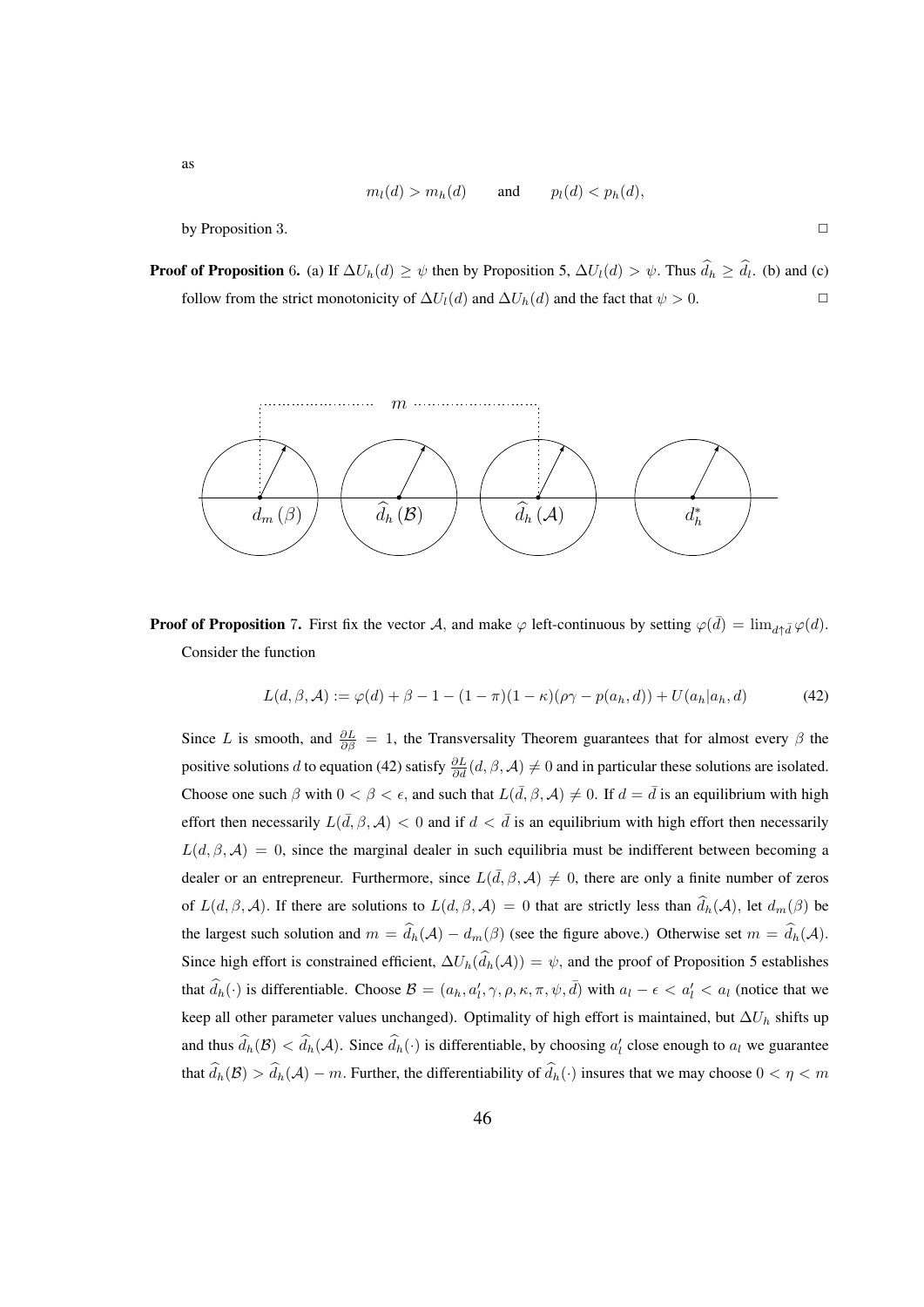and neighborhood N of B such that for each  $\mathcal{B}' \in \mathcal{N}$ ,  $\eta \leq d_h(\mathcal{A}) - d_h(\mathcal{B}') \leq m - \eta$ . Notice that the expression in (42) remains unchanged and thus the set of solutions to  $L(d, \beta, \mathcal{A}) = 0$  is the same as the set of solutions to  $L(d, \beta, \mathcal{B}) = 0$ , and  $L(\bar{d}, \beta, \mathcal{A}) < 0$  if and only if  $L(\bar{d}, \beta, \mathcal{B}) < 0$ . Now, since at any zero of  $L((d, \beta, \mathcal{A}), \frac{\partial L}{\partial d}(d, \beta, \mathcal{A}) \neq 0$  and there are only a finite number of these zeros, we may choose  $\delta$ such that for  $|\beta'-\beta| < \delta$  and B' in an open ball  $\mathcal{O} \subset \mathcal{N}$ , such that if  $L(d(\beta', \mathcal{B}'), \beta, \mathcal{B}') = 0$ , then there exists a  $d(\beta, \mathcal{A})$  with  $L(d(\beta, \mathcal{A}), \beta, \mathcal{A}) = 0$  such that  $|d(\beta', \mathcal{B}') - d(\beta, \mathcal{A})| < \frac{\eta}{2}$ . If  $d(\beta, \mathcal{A}) \geq \hat{d}_h(\mathcal{A})$ then,  $\widehat{d}_h(\mathcal{B}') < d(\beta', \mathcal{B}') - \frac{\eta}{2}$ . On the other hand, if  $d(\beta, \mathcal{A}) < \widehat{d}_h(\mathcal{A})$  then  $\widehat{d}_h(\mathcal{A}) - d(\beta, \mathcal{A}) \ge m$  and,  $\widehat{d}_h(\mathcal{B}') > d(\beta', \mathcal{B}') + \frac{\eta}{2}$ . In any case,  $\widehat{d}_h(\mathcal{B}')$  does not solve equation (42) for any  $\beta'$  with  $|\beta' - \beta| < \delta$ . Since any equilibrium  $d_h^*(\beta', \mathcal{B}') < \bar{d}$  must be a solution to equation (42) that satisfies  $d_h^*(\beta', \mathcal{B}') \ge$  $d_h(\mathcal{B}')$ , we must have that  $d_h^*(\beta', \mathcal{B}') > d_h(\mathcal{B}')$ , for every  $\mathcal{B}' \in \mathcal{O}$  and  $|\beta' - \beta| < \delta$ . Thus, for these parameters, all equilibria with  $d < \bar{d}$  are inefficient and any high effort equilibrium features too many dealers. In addition, if there is an equilibrium at  $\bar{d}$  since  $\bar{d} \geq \hat{d}_h(A) > \hat{d}_h(B')$ , this equilibrium is also inefficient. *✷*

**Proof of Proposition** 8. This follows immediately from the monotonicity of the expression in (20).  $\Box$ 

#### Appendix 2: Cream-skimming when there is information in the exchange

#### *1. The example*

Consider the following example

$$
a_h = .75
$$
  $a_l = .5$   $\pi = .5$   $\kappa = .05$   $\psi = .1$   $\rho = 1.75$  and  $\gamma = 1.5$ 

We set the size of the financial sector to

$$
f = .4 \tag{43}
$$

and the costs of become a dealer and an informed trader are given by

$$
\varphi(d) = .25d \qquad \text{and} \qquad \varphi(i) = .15i \qquad \text{where} \qquad d, i \in [0, .4], \tag{44}
$$

respectively. We assume that the measure of noise buyers is given by

$$
\mu = .1 \tag{45}
$$

and that they bid

$$
\phi \rho \qquad \text{where} \qquad \phi = 1.4 \tag{46}
$$

An equilibrium in this context is (i) a price  $p^{d*}$  in the dealer market and  $q^*$  at which projects are acquired by the uninformed investors in the exchange, (ii) an occupational choice  $d^*$  and  $i^* = f - d^*$  by agents present in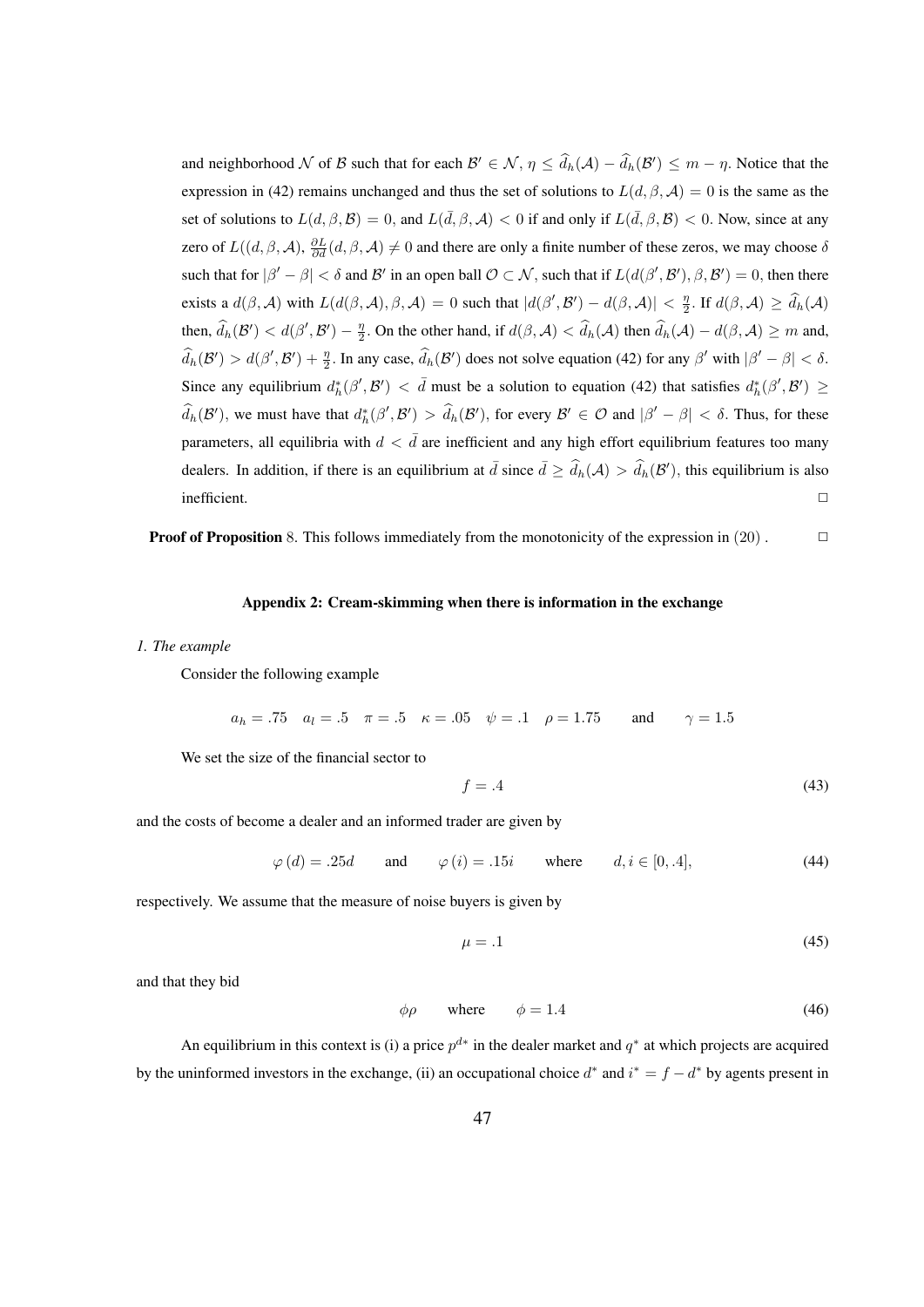the financial services sector, (iii) incentive compatible effort choices *a ∗* and (iv)agents prefer their occupational choices to autarchy.

Obviously, an equilibrium that features  $d^* \leq f$  as the measure of dealers will be such that all agents in [0*, d<sup>∗</sup>* ] will become dealers and all agents in (*d ∗ , f*] will become informed traders. Recall as well that the price at which informed traders acquire good projects is given by *ϕρ*.

#### *2. Incentive compatibility*

To simplify our analysis we have assumed that entrepreneurs without liquidity needs do not sell. The utilities are given by:

$$
U(a_h|a_h, d) \equiv U_h(d) = -\psi + \pi \left[ a_h \left( m_h^d(d) p_h^d(d) + \left( 1 - m_h^d(d) \right) p(d) \right) + (1 - a_h) q_h \right] \tag{47}
$$
  
+ 
$$
(1 - \pi) \left[ 1 + a_h (\gamma - 1) \right] \rho
$$

$$
U(a_l|a_h, d) \equiv U_{hl}(d) = \pi \left[ a_l \left( m_h^d(d) p_h^d(d) + (1 - m_h^d(d)) p(d) \right) + (1 - a_l) q_h \right] + (1 - \pi) \left[ 1 + a_l (\gamma - 1) \right] \rho.
$$
 (48)

Above  $m_h^d(d)$  is the probability of being matched to a dealer when  $a = a_d^*$  as a function of  $d$ ,  $p_h^d(d)$  is the price in the OTC market and *q<sup>h</sup>* is the price that an entrepreneur with a bad project expects to obtain in the exchange, that is,

$$
q_h = m^n \phi \rho + (1 - m^n) p_h^u,\tag{49}
$$

where  $m^n$  is the probability of being "picked" by a noise buyer and  $p_h^n$  is the price uninformed investors pay for projects when the equilibrium action is  $a^* = a_h$ , which is independent of *d*.

As in (13), incentive compatibility can be written as

$$
\Delta U_h\left(d\right) = \psi + U_h\left(d\right) - U_{hl}\left(d\right) \ge \psi,\tag{50}
$$

where

$$
\Delta U_h\left(d\right) = \pi \Delta a \left[m_h^d\left(d\right) p_h^d\left(d\right) + \left(1 - m_h^d\left(d\right)\right) p\left(d\right) - q_h\right] + \left(1 - \pi\right) \Delta a \left(\gamma - 1\right) \rho,\tag{51}
$$

and  $q_h$  is the expected payoff if the realized project only pays  $\rho$  and entrepreneurs exercise the high effort. This expression can be compared with (13). There are two assumptions that explain the differences with that expression. First, we have assumed that entrepreneurs with no liquidity shocks do not sell. The second, and more substantial, difference is that now, an agent who deviates faces a different problem than before as now he can be 'picked' by a noise buyer in the exchange, which increases his incentives to deviate. Figure 5 plots ∆*U<sup>h</sup>* (*d*) as a function of *d* and should be compared with Figure 2. The horizontal line is set at  $\psi = .1$ . As can be seen, the high effort is incentive compatible for any measure of *d*, in particular for  $d = 0$ . As we show next though, this is never an equilibrium measure of dealers.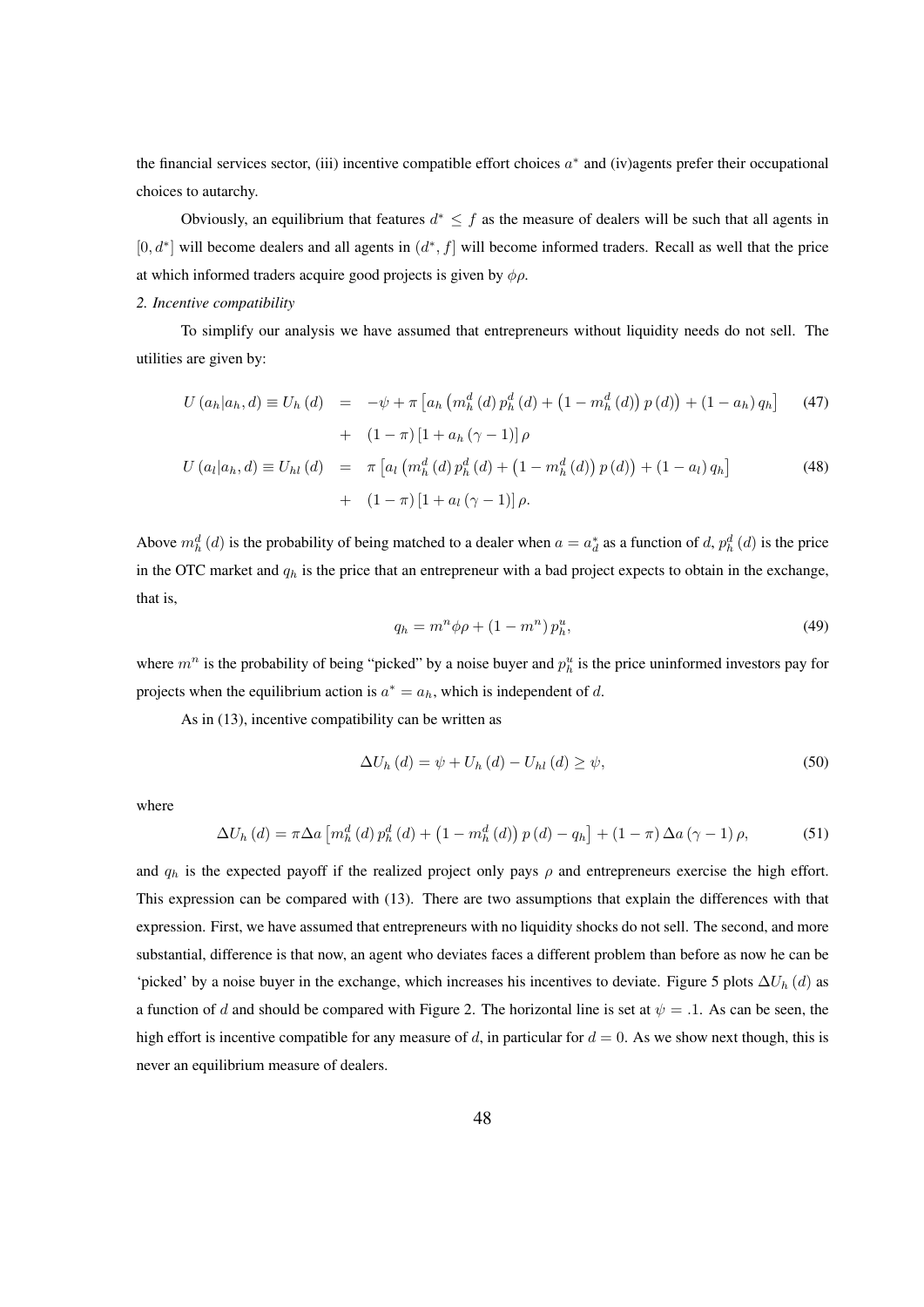### *3. Equilibria*

There are three high effort equilibria in this case, all inefficient in that they feature a larger number of dealers than the ones that are needed to support the high effort, which is  $d = 0$  in this example.

*•* Low number of dealers

The first equilibrium features a small number of dealers

$$
d_1^* = .1410 \tag{52}
$$

and a relatively large number of informed traders

$$
i_1^* = f - d_1^* = .2590.
$$
\n<sup>(53)</sup>

The prices of trading in the dealer market and the price at which uninformed agents acquire projects are

$$
p_1^{d*} = 2.4281 \qquad \text{and} \qquad p^{u*} = 1.9687. \tag{54}
$$

Recall that the price  $p^u$  is only depends on the equilibrium action of the entrepreneurs and thus is the same across all the different equilibria. Bargaining in the dealer market is determined by the expected price that the entrepreneur that receives a bid expects to obtain if he were to sell his good project in the exchange,

$$
p_1^* = 2.4111 \tag{55}
$$

Finally notice that the expected payoff of an entrepreneur with a low quality project is given by

$$
q^* = 2.2094.\t(56)
$$

Notice that dealers and informed traders need to lever up in order to acquire the asset, which can be fully collateralized as  $p^{d*} - 1 < \rho$  and similarly with  $p^{u*}$ . As for the probabilities that an entrepreneur with a good project is matched to dealers, informed traders an noise buyers they are given by

$$
m_1^{d*} = .3133
$$
  $m_1^{i*} = .8382$  and  $m^n = .5.$  (57)

 $m<sup>n</sup> = 0.5$  is, obviously, fixed across the three equilibria. As already seen the high effort is incentive compatible it remains to establish that the uninformed investors don't want to acquire projects at a price *ϕρ* the price bid by the noise buyers and the informed investors. But the expected payoff of bidding for those projects is given by

$$
\left(\frac{\mu}{\mu + i_1^*}\right) p^u + \left(\frac{i_1^*}{\mu + i_1^*}\right) \gamma \rho = 2.4422 < 2.45 = \phi \rho,
$$
\n(58)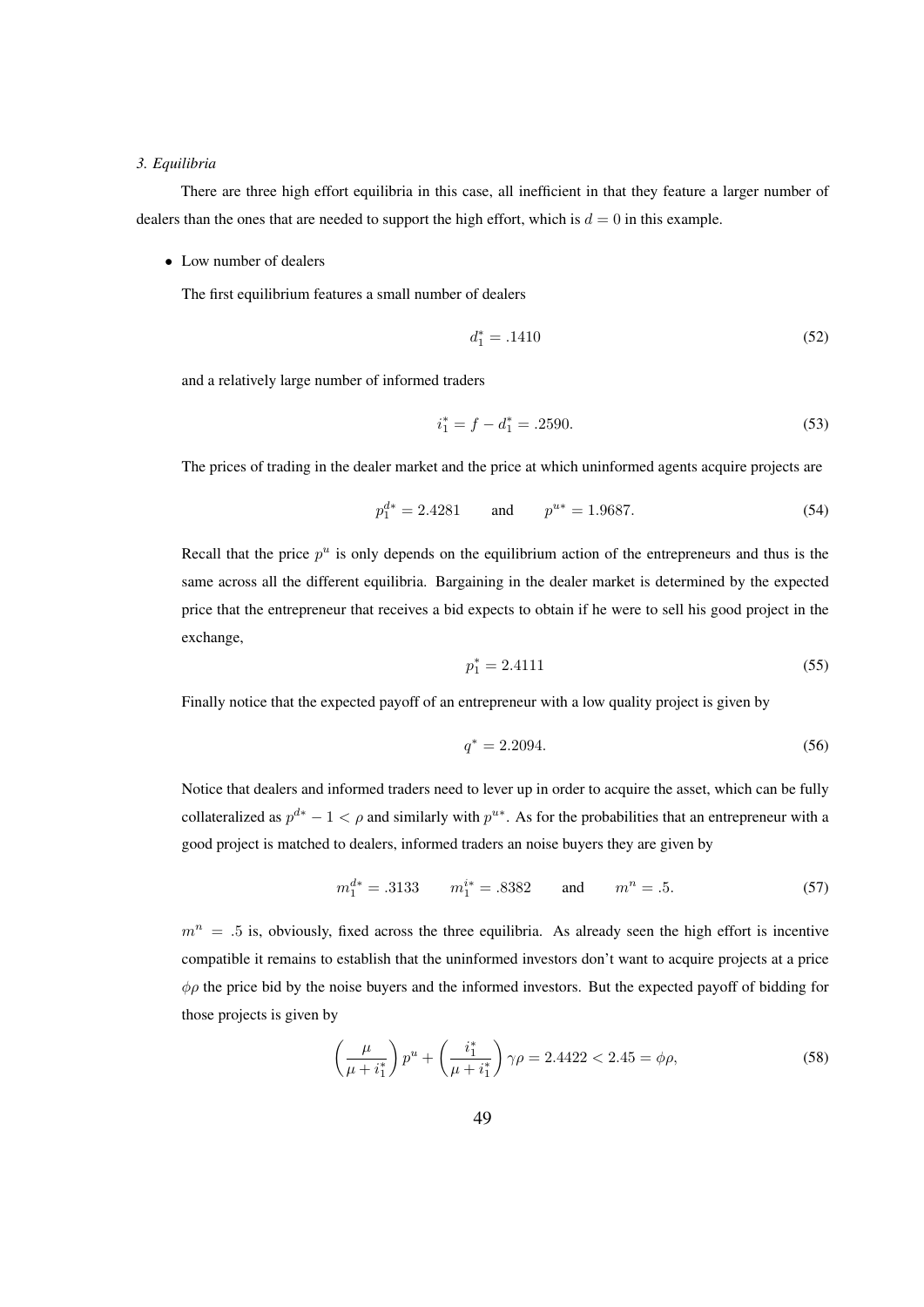and thus uninformed investors prefer not to trade assets at the price  $\phi \rho$ .

The utility of the entrepreneurs in the equilibrium is given by

$$
U\left(a_h|a_h, d_1^*\right) = 2.2947.\t(59)
$$

As for the utilities of the marginal dealer, the one who is indifferent between becoming a dealer or an informed intermediary, and that of the least efficient informed trader are given by

$$
V(d = d^*) = 1.0644 \qquad \text{and} \qquad V(i = .4) = 1.0275 \tag{60}
$$

and thus all participation constraints are met. Figure 6 shows the utility of agents engaged in financial intermediation in equilibrium. Recall that agents in  $[0, d_1^*]$  opt to become dealers and those in  $(d_1^*, .4)$  opt to become informed traders.

*•* Intermediate number of dealers

The second equilibrium features a larger number of dealers and thus a lower measure of informed traders

$$
d_2^* = .2650 \qquad \text{and} \qquad i_2^* = .1350. \tag{61}
$$

Dealers acquire high quality projects at prices

$$
p_2^{d*} = 2.3970\tag{62}
$$

and the price paid by uninformed investors is still given by  $p^{u*} = 1.9687$ . As before leverage is needed to acquire the assets. The expected price that the entrepreneur that receives a bid expects to obtain if he were to sell his good project in the exchange is

$$
p_2^* = 2.3850.\t(63)
$$

As for the probabilities that an entrepreneur with a good project is matched to dealers and and informed traders are given by

$$
m_2^{d*} = .5889 \qquad \text{and} \qquad m_2^i = .7297. \tag{64}
$$

Uninformed investors don't want to bid *ϕρ* for any projects:

$$
\left(\frac{\mu}{\mu + i_1^*}\right) p^u + \left(\frac{i_1^*}{\mu + i_1^*}\right) \gamma \rho = 2.3457 < 2.45 = \phi \rho. \tag{65}
$$

The utility of the entrepreneurs in the equilibrium is given by

$$
U\left(a_h|a_h, d_1^*\right) = 2.2763.\t(66)
$$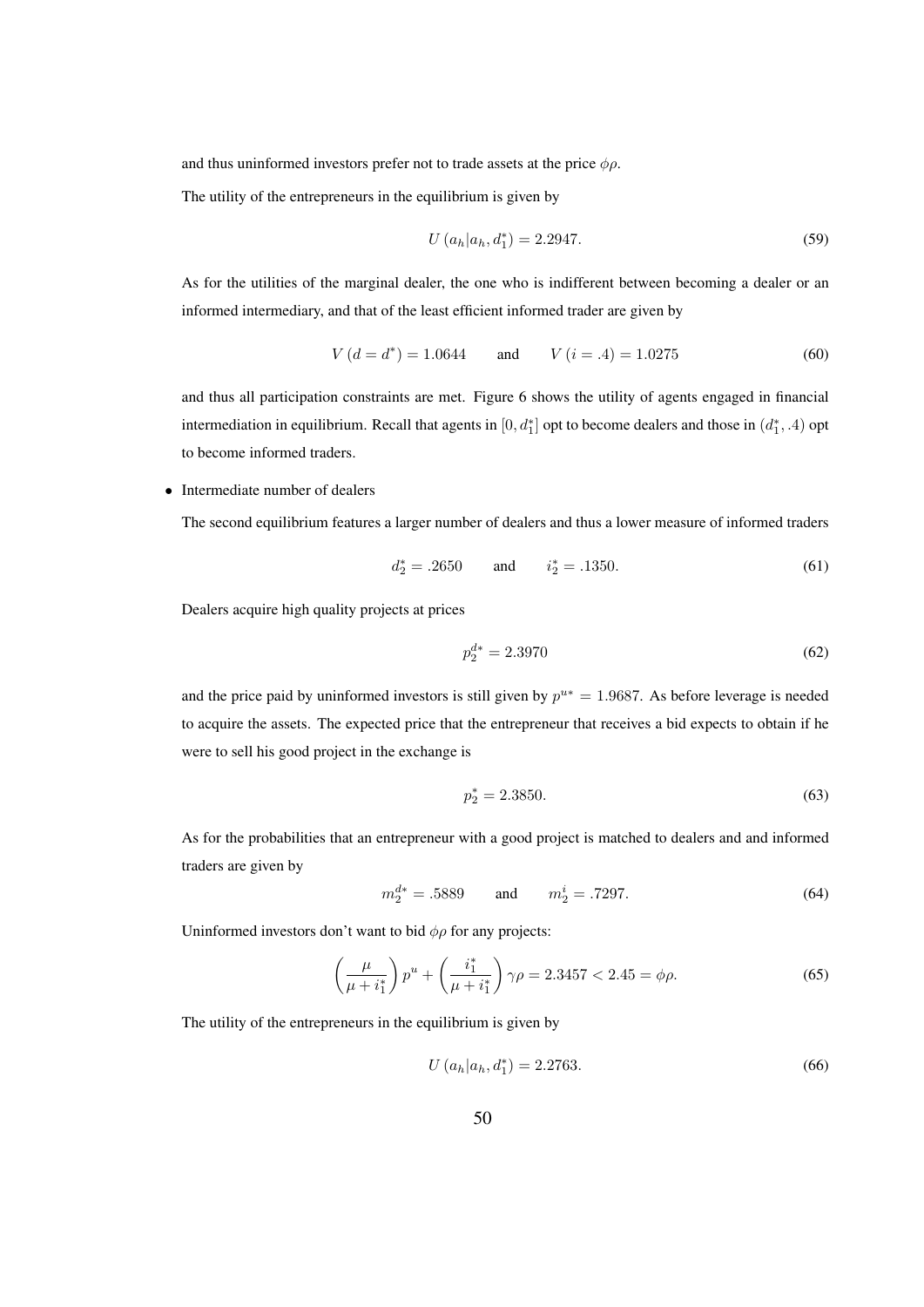As for the utilities of the marginal dealer, the one who is indifferent between becoming a dealer or an informed intermediary, and that of the least efficient informed trader are given by

$$
V(d = d_2^*) = 1.0478
$$
 and  $V(i = .4) = 1.0275$  (67)

and thus all participation constraints are, again, met.

*•* Maximum number of dealers

There is a third equilibrium, where all agents become dealers

$$
d_3^* = .4 \qquad \text{and} \qquad i_3^* = 0. \tag{68}
$$

In this case the price paid by the dealers is given by

$$
p_3^{d*} = 2.2302.\t\t(69)
$$

The expected payoff of selling in the exchange of those entrepreneurs who receive a bid in the dealer market is

$$
p_3^* = 2.2094.\t(70)
$$

The probabilities of being matched to dealers and informed intermediaries are

$$
m_3^{d*} = .8889 \qquad \text{and} \qquad m_3^{i*} = 0. \tag{71}
$$

The utility of the entrepreneur is  $U(a_h|a_h, d_3^*)$  = 2.2147 and that of the "last" dealer is given by  $V(d = d_3^*) = 1.0974.$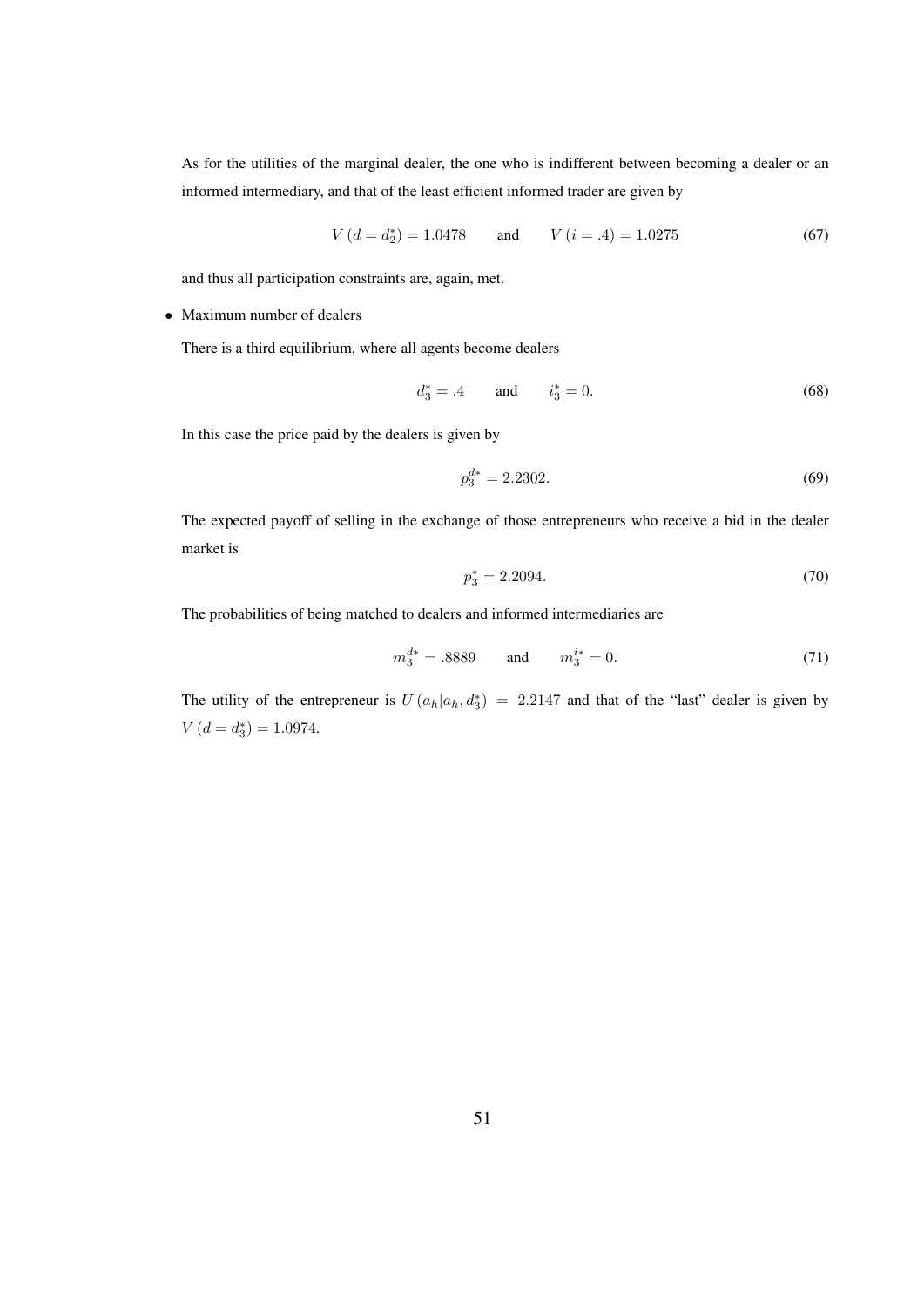

Figure 5: Incentive compatibility:  $\Delta U_h(d) \geq \psi$